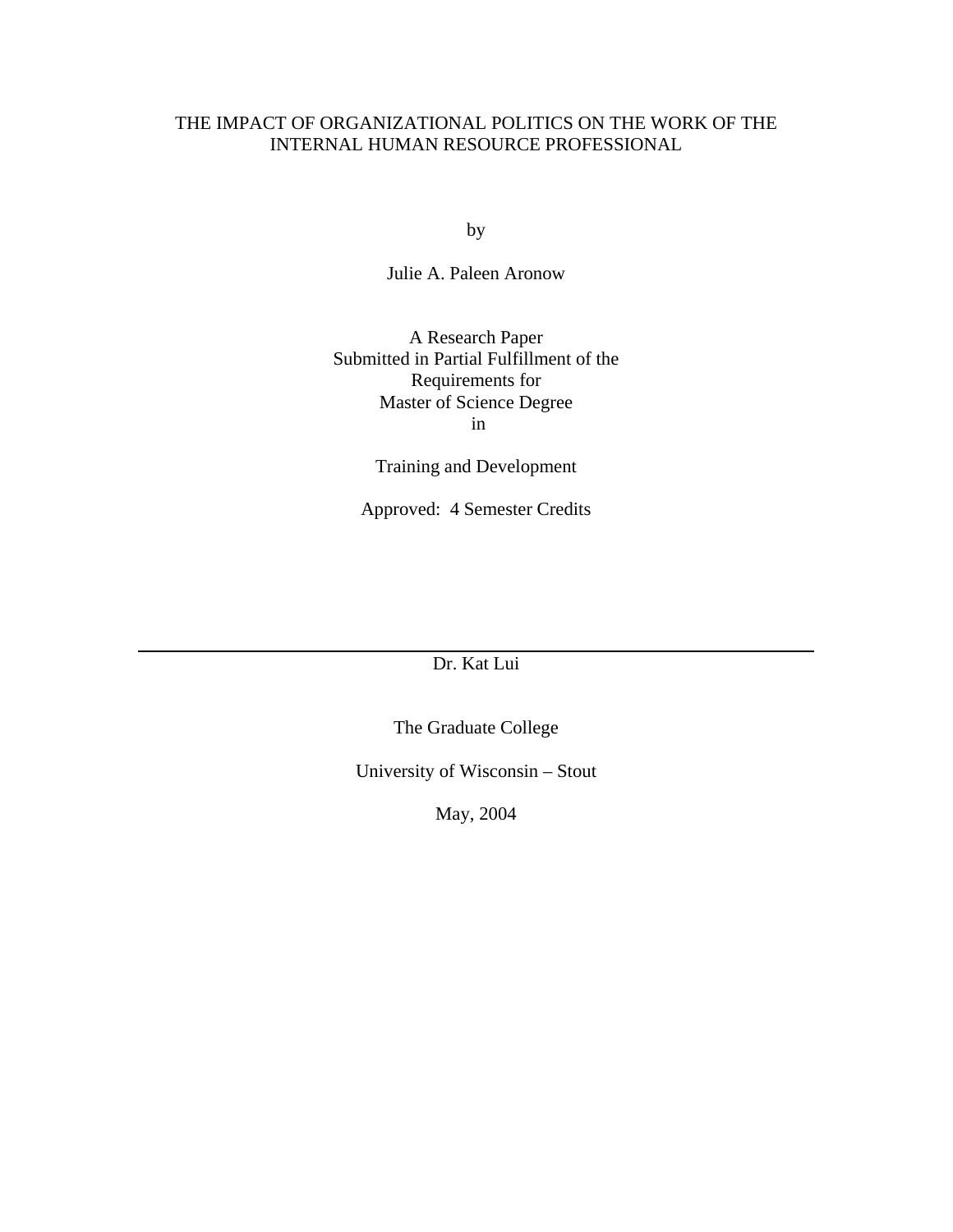The Graduate School

University of Wisconsin – Stout

# Menomonie, WI 54751

# ABSTRACT

| Aronow                   | Julie                                                                                            |          | Ann Paleen                  |
|--------------------------|--------------------------------------------------------------------------------------------------|----------|-----------------------------|
| (Last Name)              | (First)                                                                                          |          | (Middle)                    |
|                          | THE IMPACT OF ORGANIZATIONAL POLITICS ON THE WORK OF THE<br>INTERNAL HUMAN RESOURCE PROFESSIONAL |          |                             |
| (Title)                  |                                                                                                  |          |                             |
| Training and Development | Dr. Kat Lui                                                                                      | May 2004 | 65                          |
| (Graduate Major)         | (Research Advisor)                                                                               |          | (Month/Year) (No. of Pages) |
|                          | American Psychological Association, 5 <sup>th</sup> Edition                                      |          |                             |

(Name of Style Manual Used in this Study)

 The coveted epicenter for the contemporary human resource professional is partnering with other internal business leaders to fulfill the organization's mission through sound and ethical business principles and human resource practices. Over three decades, the discipline has matured into one that includes transactional practices along side the more sophisticated organizational development and consultative work. In contemporary business, it is customary for organizations to partner with either internal or external human resource professionals to assist with the people management or strategic elements of the business. The evolution of the discipline over more than thirty years is appropriate and attests to the contributions that can be made by individuals skilled in the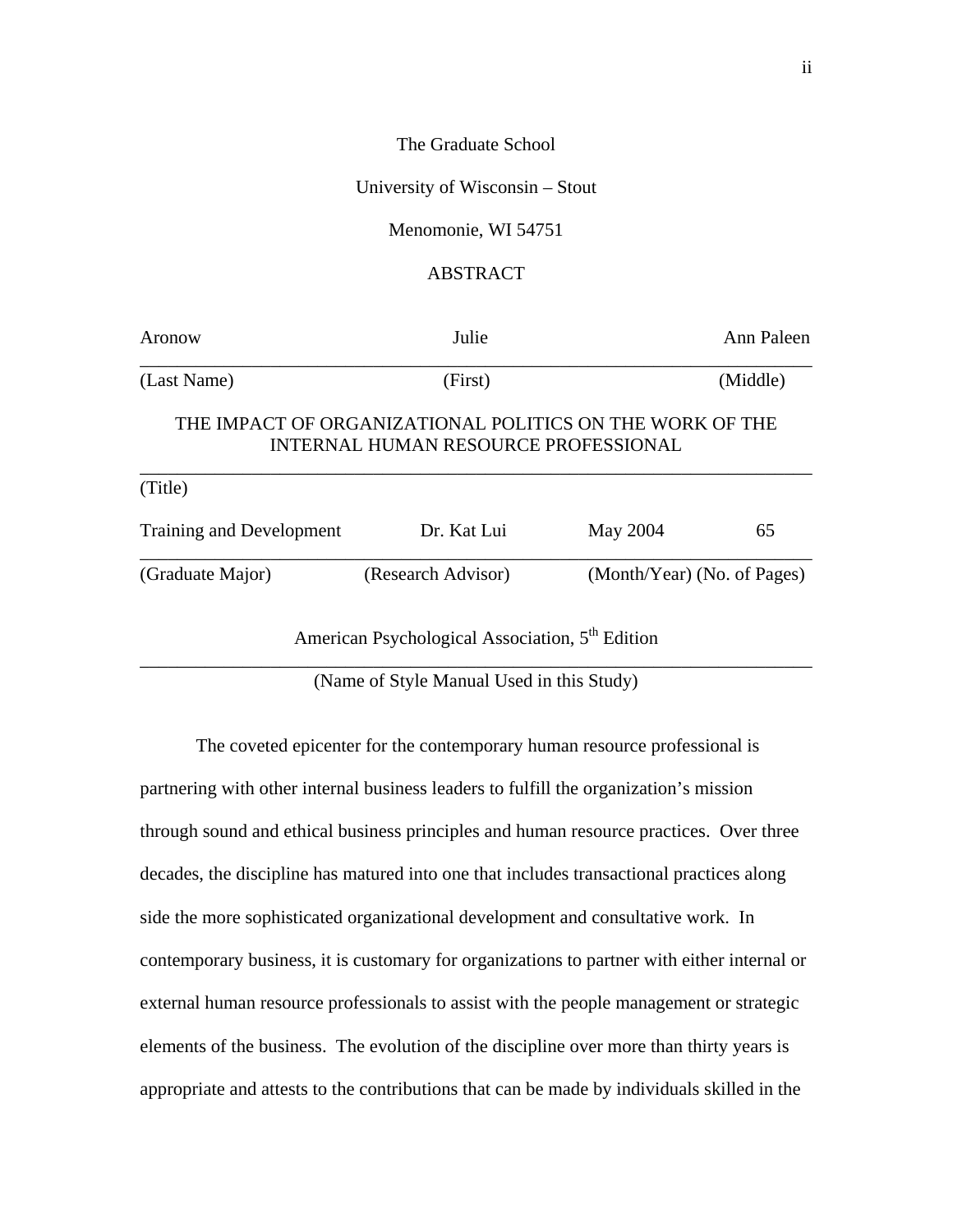human resource and organizational development competencies. Excellence in the discipline centers on the ability to communicate with and influence diverse groups. The activities of the discipline live side by side the phenomena of organizational politics which impacts every aspect of contemporary business life.

 Organizational politics has been discussed in earnest in the literature over the last two decades. The concept of organizational politics and the perceptions of organizational politics in the work place evolved during the 1990's and are considered to be a primary component in contemporary business practices. Therefore, it is appropriate to explore the relationships that exist between the discipline of human resources and the environmental phenomenon of organizational politics in contemporary business settings. The two are unavoidably linked through common work place actors, settings, and scripts. The examination of the resulting impact on human resources is the focus of this study.

 The purpose of this study is to determine to what extend and how organizational politics impacts the work of the internal human resource professional. The qualitative research methodology includes a focus group and interviews of senior human resource professionals holding positions in financial services and professional services firms in Minneapolis, Minnesota and Chicago, Illinois. The research interpretation follows methodology proposed by Clive (1999). The study extends the existing research in this area by focusing on the impact of organizational politics on practicing human resource professionals. The suggested implications for the future of the human resource discipline will also be provided.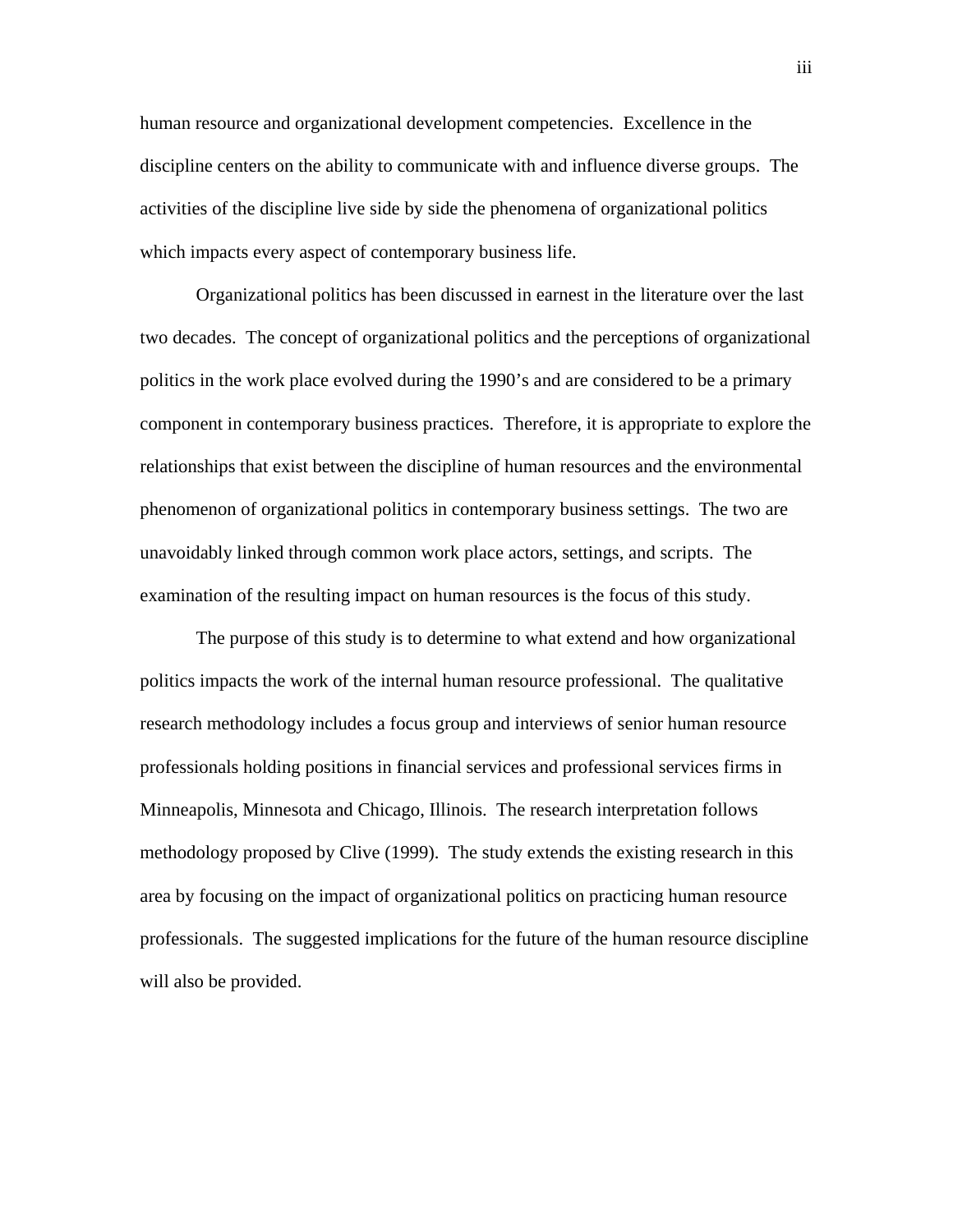#### ACKNOWLEDGEMENTS

 This study was possible because of the contributions of many individuals. Personal and academic support throughout the process provided by Dr. Kat Lui formed the foundation for the entire study. Dr. Sherri Johnson helped me grasp the true concept of interpretive research and lit the fervor to understand the social context of the data. The members of the focus group and those interviewed along with the facilitator provided more than data. They gave of themselves and their souls. Throughout this entire pursuit, Larry my husband, friend, and partner provided emotional support and a shared passion for the work. Thank you for making me a better person, researcher, and student.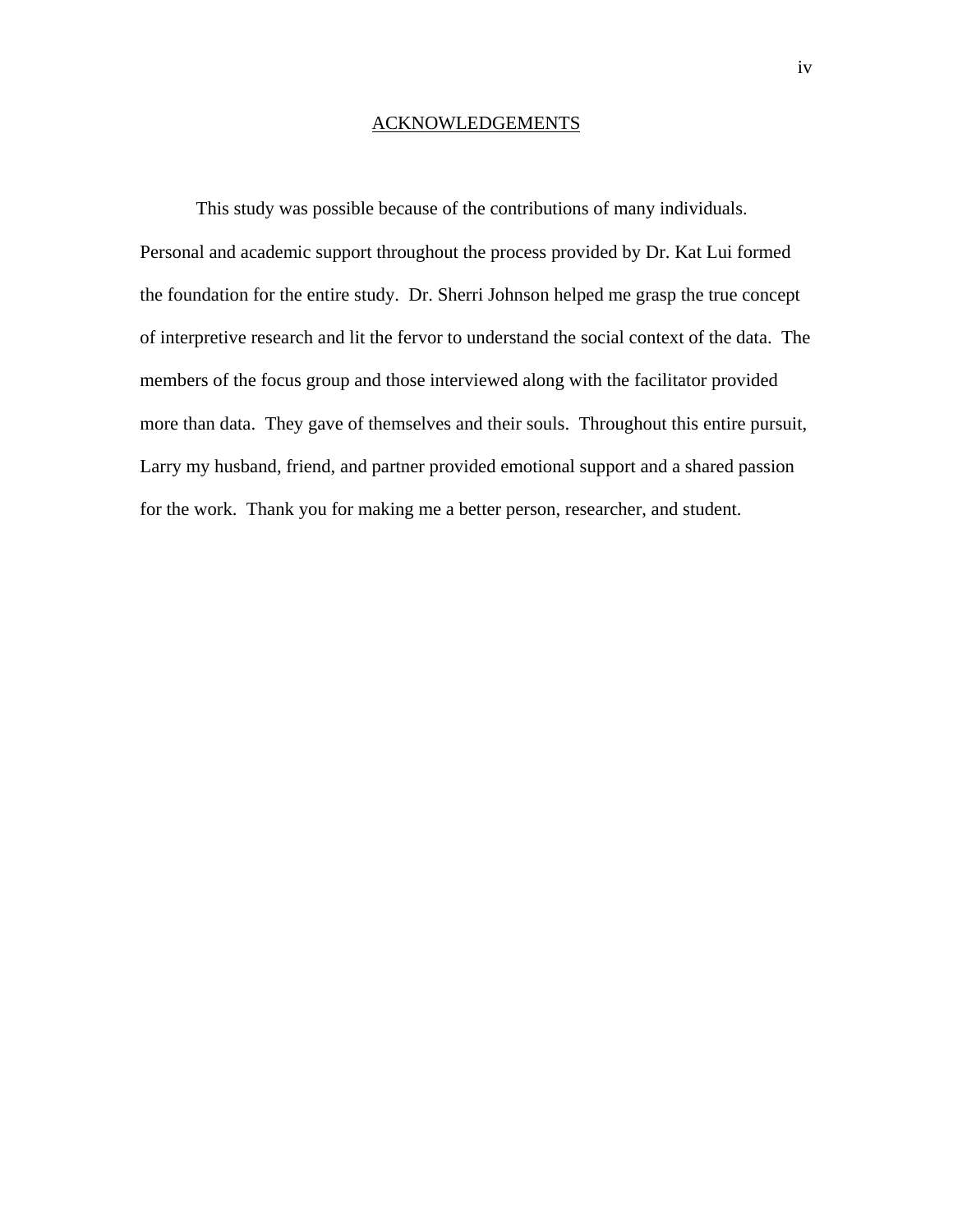# TABLE OF CONTENTS

|                                       | Page |
|---------------------------------------|------|
|                                       |      |
| <b>CHAPTER ONE: INTRODUCTION</b>      |      |
|                                       |      |
|                                       |      |
|                                       |      |
|                                       |      |
|                                       |      |
|                                       |      |
|                                       |      |
|                                       |      |
| <b>CHAPTER TWO: LITERATURE REVIEW</b> |      |
|                                       |      |
|                                       |      |
|                                       |      |
|                                       |      |
|                                       |      |
|                                       |      |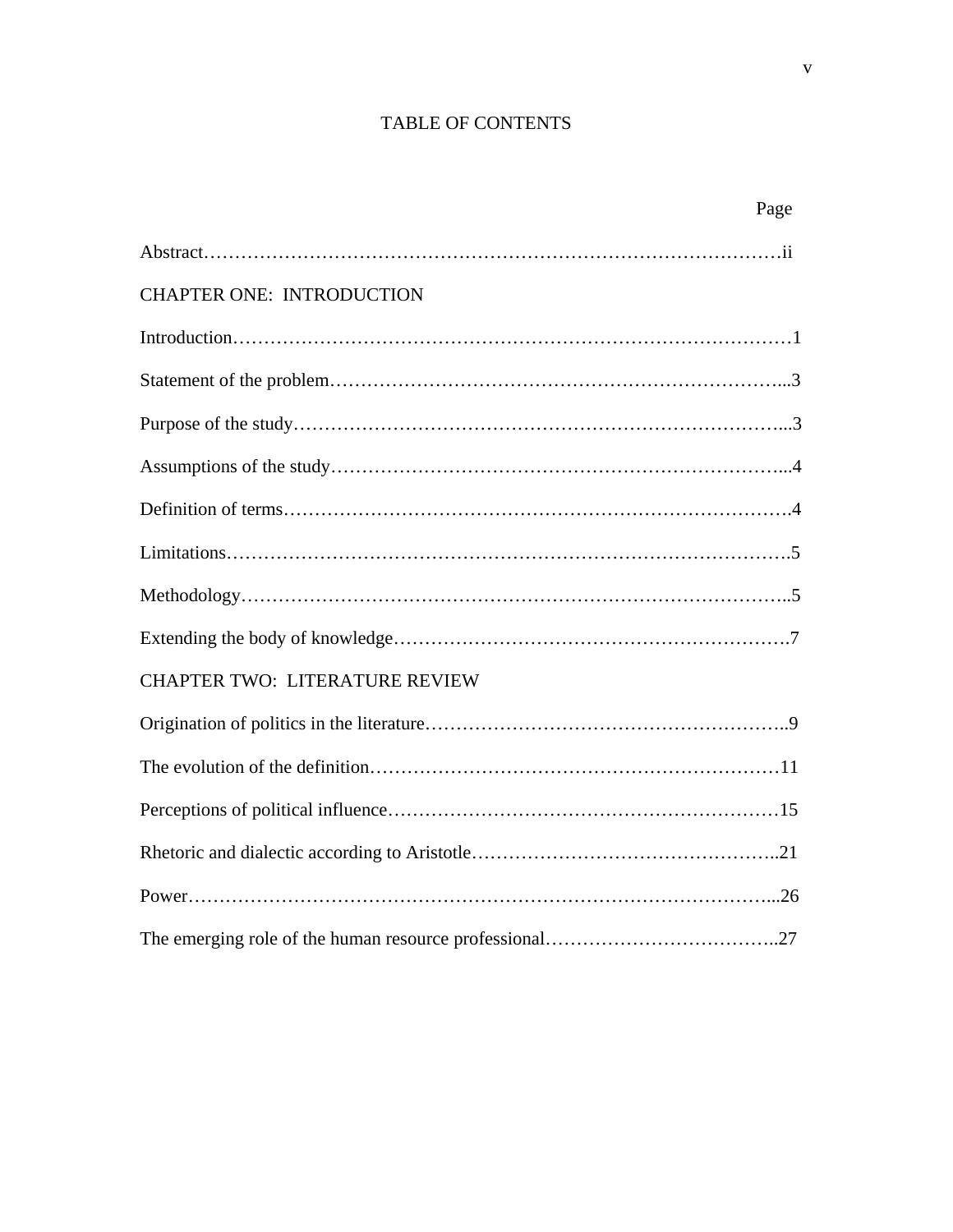| Page                              |
|-----------------------------------|
|                                   |
| <b>CHAPTER THREE: METHODOLOGY</b> |
|                                   |
|                                   |
|                                   |
|                                   |
| <b>CHAPTER FOUR: RESULTS</b>      |
|                                   |
|                                   |
|                                   |
|                                   |
| <b>CHAPTER FIVE: DISCUSSION</b>   |
|                                   |
|                                   |
|                                   |
|                                   |
|                                   |
|                                   |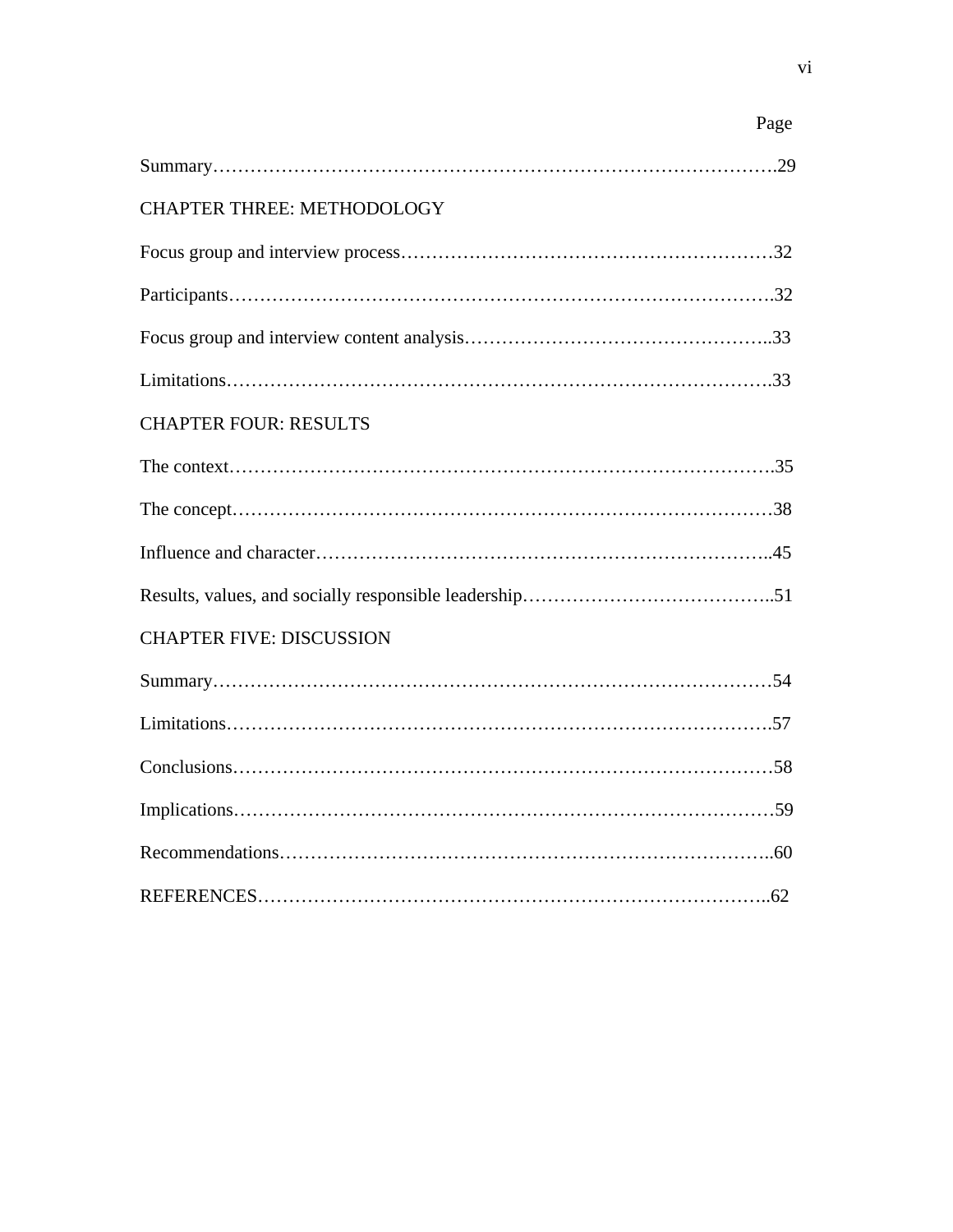# **DEDICATION**

 This study and the Masters of Science degree which follows are dedicated to my father, Elmer Palen. My father's unbridled faith in me always led me to higher ground. He is observing this accomplishment from beyond; but I continue to hear his words of encouragement and sense his wisdom each day. So, this is for you, Dad. Thank you for believing in me with your unwavering faith. You have made all the difference in my life. I will love you forever.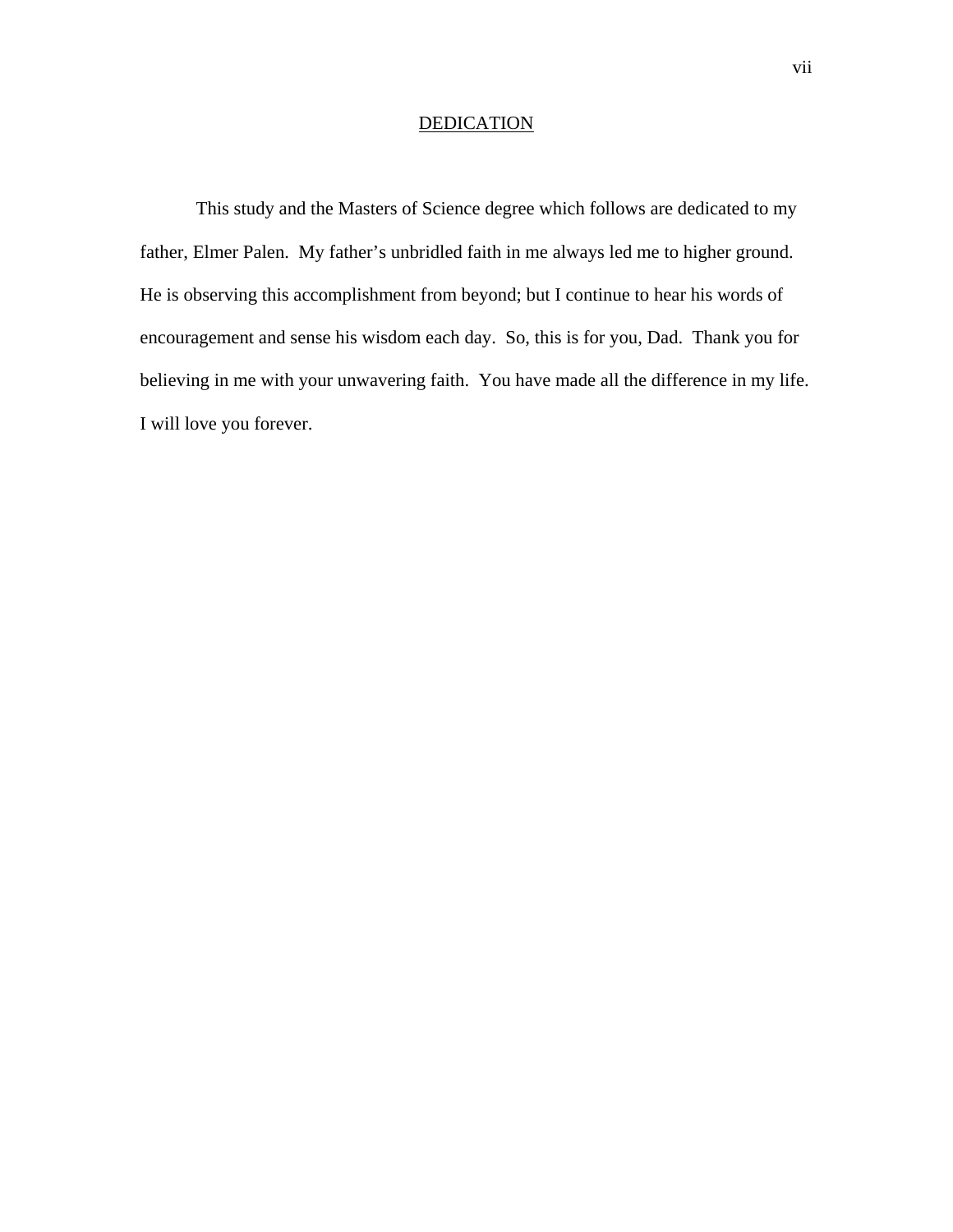#### CHAPTER ONE

# INTRODUCTION

 On the twelfth floor of a shimmering, glass thirty-five story office building in a Midwest metropolitan area, a female human resource professional stands in front of a full length glass window in her office looking out on the sea of glass towers that house the influential and powerful – leaders of organizations. She ponders her next meeting and the one after that in which she will offer advice and counsel on employees, their jobs, their compensations, their futures. That evening, she will attend a professional meeting where others like her will be discussing leading people and leading organizations. She is intensely aware of the tension between leading people *and* leading organizations. This tension pivots on politics, that almost indefinable, intangible but highly influential element existing in all organizations.

 This study examines the impact of organizational politics on the work of the human resource professional. The human resource domain examined includes both the Human Resource Management and the Organizational Development realms. Human Resource Management (HRM) "is defined as the effective utilization of employees in order to achieve the goals and strategies of the organization" (DeSimone and Harris, 1998, p. 6). It includes recruiting and selection, compensation and benefits, employee relations, and human resource planning. Organization Development (OD) refers to "the process used to enhance the effectiveness of an organization and the well-being of its members through planned interventions" (French & Bell, 1990, p. 54). These definitions intimately link two dependent but simultaneously independent variables: the employees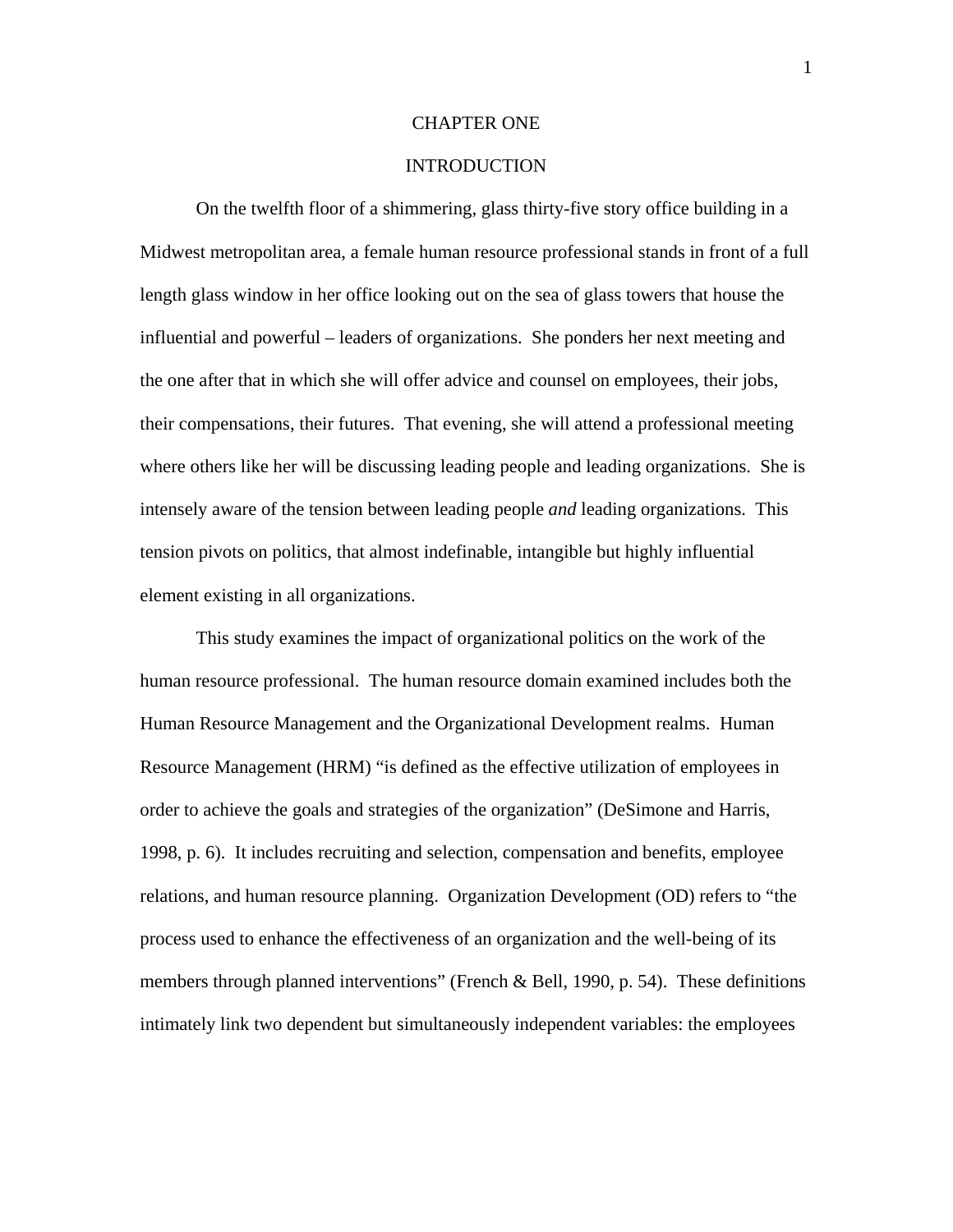and the organization. This linkage is the vortex of the tension that exists for the human resources professional in the daily execution of their role.

 Organizational politics refers to behaviors "that occur on an informal basis within an organization and involve intentional acts of influence that are designed to protect or enhance individuals' professional careers when conflicting courses of action are possible" (Drory, 1993; Porter, Allen, & Angle, 1981). Politics is a specific quality of the organizational dynamic which impacts all aspects of business life. The impact on the work of the human resource professional is marginally explored and examined in research literature.

 The political model (Drory, 1993) of organizations joins the rational and organizational process models as domains by which to understand how organizations function. It provides a meaningful lens through which to view the work of the human resources professional. Ferris and Judge (1991) examined human resource management in light of both the rational and political models and posit that,

The human resource perspective has been viewed as overly optimistic about the possibility of maximizing individual *and* (italics added) organizational needs, and underplaying (or even ignoring) the issues of competing interests, power, and politics. Such criticisms raise the questions of whether a political perspective can contribute meaningfully to our understanding of Human Resource Management. (Ferris & Judge, 1991 p. 448).

Human resource professionals operate in complex business systems comprised of competing goals, values, and motives. The ability to effectively influence within and across the system is central to the overall successful implementation of the defined role in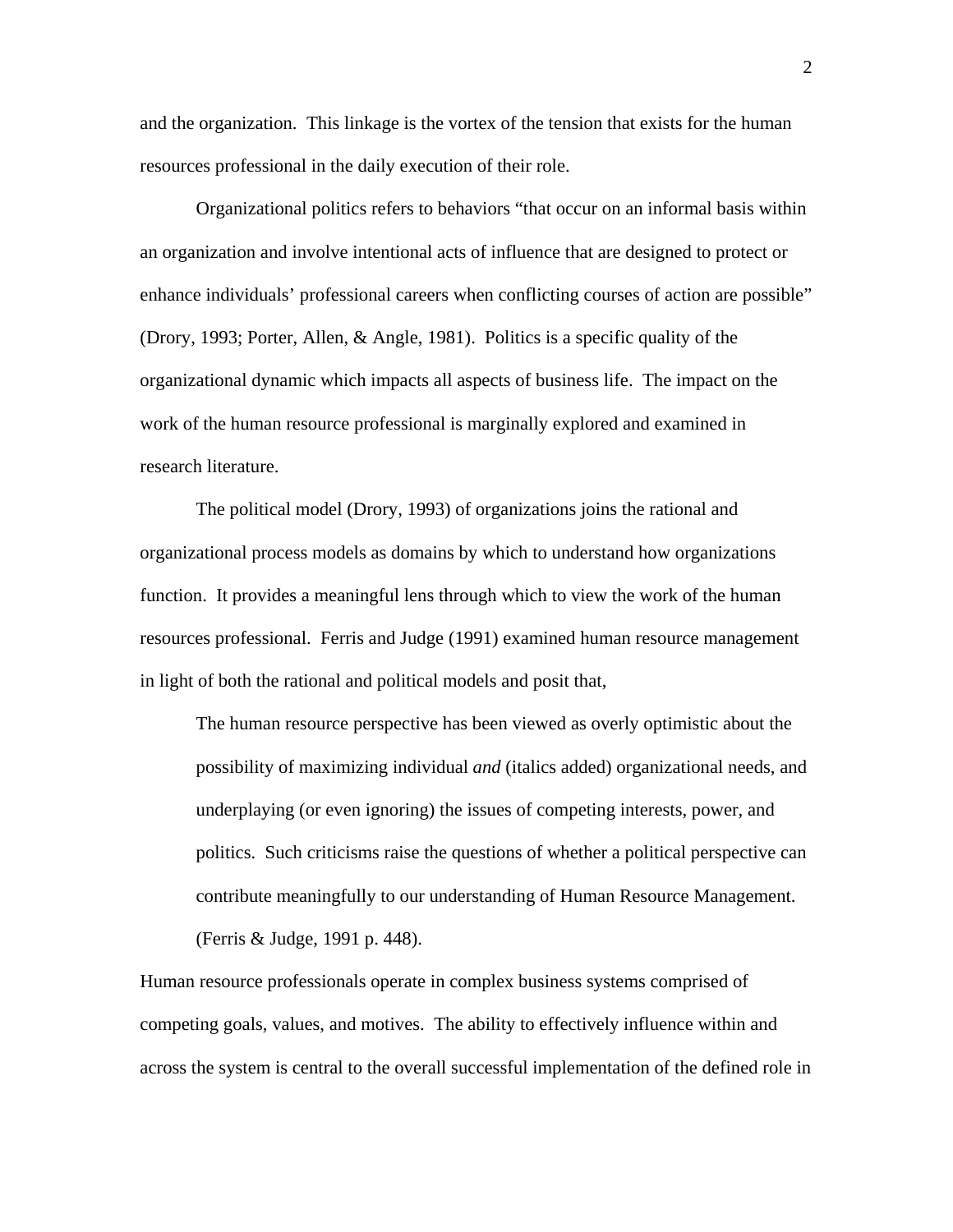both Human Resource Management (HRM) and Organization Development (OD). Bridging the well-being of both the organization and the employee is central to the effective implementation of both HRM and OD. If it is advantageous to strategically position the human resource practice, what makes it so difficult to accomplish? Clues to the answer are found in the phenomenon of organizational politics.

#### *Statement of the problem*

The human resource discipline focuses on the achievement of organizational goals through the implementation of effective organizational and employee strategies. Partnering with companion disciplines and business leaders in the pursuit of productivity and profitability is the means by which the members of the discipline accomplish the charter. When collaboration is purely and effectively accomplished, positive business results follow. Effective, strategically positioned human resource programs executed in conjunction with a strategy that meshes with effective implementation, enhances firm performance (Richard & Johnson, 2001). However due to the dynamic of organizational politics, a tension often exists which causes a profound affect on the stated role of human resources. What is the impact of organizational politics on the work of the human resource professional?

#### *Purpose of the study*

The importance of understanding the organization and human resources from the political frame of reference is important as it extends the knowledge of the linkage that exists between the organization and the human resource practice. Additionally, it provides insights into the current state of the relationship. Numerous questions form the exploration of the study. How do human resource practices adapt and adjust their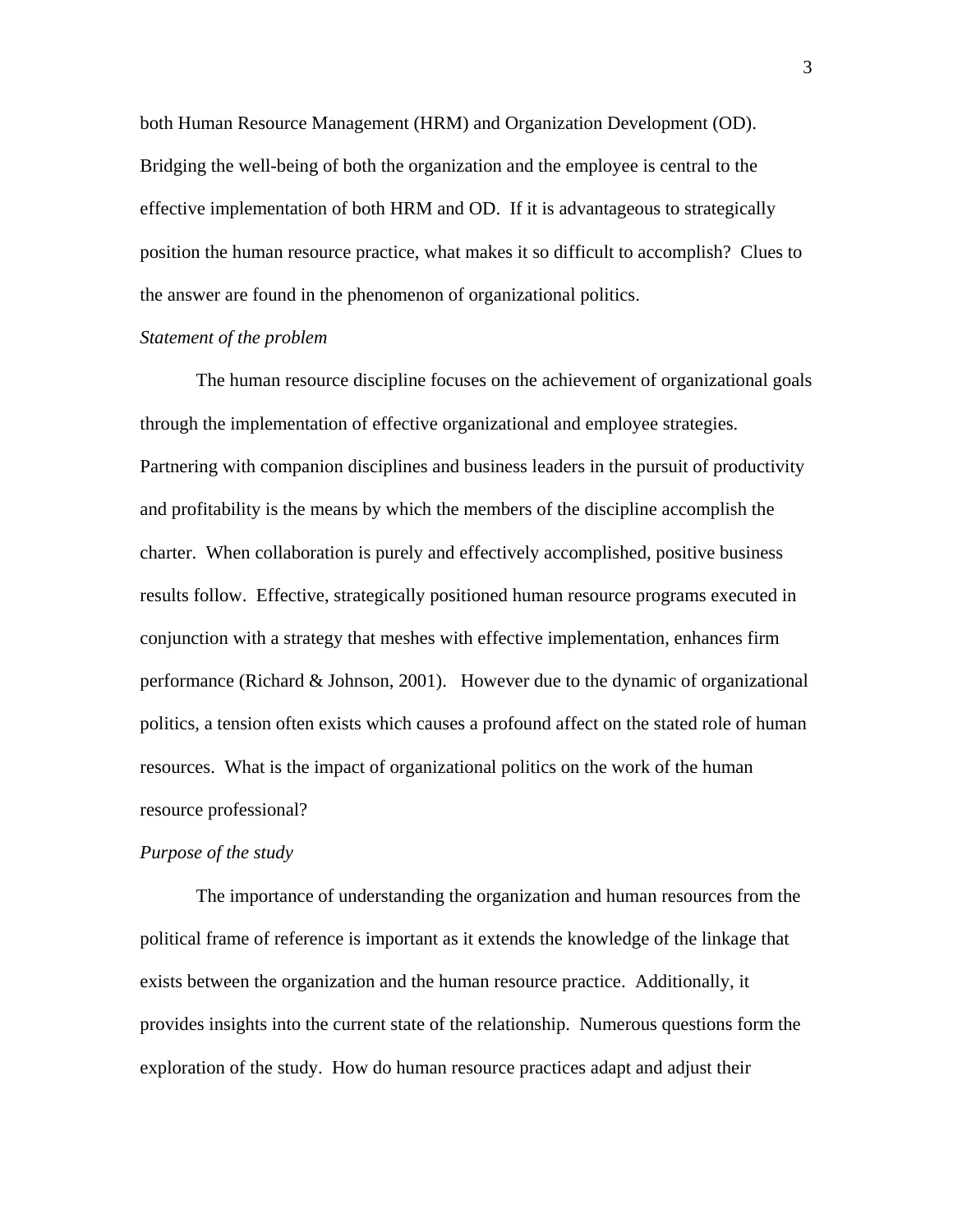mission to co-exist with the political forces? Are there positive and negative impacts to the work that are the result of organizational politics? How do individuals in the human resource profession manage in a political environment? What are the implications for the future of the discipline? These questions along with numerous others are critical in understanding contemporary organizations and the function of human resources. *Assumptions of the study* 

# Several assumptions lie at the center of this study. (1) The study assumes, due to the results of significant scholarly research, that effectively positioned human resource practices which are aligned with the organization's strategic goals are able to create positive results for the organization if a genuinely collaborative environment is present. (2) The assumption is made that the organizations represented in this study value the human resource discipline. (3) The study assumes that the term "organization" refers to those professional services firms including law firms, accounting and consulting firms, and financial services firms.

#### *Definition of terms*

*Organizational Politics:* "Behaviors that occur on an informal basis within an organization and involve intentional acts of influence that are designed to protect or enhance individuals' professional careers when conflicting courses of action are possible" (Drory, 1993, p. 59).

*Human Resource Management (HRM):* "The effective utilization of employees in order to achieve the goals and strategies of the organization" (DeSimone and Harris, 1998, p. 6).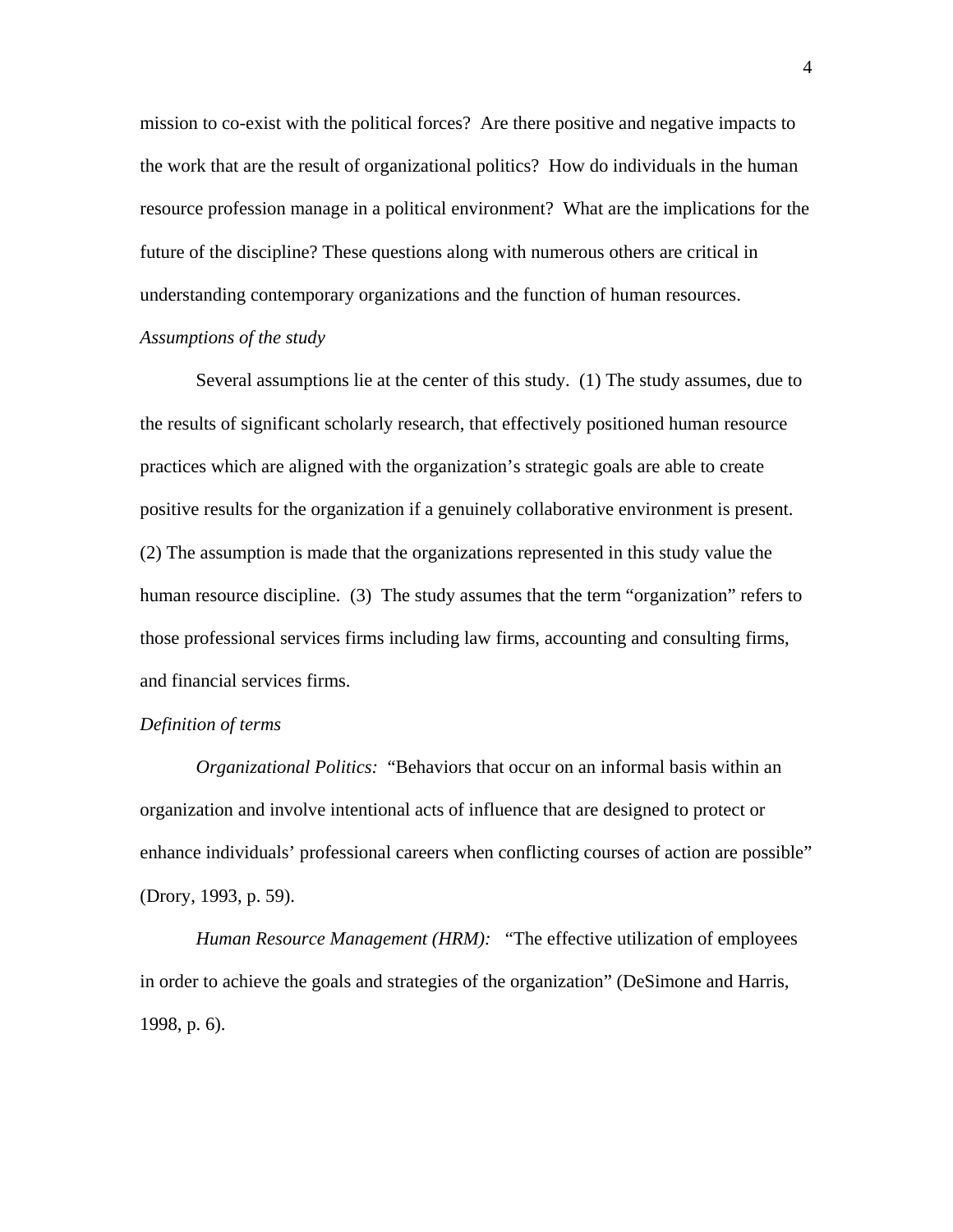*Organization Development (OD):* "The process used to enhance the effectiveness of an organization and the well-being of its members through planned interventions" (French & Bell, 1990, p. 54).

*Human Resource Professional:* Individuals who hold positions within organizations and are responsible for managing and leading either or both Human Resource Management or Organizational Development aspects of the organization.

*Influence:* A power indirectly or intangibly affecting a person or event. Power to sway [or persuade] or affect based on prestige, wealth, ability, or status.

#### *Limitations*

 This research does not include the perceptions and thoughts of human resource professionals who are in positions as external consultants or outsourced service providers. The focus of the research is with organizations that are considered professional services firms specifically law firms, accounting firms, financial services firms, and engineering firms. Therefore, the conclusions cannot be generalized to organizations other than professional services firms.

#### *Methodology*

Qualitative research methods are employed using both focus group and interview formats. The focus group comprised of six senior human resource professionals (two males and four females) employed in professional services firms and a joint interview with two senior human resource professionals (one male and one female) form the sample from which data is collected and interpreted. Transcribed video and audio transcripts of each session were analyzed for themes, perceptions, and insights of the participants and then categorized to discover relationships. The data were interpreted by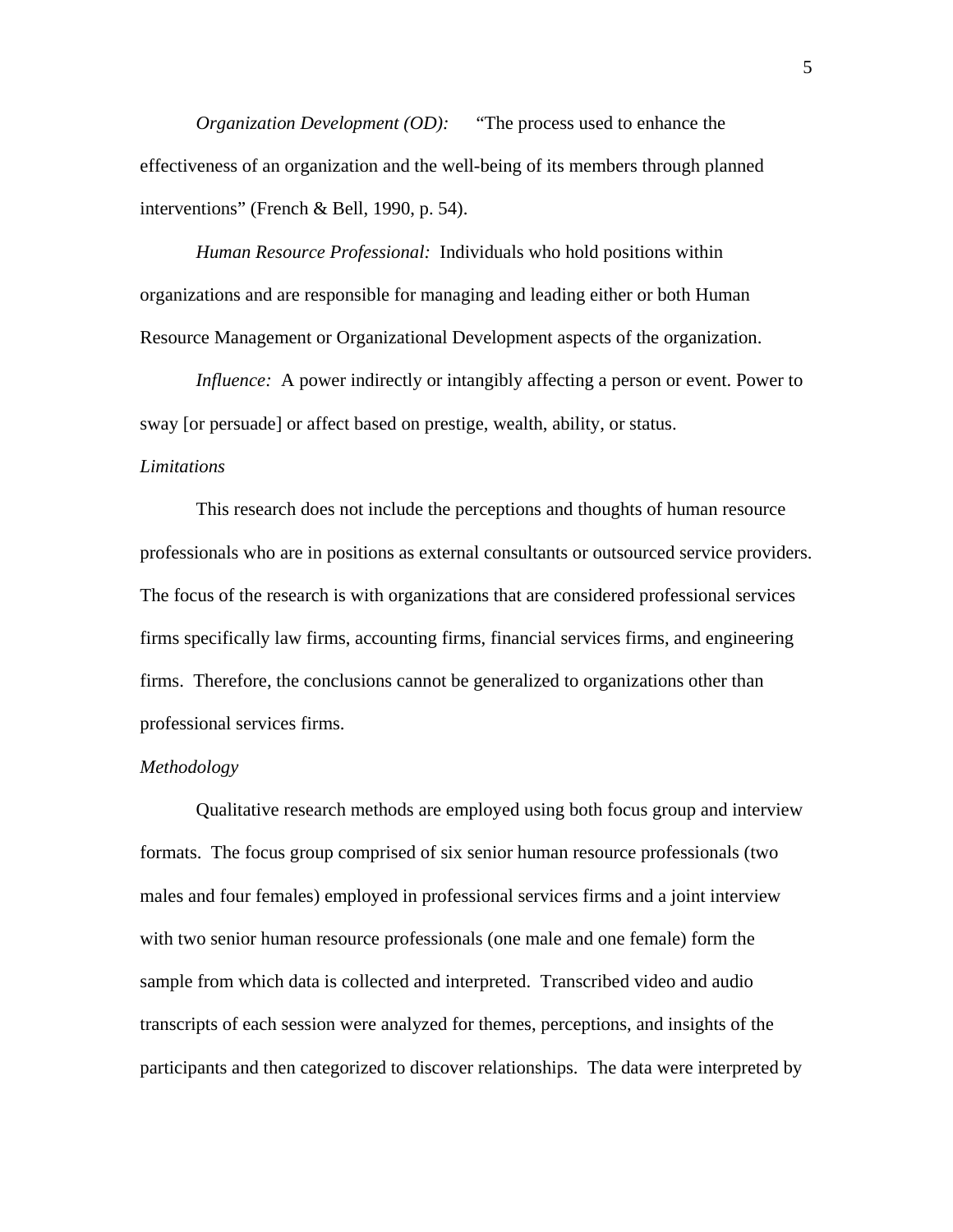the researcher and validated for authenticity by the participants. Interpretations are contextually grounded ensuring that conclusions are based on the participants' specific experiences.

 Interviewing is the key to many forms of qualitative educational research (Tierney & Dilley, 2002). Seidman (1998) provides a framework for understanding and interpreting data gathered by way of the interview.

Researchers must ask themselves what they have learned from doing the interviews, studying the transcripts, marking and labeling them, crafting profiles, and organizing categories of excerpts. What connective threads are there among the experiences of the participants they interviewed? How do they understand and explain these connections? What do they understand now that they did not understand before they began the interviews? What surprises have there been? What confirmations of previous instincts? How have their interviews been consistent with the literature? How inconsistent? How have they gone beyond? (p. 4)

The role of the researcher in qualitative research is to interpret the self-interpretations of others as they speak, listen, and reveal their specific experiences, feelings, and beliefs related to the topic under exploration.

 In this study, the qualitative research methods (focus group and interviews) address a specific concept – organizational politics and its impact on a specific group of professionals – senior human resource incumbents working in a specific type of organization – professional services firms. Through data collection and interpretation, the individual and collective experiences, feelings, and beliefs of the participants provide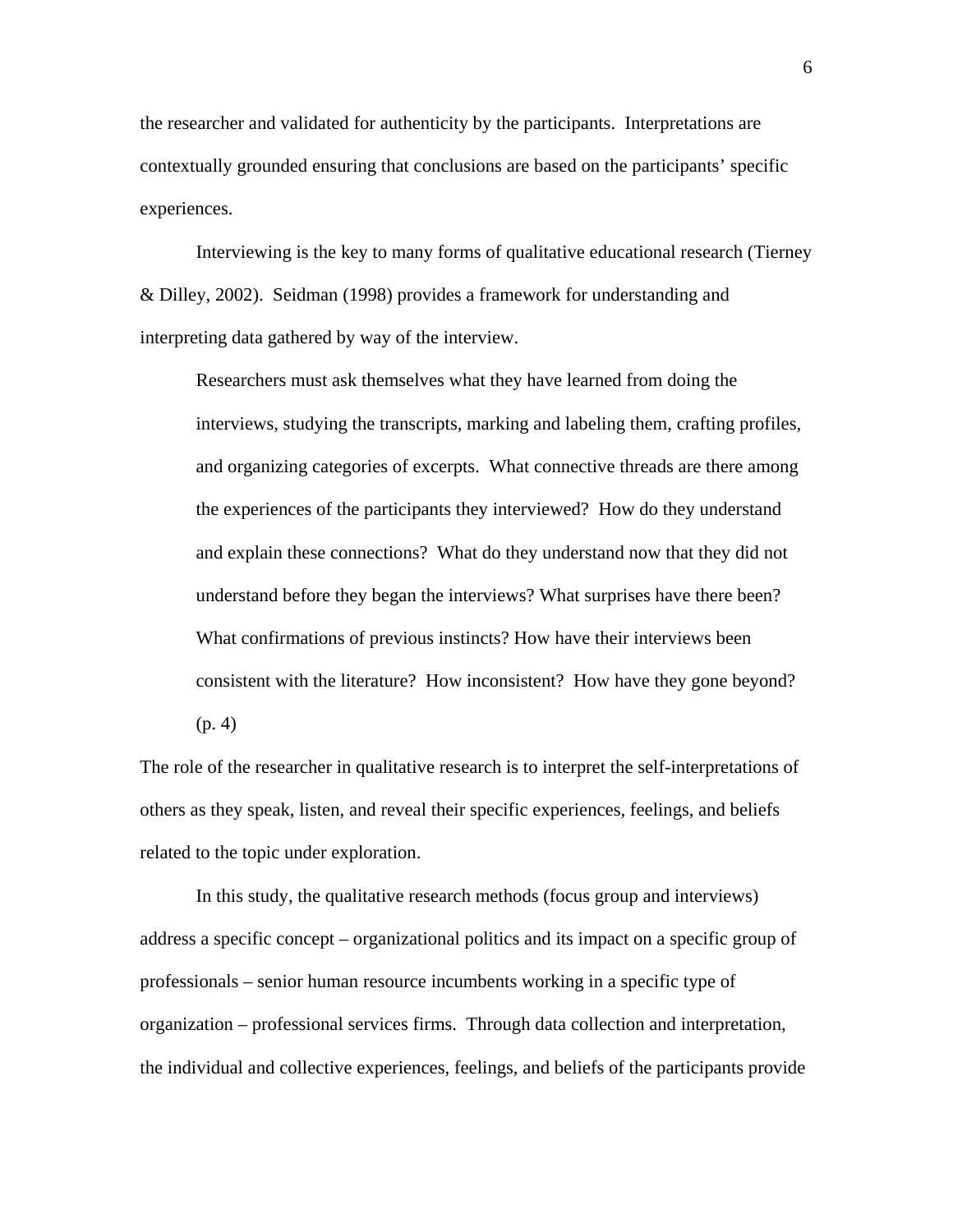a lens through which one is able to understand the impact of organizational politics on the human resource professional from a contextually sensitive viewpoint. Seidman provides credibility for the process when he states, "Interviewing provides access to the context of people's behavior and thereby provides a way for researchers to understand the meaning of that behavior. Interviewing allows us to put behavior in context and provides access to understanding their actions."

 Construct validity is achieved by comparing the collected, categorized, and interpreted data of the participants to the concepts of organizational politics and the role of the human resource professional as represented in the literature. Face validity is achieved through a verification process with the participants ensuring that interpretations and conclusions represent the experiences and perceptions of the participants. Triangulation of the data using multiple literature and research sources, focus group and interview data collection techniques, and validation of the conclusions with the participants provides a solid framework of verification of the results.

#### *Extending the body of knowledge*

 The impact of organizational politics on the work of human resource professionals and how politics influences the directions, choices, and results of both human resource management and organization development occupies little space in the research literature. This study extends the body of knowledge by focusing on the experiences of senior human resource professionals in professional services environments as they interact with and work inside political environments in an effort to fulfill the HRM and OD charters defined earlier.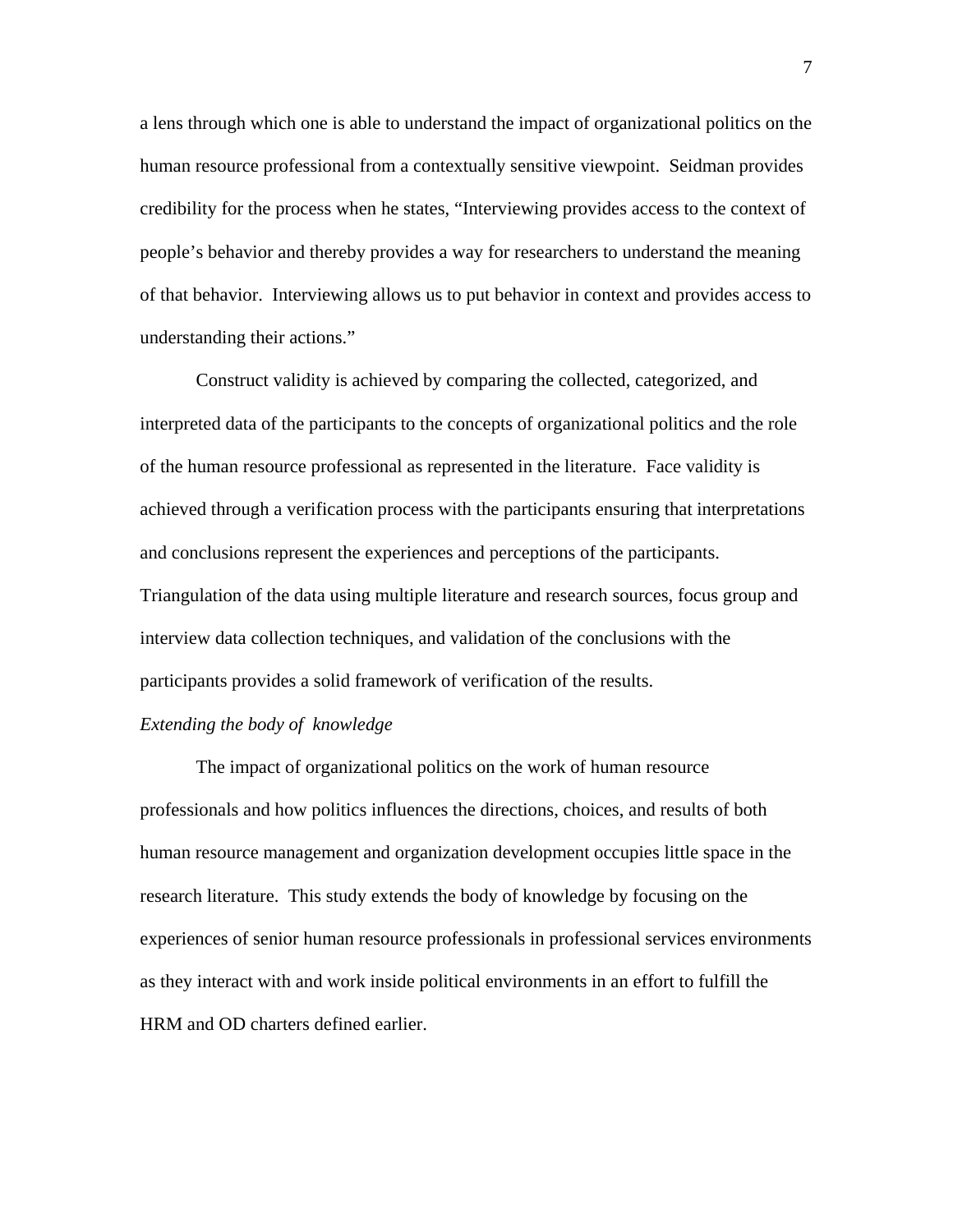#### CHAPTER TWO

# LITERATURE REVIEW

 Organization theory encompasses a broad spectrum of management as well as sociological concepts. One aspect of organization theory is that of politics and the associated behaviors and reactions that individuals and groups experience by working in a political environment. This literature review explores concepts associated with organizational politics from its recognition and emergence in the literature to more recent research explorations regarding perceptions, impacts, and mitigating work place factors. The review includes an explanation of the 1) origination of the concept in the literature, 2) definitional struggles surrounding the concept, 3) perceptions of organizational politics including antecedents and consequences of political environments. The goal of the literature review is to establish a foundational understanding of politics in the work environment as well as a familiarity with the current literary discourse.

In addition to the literature review on organizational politics, an abbreviated discussion of rhetoric and dialectic focusing on Aristotle's theory of ethos, logos, and pathos is provided as well as comments regarding the concept of power. Finally, the concepts of organizational politics, rhetorical theory, and power are related to the emerging role of the human resource professional.

#### *Origination of politics in the literature*

 The literary discourse regarding organizational politics began in the 1970's with a focus on aspects of power and bureaucracy in the work place specifically focused on management and leadership (Drory & Romm, 1988). Mintzberg (1985) acknowledges that the topic received only fragmented exposure in the literature prior to the 1980's and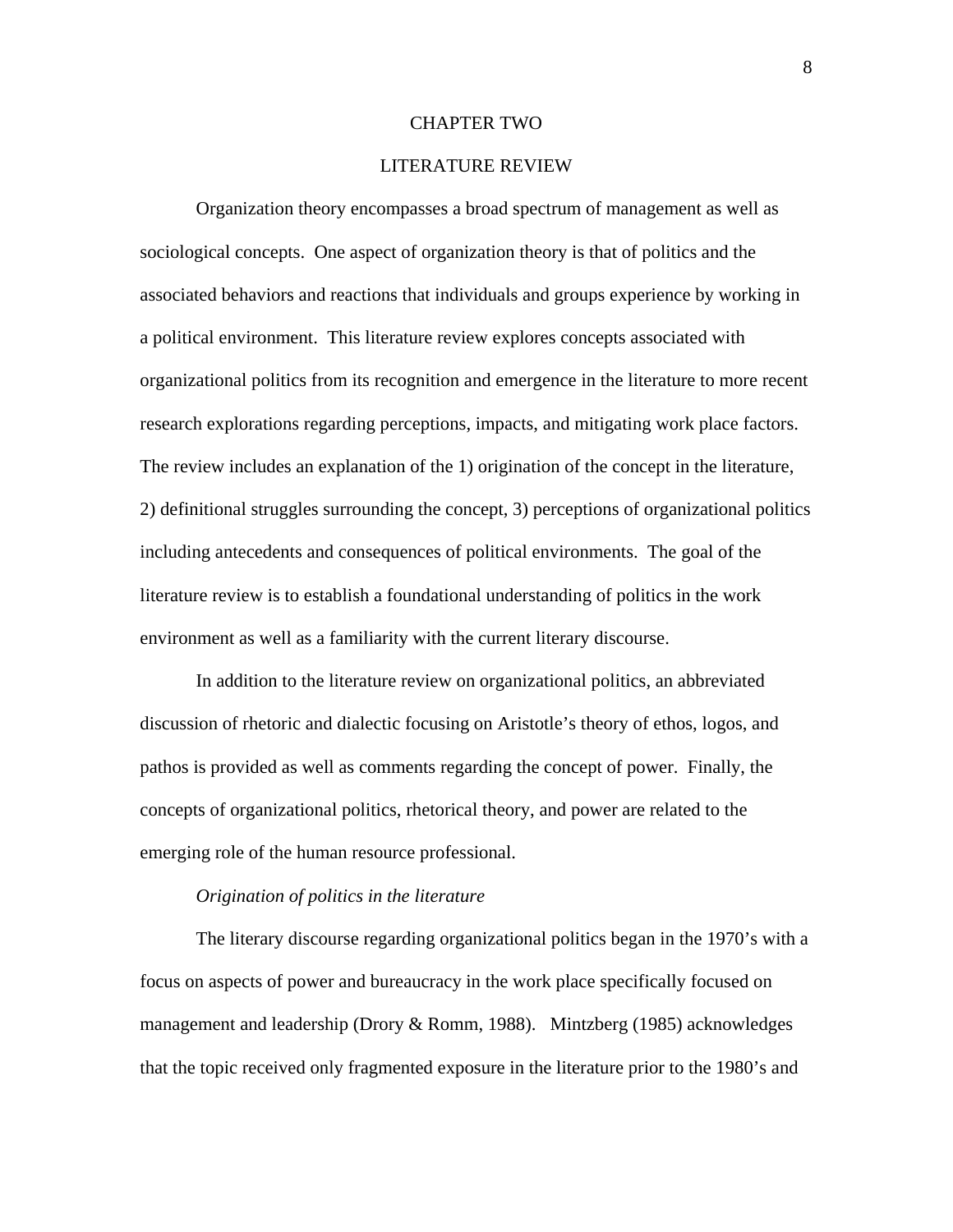associates the phenomenon primarily with conflict. The initial literary explorations attempted to justify its existence and relevance and struggled with defining the experience (Drory  $&$  Romm, 1988). Like the unseen elephant in the living room, one knows it is there, even though, it is difficult to describe and define. The researchers' attempts to define and quantify the felt but intangible environmental phenomenon were journeys into the realm of the unknown and followed the roots of the early human relations view of management.

The human relations movement forged new inquiry into the discourse regarding human behavior in the work place. As early as 1938, Chester Barnard described the organization as a social structure integrating traditional management and behavioral science applications (DeSimone & Harris, 1998). While social scientists explored human behavior, motivation, and need fulfillment in relationship to work, management practices primarily remained modeled after a mechanistic organizational structure. In the late 1970's and early 1980's the social sciences met head on with organizational management methods. The term human resource development was embraced by the American Society for Training and Development in 1980 forming the marriage between the worker and the work place. This union gave momentum to the discourse on organizational behavior with the publication of numerous articles and books on the subject.

The label 'organizational politics' found its way into the literature and textbooks on organizational behavior in 1983 in publications by Robbins, Hellrigel, Solcum and Woodman (Drory & Romm, 1988). Notwithstanding the mention, organizational politics remained relatively undefined. Mintzberg (1985) couples politics with influence when he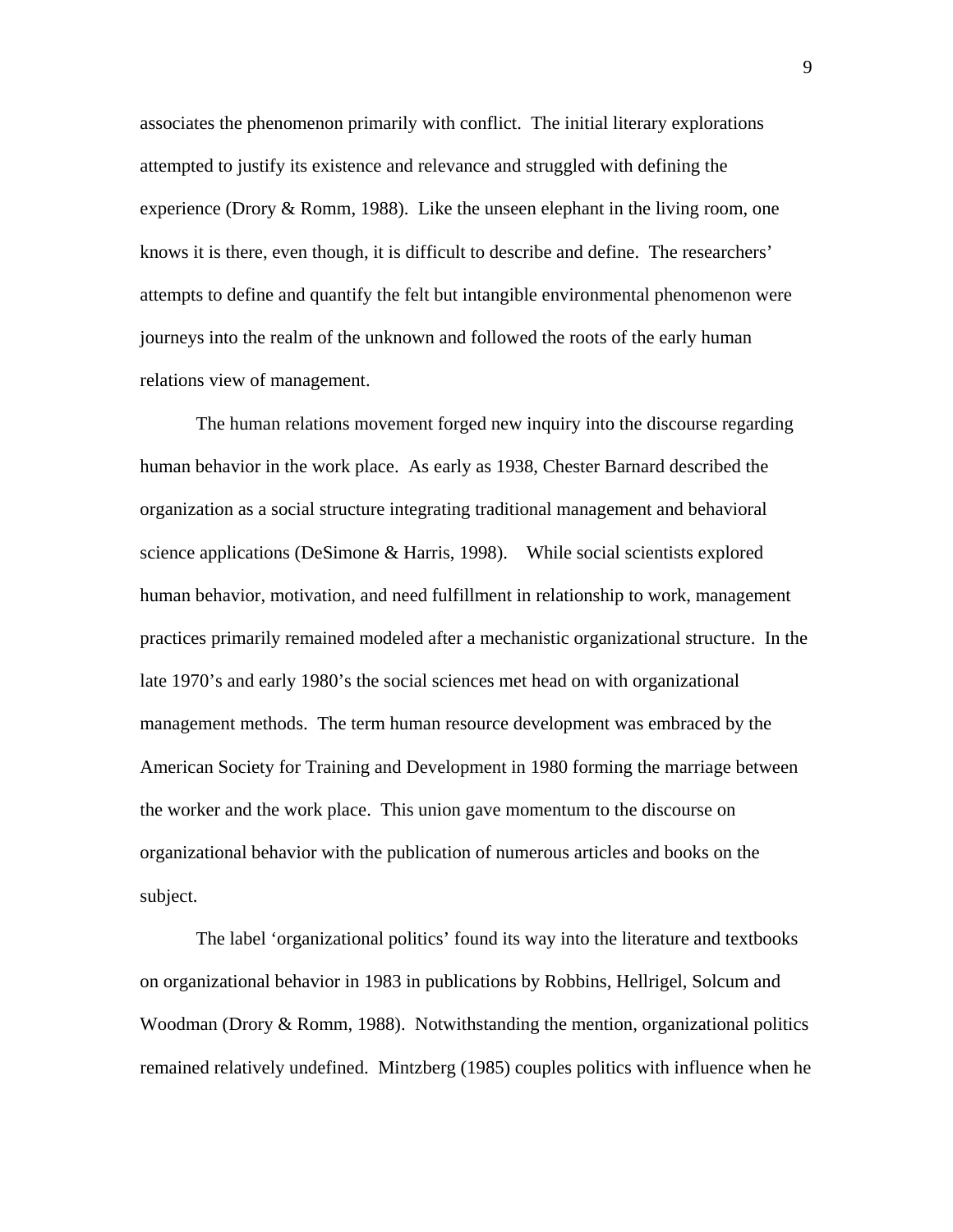writes that "politics may be considered to constitute one among a number of systems of influence in the organization…the others [include] authority, ideology, and expertise may be described as legitimate in some sense." Drory and Romm (1988) posit:

Considerable disagreement exists among the writers with regard to the definition of the term. Beyond the relatively wide agreement that political behavior involves an attempt at influencing others there is a wide difference with regard to the purpose, the means and the circumstances which distinguish political from non-political organizational behavior.

Once the concept received a label even though undefined, it was ripe turf for grounded theory and hypotheses. The literary dialogue continued with the struggle to define the playing field.

#### *The evolution of the definition*

Organizational scientists have offered various definitions of politics incorporating elements of behavior that are formal and informal, sanctioned and non-sanctioned, focused on the use of power and influence, or based on coalition building. Pettigrew (1973) described it as the use of power to influence decision making. Others link it to the dysfunctional characteristics of organizations (Allen, Madison, Porter, Renwick, & Mayers, 1979). Mintzberg (1983) refers to politics as "individual or group behavior that is informal, ostensibly parochial, typically divisive, and above all, in the technical sense, illegitimate – sanctioned neither by formal authority, accepted ideology, nor certified expertise (p. 172). A definition that captures an important nuance is "impression management" which isolates a tactic of ingratiation or social engineering as a means to employ political influence (Gardner & Martinko, 1988. p. 322). Impression management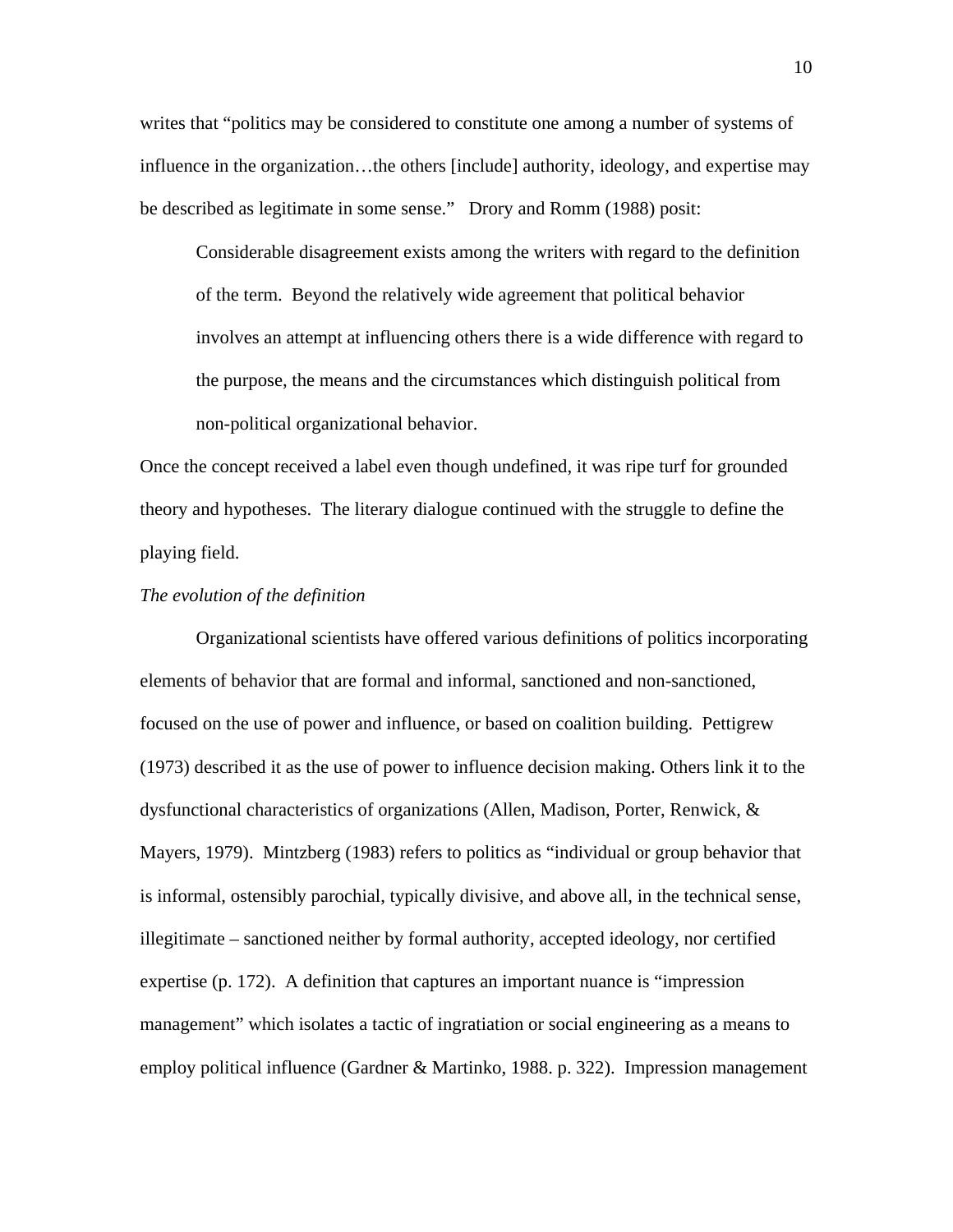as defined by Schlenker (1980) is "the conscious or unconscious attempt to control images that are projected in real or imagined social interactions."

 Mintzberg (1985) linked politics and conflict in his discussion of the political arena in organizations. He introduced three basic dimensions of conflict in organizations – intensity, pervasiveness, and duration (or stability). These variables were associated with four forms of the political arena: confrontation, shaky alliance, politicized organization, and complete political arena. Mintzberg hypothesized that organizations are thrust into and out of all four forms of the political arena or systems of influence. He identified thirteen political 'games' played to "counter resistance, build a power base, defeat a rival, or change the organization" (p. 134). These identified political games formed three types of impetus that give rise to the political arena: 1) change in fundamental condition of the organization, 2) breakdown in established order of power, 3) major pressure from influencer(s) to realign a coalition or change the configuration. His hypotheses centered on the belief that conflict must be controlled and contained or the organization would succumb to influential political pressures.

 Mintzberg (1985) also held that the political arena in organizations had a functional role. He believed, 1) a system of politics in organizations is necessary to correct certain deficiencies and dysfunctions, 2) leadership could be enhanced by bringing the strongest members of the organization into positions of authority in a somewhat Darwinian manner, 3) politics promotes a full debate of issues, 4) politics promotes necessary organizational change blocked by legitimate systems of influence, 5) politics can facilitate decision-making, 6) politics causes a realignment of coalitions and a shift in power, 7) politics speeds up the death of a spent organization. Mintzberg's

11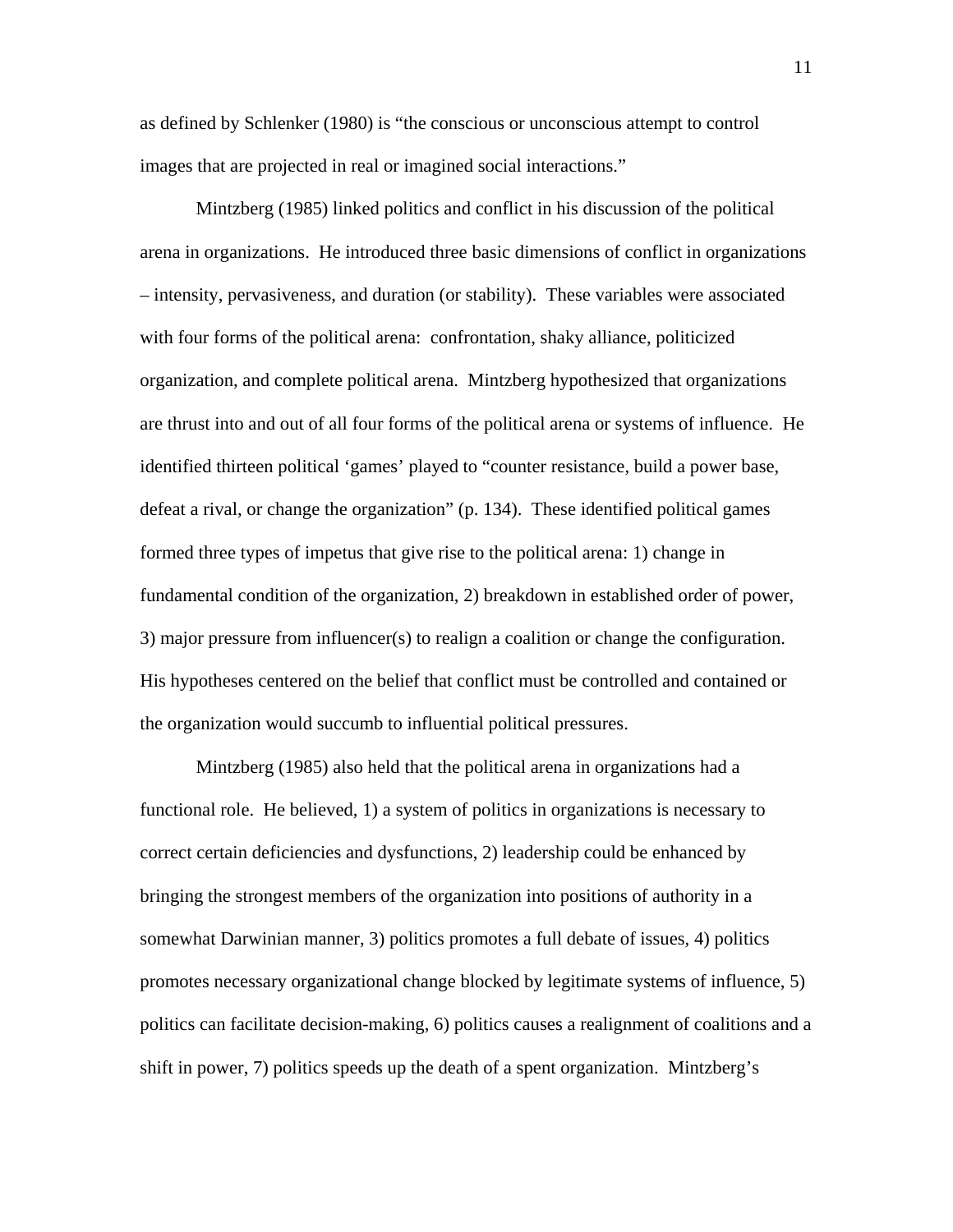dispassionate epistle on the political arena of organizations promotes a balanced viewpoint. However, he reveals an incomplete understanding of the phenomenon, when he writes, "while this author is not personally enthusiastic about organizational politics – and has no desire to live in a political arena…he does accept its purpose in a society of organizations" (p. 152). At this early stage in the literary discourse, politics is heavily linked with open conflict originating either externally or internally to the organization.

 Drory and Romm (1988) offer seven concepts as key elements in defining organizational politics: 1) behavioral means consisting of three types including formal, informal, and illegal, 2) acting against the organization, 3) power attainment, 4) conflict, 5) concealed motive.

 The three types of behavioral means are divided into formally sanctioned political behavior, informal or non-sanctioned behavior, and illegal behavior. Using the terms prescribed, discretionary, or illegal to depict the three types, Drory and Romm articulate the differences by suggesting that prescribed behaviors fall within the realm of the acceptable, discretionary behaviors are informal, acceptable but non-sanctioned, and illegal behaviors are prohibited within the organization. Acting against the organization includes behaviors that go against the formal organizational goals and interests. Although, Drory and Romm (1988) admit that this aspect of the definition is controversial. Power attainment is considered by many as a central characteristic of organizational politics "to the extent that the two concepts are sometimes used interchangeably" (Drory & Romm, 1988, p. 166). Conflict surfaces in their definition and is suggested to be a state that exists between parties involved in organizational politics. The concealed motive element of the definition is described as a "major

12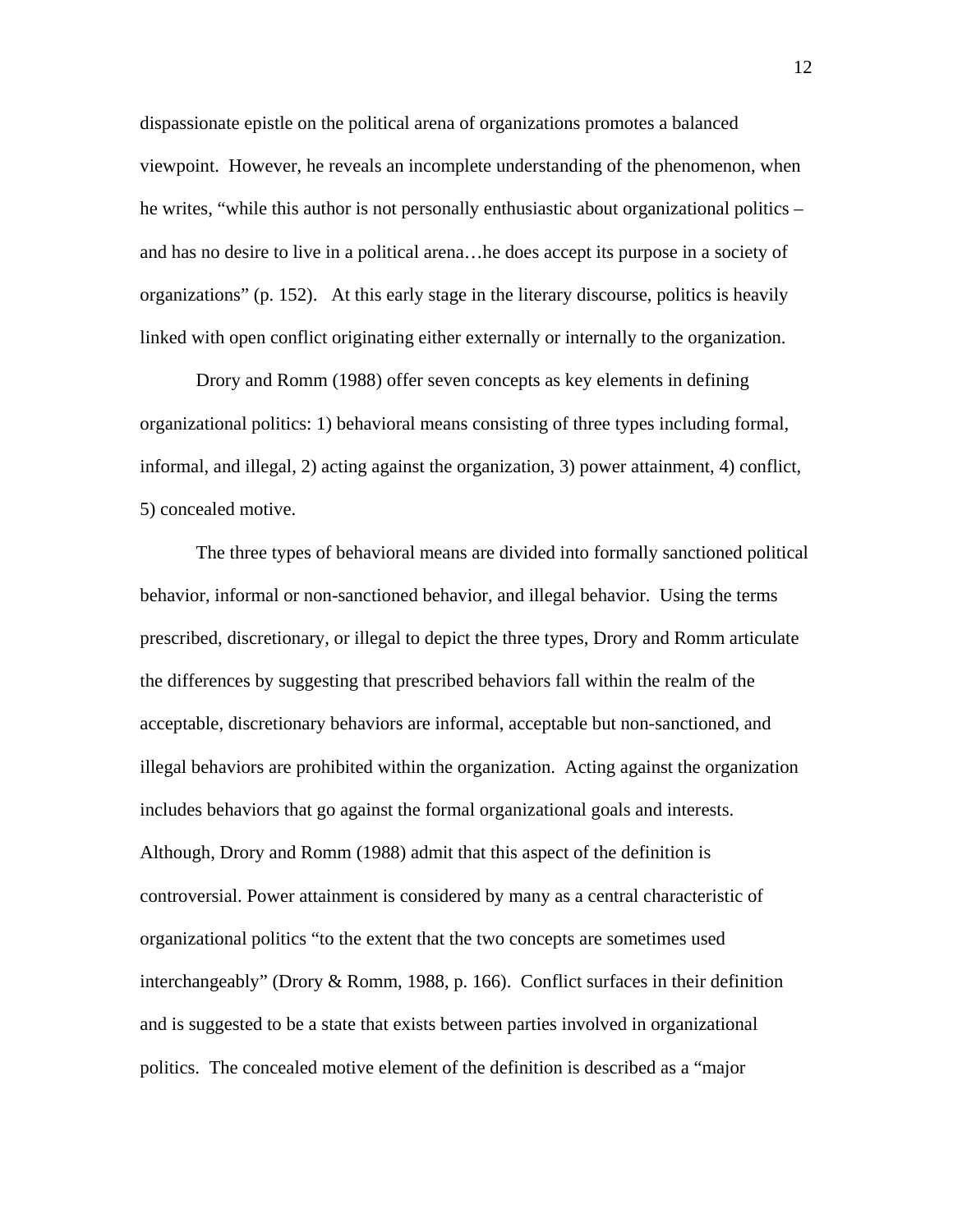characteristic often accompanying political behavior (p. 167). They continue, "the true motive is concealed because the actor believes that it is unacceptable, and a false but acceptable motive is presented instead" (p. 167).

In a more recent study by Drory and Romm (1990), they suggest that there is no common, basic definition that captures the entire complexity of organizational politics. Out of a desire to pin down the phenomenon, the literature captured an evolution of definitions moving from the specific to more general explanations of behaviors affecting the organization which might be either formal (sanctioned) or informal (non-sanctioned).

Parker, Dipboye, and Jackson (1995) point to Ferris' work which describes politics as an "intentional social influence process in which behavior is strategically designed to maximize short-term or long-term self interests" (p. 892). This definition allows for both functional and dysfunctional outcomes for individuals, groups, or organizations. Consensus building is a type of political behavior which may allow beneficial decisions to be made. However, dysfunctional political behavior may also be encompassed in this definition in the form of self-serving policies which have a longterm negative affect on the organization.

 The dissection of the concept in an attempt to arrive at a common definition continues in recent literature. Zanzi (2001) offers that "while previous organizational research has been concerned primarily with either a general definition of politics that considers both positive and negative aspects of politics or a specific definition that focuses solely on negative political behaviors" (p. 246). He sought to integrate the definitions and explored the positive and the negative political tactics that people actually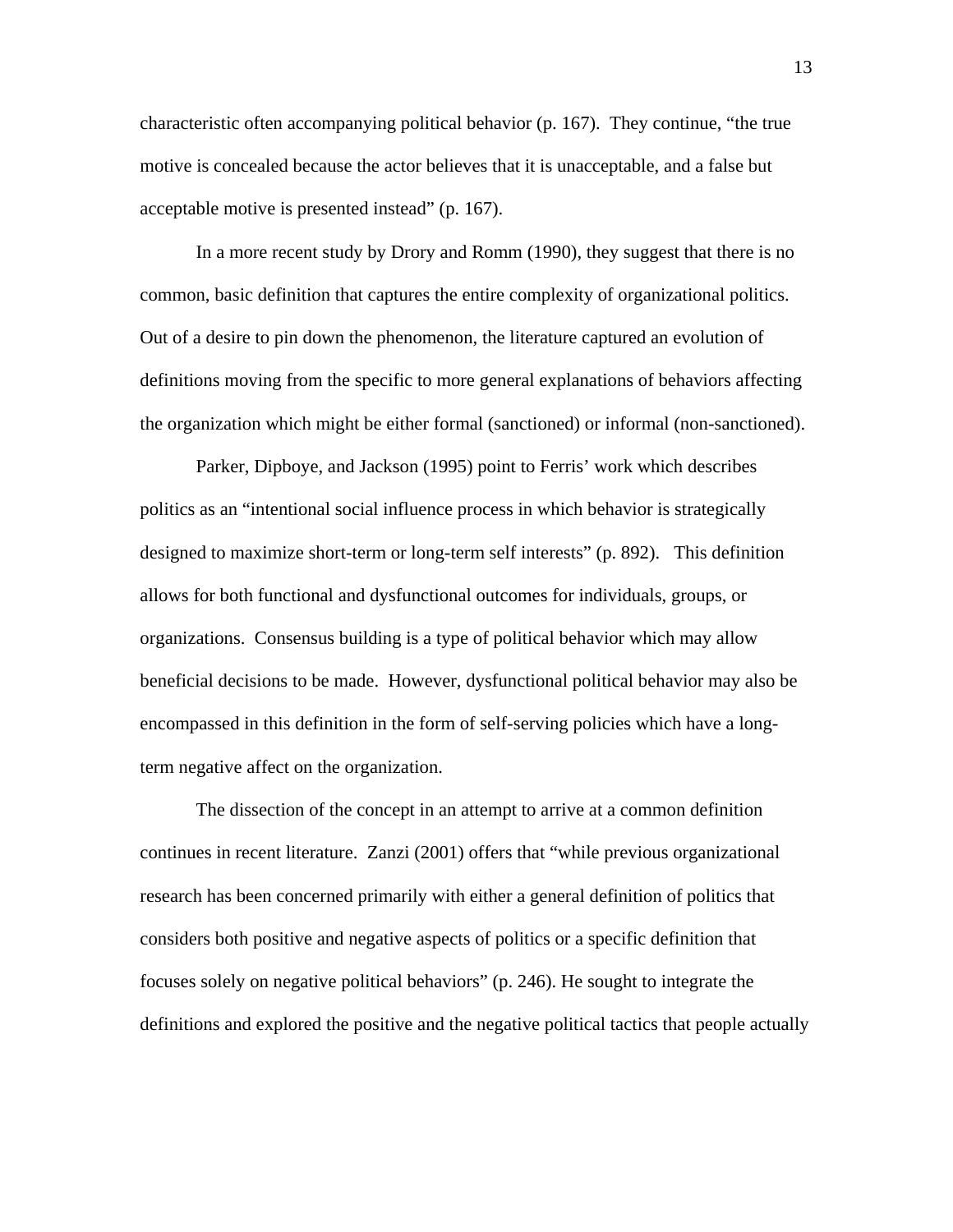employ at work. Like Zanzi's, recent explorations by researchers focus more on the perceptions and impact of the phenomenon than on the definition.

#### *Perceptions of political influence*

 Possibly as a result of the definitional debate, research on organizational politics shifted to employee perceptions including measurement and mitigating factors of a political environment. Robbins (1983) concluded that all behavior in organizations is political. However, Drory and Romm found in a 1988 study that organizational politics is more associated with informal than with formal or illegal behaviors. In fact, the Drory and Romm study found that employees' perception of politics are dependent upon circumstances and that as circumstances or elements of a situation vary so do perceptions regarding the politics. Departing from previous definitions that include lists of political characteristics including power, control, hidden motives, Drory and Romm posit that organizational politics is dependent upon a set of circumstances that employees may perceive as political. Drory and Romm's work proposes an if A than B relationship between behavior and politics. Meaning if A in relationship to B creates a perception of organizational politics, than absent the condition A, the resulting behavior, B, may or may not be considered as politically charged. The study concludes that perception of politics is shaped by a set of circumstances that are defined by the employee.

 Much of the work related to the perception of organization politics revolves around the research of Ferris, Russ, and Fandt (1989) who developed a subjective framework of organizational politics which posits that workers perceiving high levels of organizational politics are dissatisfied with their jobs. They also claimed that workers

14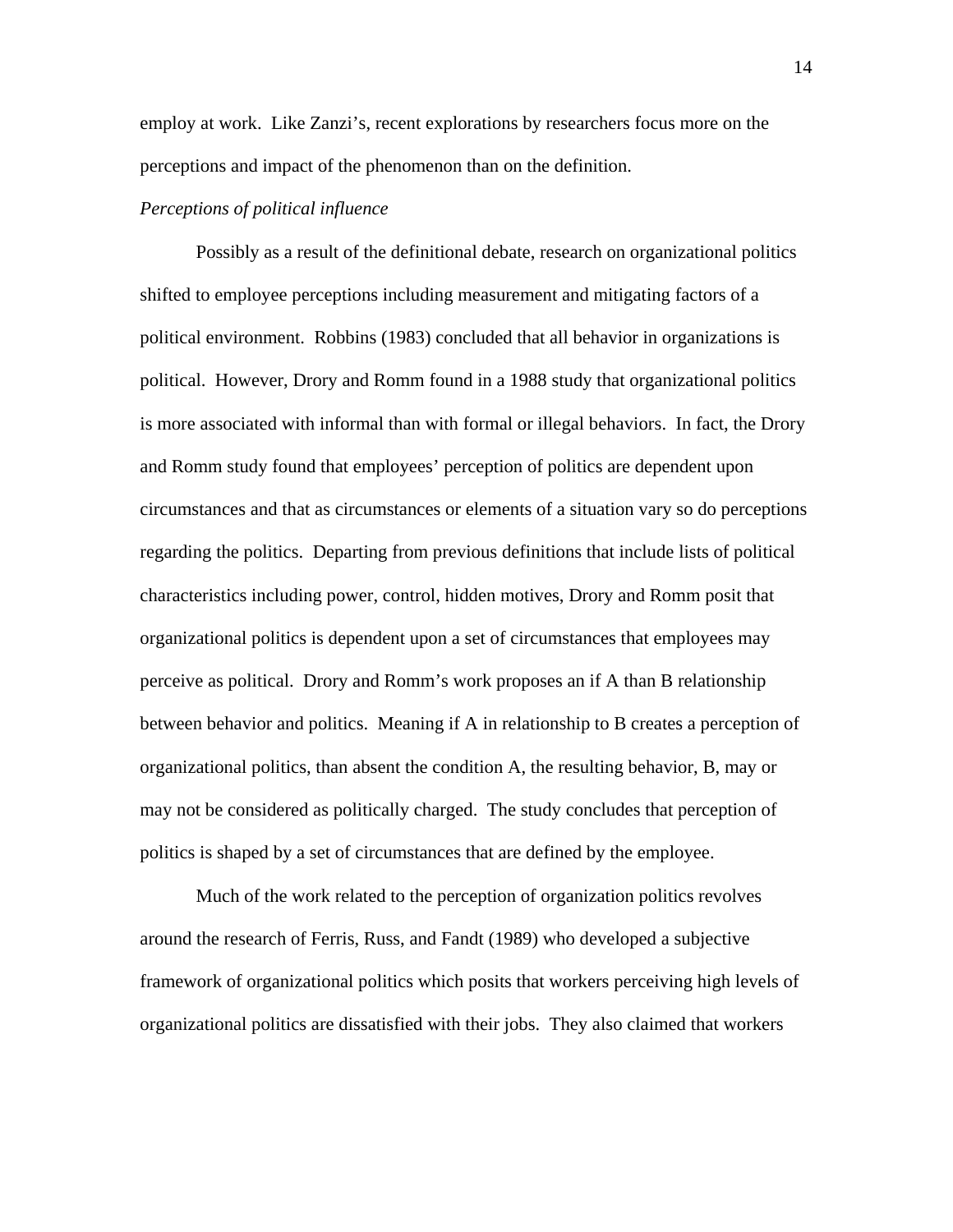who are lower in the hierarchy and have an external locus of control experience the organization as more political.

 Ferris and Kacmar (1992) embraced an earlier work by Gandz and Murray (1980) who suggested that "rather than exclusively an objective state, it is appropriate to construe organizational politics is a subjective experience and, thus as a state of mind" (p. 94). Ferris and Kacmar focused on the "cognitive evaluation and subjective experience of those behaviors and events occurring in the work environment that seem to constitute political behaviors" (p. 94). They proposed a model of organizational politics perception that formed a relationship between organizational, environmental, and personal factors that influence job involvement, job anxiety, job satisfaction, and withdrawal from the organization. They proposed that perceptions of organizational politics defer in direct relationship to one's position in the hierarchical. An employee at a lower level perceives more politics than those higher in the organization. Additionally, they proposed that organizations that are more centrally controlled are inherently more political.

 Ferris and Kacmar conducted two separate studies to determine antecedents of organizational politics perceptions. In the first study, they found that feedback, job autonomy, skill variety, and opportunity for promotion correlated with perceptions of organizational politics. Additionally, they found that age, sex or supervisory status did not correlate positively with perceptions of politics. In the second study, they found that relationship with supervisor, work group cohesion, and opportunity for promotion all were statistically significant for predicting negative relationships with organizational politics perceptions. Interestingly, Ferris and Kacmar found that work group cohesion accounted for the largest variance in job satisfaction. They concluded that,

15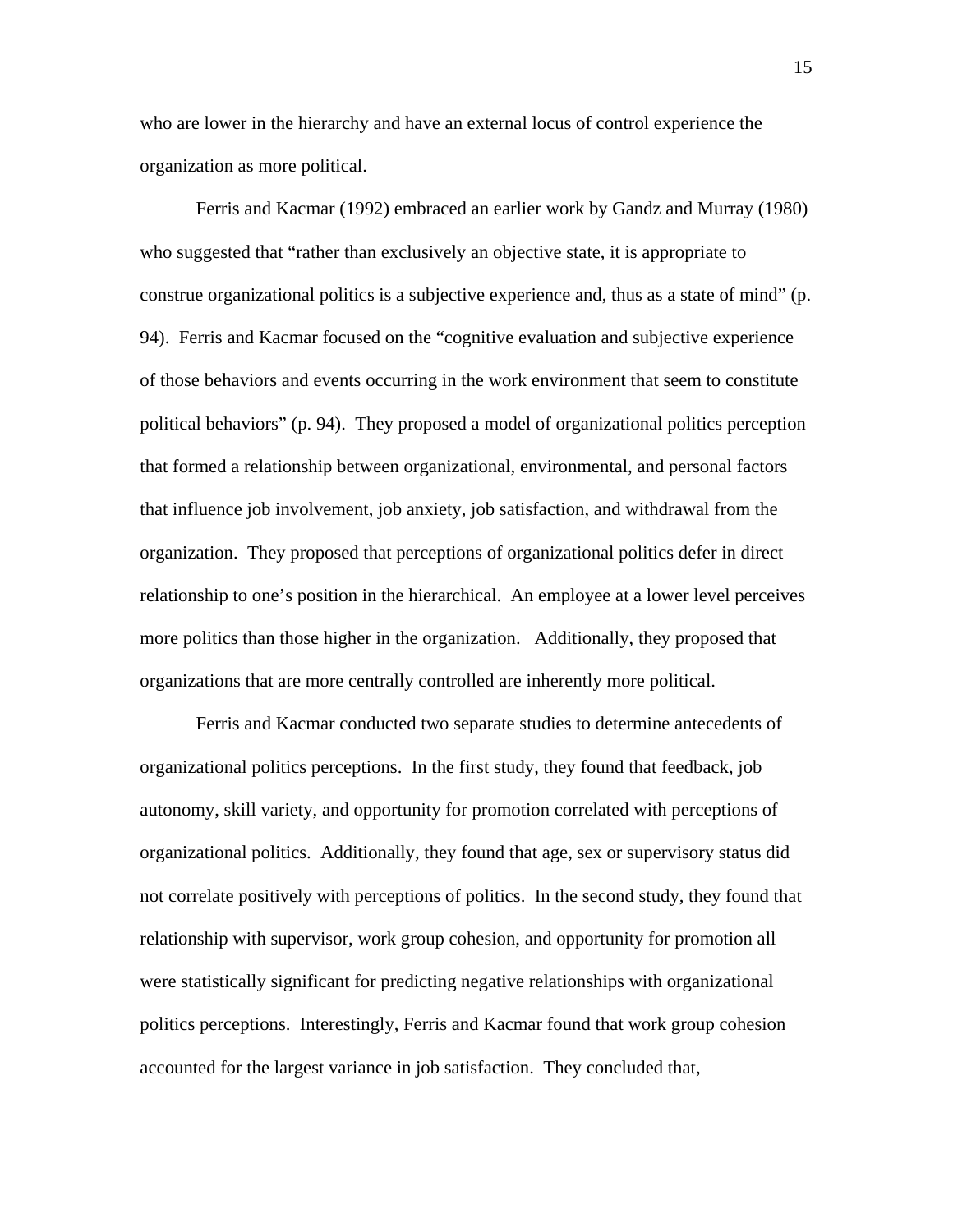organizational politics perceptions play a role in employee job dissatisfaction, and more specifically, that it is the coworker and clique (political) behavior of politics perceptions that seems to explain this role. This makes sense in light of the critical role coworkers play in influencing employee definition and interpretation of work environmental stimuli (p. 111).

Ferris and Kacmar's study advanced the research regarding the perceptions of organizational politics by providing correlations to supervisory and coworker behavior as well as opportunity for promotion. In their concluding statements, they offer a mitigating caution.

Most people perceive only the dark side of politics, and indeed there is a dark side, characterized by destructive opportunism and dysfunctional game playing. However, politics can be positive as well, for organizations and for individuals…politics are essential to the effective functioning of organizations. Individuals who become proficient at playing politics may realize greater job and career-related rewards. In fact, in the present research, organizational politics perceptions were associated with higher (not lower) job involvement (p. 113).

These two studies by Ferris and Kacmar provide insight into employees' perceptions of organizational politics. Following their research, Drory conducted further inquiry into the perceptions of politics.

 Drory (1993) designed the Political Climate Scale for use in a study of 200 employees. He hypothesized that two factors impact one's perception of organizational politics: satisfaction with superior and satisfaction with co-workers. His rationale was that,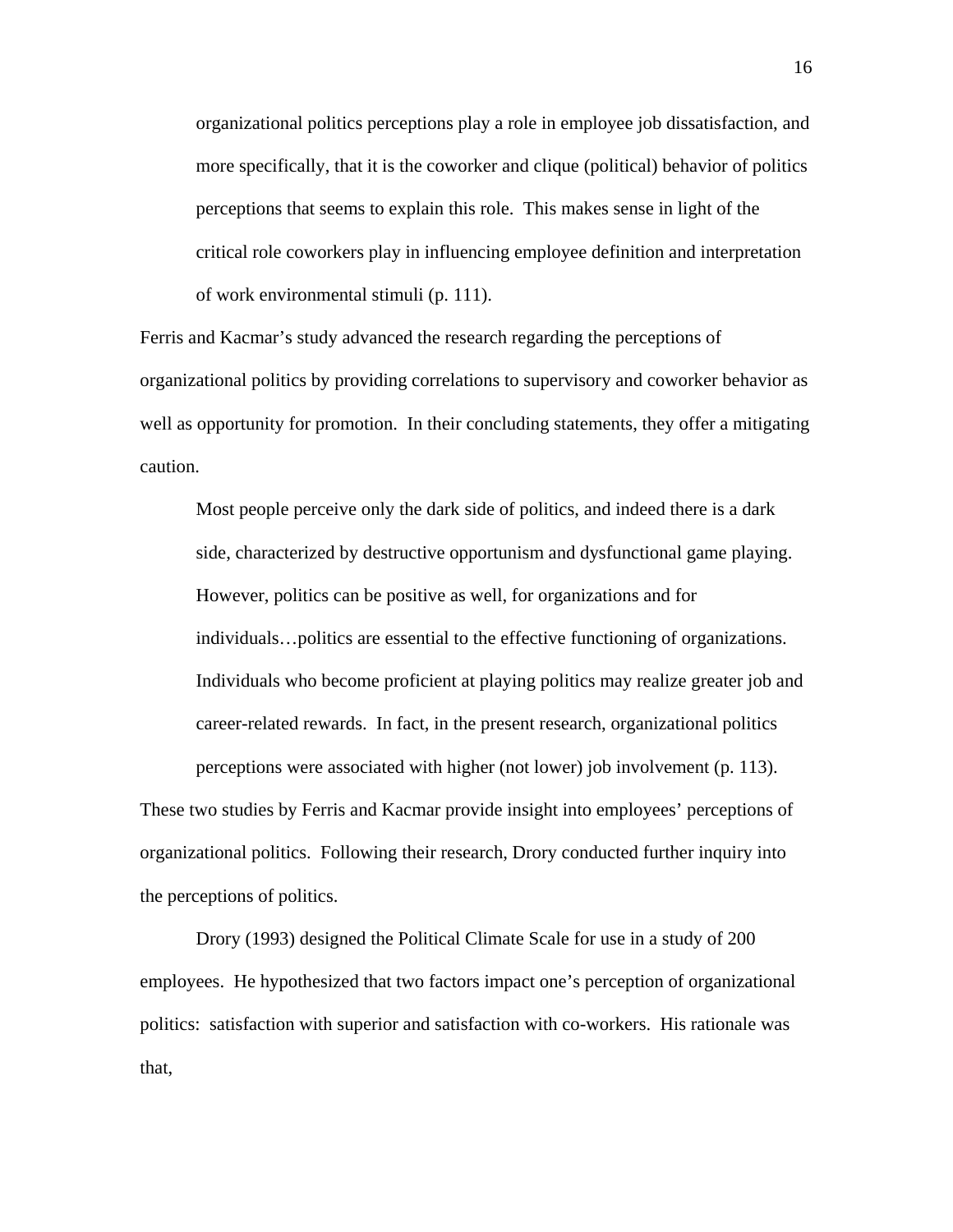employees who have access to sources of organizational power and status, are in a position to take advantage of the political game and to gain a greater share of organizational benefits than they formally deserve. Consequently, they may not consider OP as necessarily undesirable or detrimental to their own interests. Low status employees, on the other hand, who are not in a position to benefit from a political decision-making style are more likely to feel disadvantaged in a prevailing political climate. Their attitudes toward their work situation are therefore more likely to be negatively affected (p. 63).

Drory's results supported his hypothesis.

 Parker, Dipboye, and Jackson (1995) launched a study using Ferris' framework of organizational politics which includes perceptions of employees in relationship to levels of hierarchy, locus of control, and satisfaction levels. The primary focus of their study surrounded the notion of trust and its correlation to the perception of politics. Specifically, they hypothesized that,

Trust may moderate the extent to which organizational politics is related to positive or negative attitudes. Respondents who are high on trust are less likely to perceive politics as a threat than those who have a low level of trust…participants who have a high level of trust do not perceive a need for political action and are consequently less likely to engage in politics than those with lower levels of trust. When participants with high levels of trust engage in politics, they are more likely to engage in legitimate, constructive political behavior than those with low levels of trust (p. 897-898).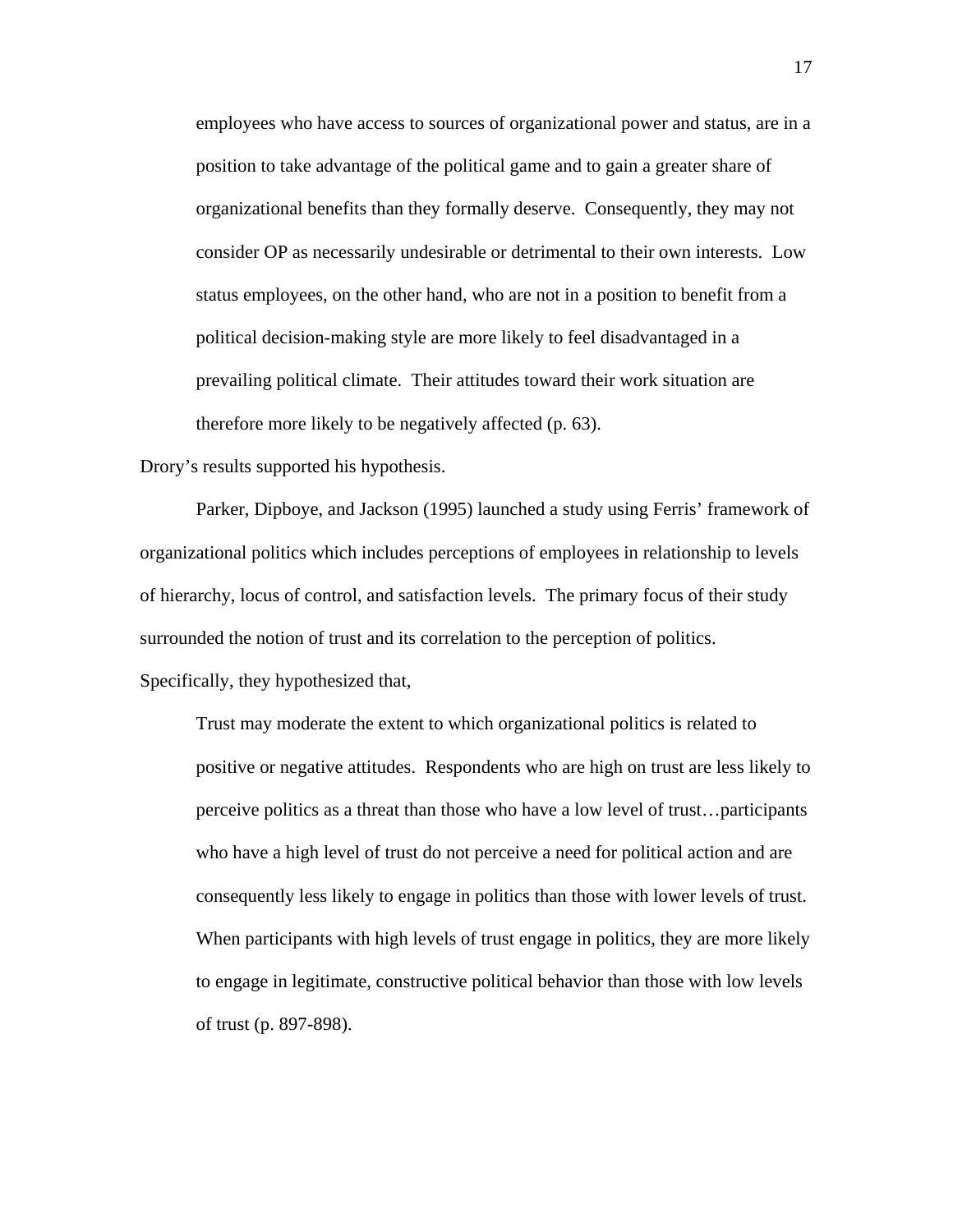Surprisingly, their hypothesis was not supported by the research. In fact, they found support for Ferris' claims that certain types of job and work qualities influenced perceptions of politics. Ferris' research found that job promotion possibilities affected one's perception of negative politics. Parker et al. found that, "respondents perceived fewer politics to the extent that they believed that there were career development opportunities, rewards and recognition for good performance, and cooperation among work groups" (p. 908). Additionally, they found that the strongest correlate of the perception of politics existed in the element of intergroup cooperation. This little studied variable had a surprisingly powerful relationship to the perception of organizational politics. They suggest that this finding provides important managerial direction to help reduce the negative affects of organizational politics. By providing opportunities to reward cooperation and integrative organizational structures, managers may mitigate the negative impact of organizational politics.

 The work by Parker, Dipboye and Jackson (1995) also suggests several important contributing actions related to employees' perception of organizational politics. Employee perceptions of the organization as political were associated with lower levels of overall satisfaction; believing that the organization does not value high work standards, challenging work, and integrity; evaluations of senior management as ineffective; perceiving that the organization does not support innovation; and, believing that employees are not loyal to the organization.

 O'Connor and Morrison (2001) studied both situational and dispositional predictors of perceptions of organizational politics. They found like Ferris, Russ, and Fandt (1998) that,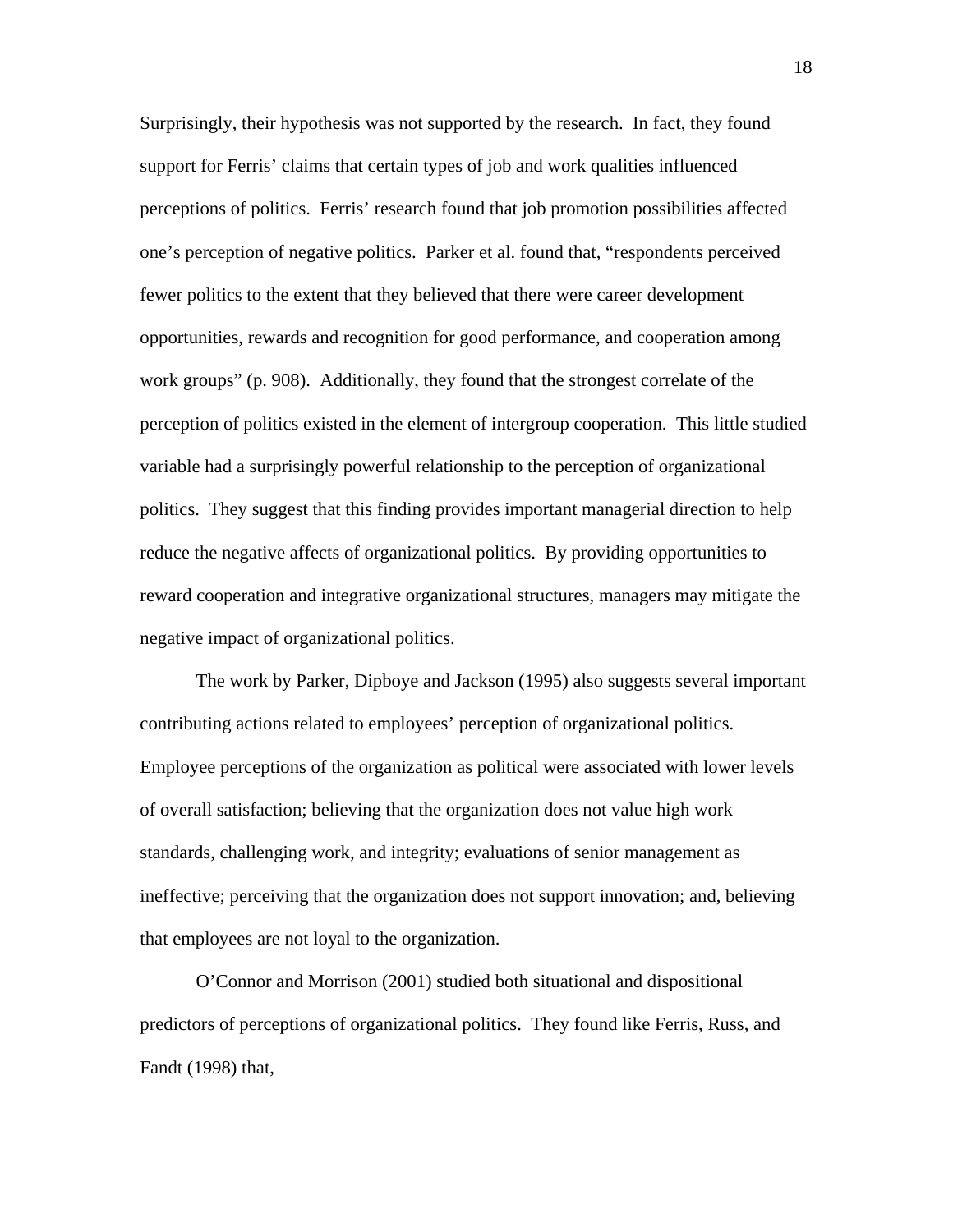Job autonomy, formalization, and organizational climate were negatively correlated with perceptions of political activity. Male and female employees were more likely to perceive their organization as political if they (a) occupied lower hierarchical levels within the organization, (b) saw themselves as possessing low levels of job autonomy, (c) believed the workplace was low in formalization, and (d) negatively evaluated the climate of their organization (p. 307).

Additionally, they found that two dispositional variables impact perception of politics. Both external locus of control and Machiavellianism were correlated positively with perceptions of organizational politics. Specifically male and female employees who evidenced greater levels of Machiavellianism and a more external (or less internal) work locus of control tended to view their organizations as more political (p. 307).

The most powerful finding that emerged from the O'Connor and Morrison study was the relationship between organizational climate and the perception of politics. "This variable may be an important determinant of whether an employee views his or her workplace as political" (p. 309).

 An aspect of the organizational climate is teamwork. Valle and Witt (2001) analyzed the correlation of organizational politics and teamwork. They hypothesized that "individual perceptions of teamwork importance would lessen the negative effects of politics perceptions on job satisfaction" (p. 379). Working from the framework proposed by Ferris et al (1989), Valle and Witt studied 355 white-collar employees of a private sector, customer-service organization in the eastern United States. Using Kacmar and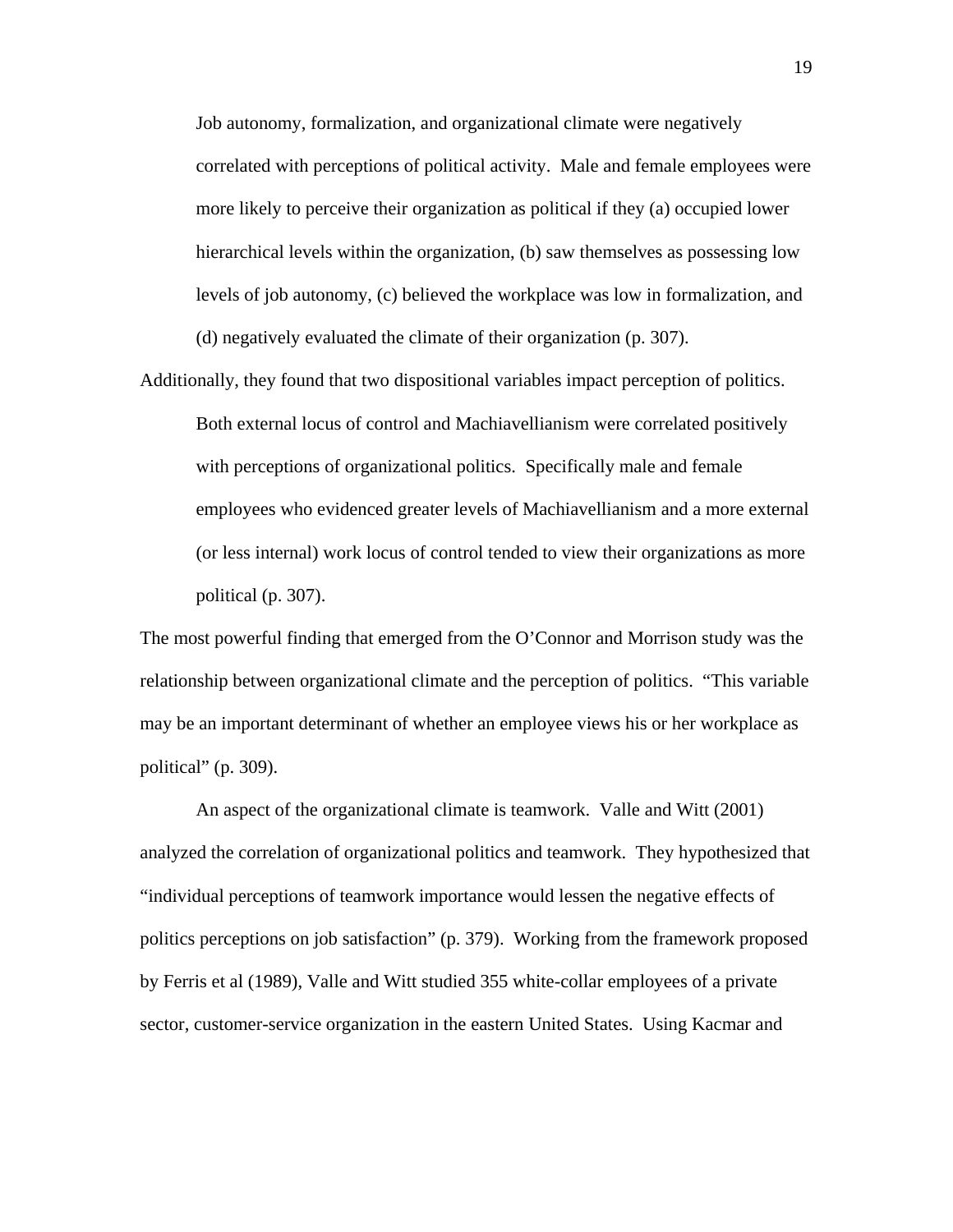Ferris' Perceptions of Organizational Politics Scale (POPS) (1991), they assessed the perceptions of the value of teamwork within the organization. They found that,

the relationship between politics perceptions and job satisfaction was stronger among employees reporting low levels of teamwork importance than among individuals reporting high levels of teamwork importance. Teamwork importance was relevant to job satisfaction only when employees perceived average to high levels of organizational politics (p. 385).

This study demonstrated that the effects of teamwork importance on organizational politics were statistically significant even when control features of gender, ethnic minority status, tenure, and supervisory status were included.

 Valle and Witt (2001) conclude that organizational politics subsumes all forms of influence in organizations and includes both positive and negative connotations. Influence, they comment, drives much of the activity in today's organizations and ought to be the focus of additional research in the correlation with organizational politics.

 The concept of influence is intricately associated with organizational politics (Valle & Witt, 2001). In fact, a common denominator of many of the definitions discussed earlier in this chapter incorporate the element of influence (include list of researchers and dates). Therefore, it is both appropriate and instructive to examine the concept of influence as found in rhetorical theory. An exploration of the rhetorical concept of influence rounds out this literature review.

#### *Rhetoric and dialectic according to Aristotle*

Aristotle defines rhetoric as "the faculty of discovering the possible means of persuasion in reference to any subject whatever" (Rhet. I 2.1, 1355b26-27). Aristotle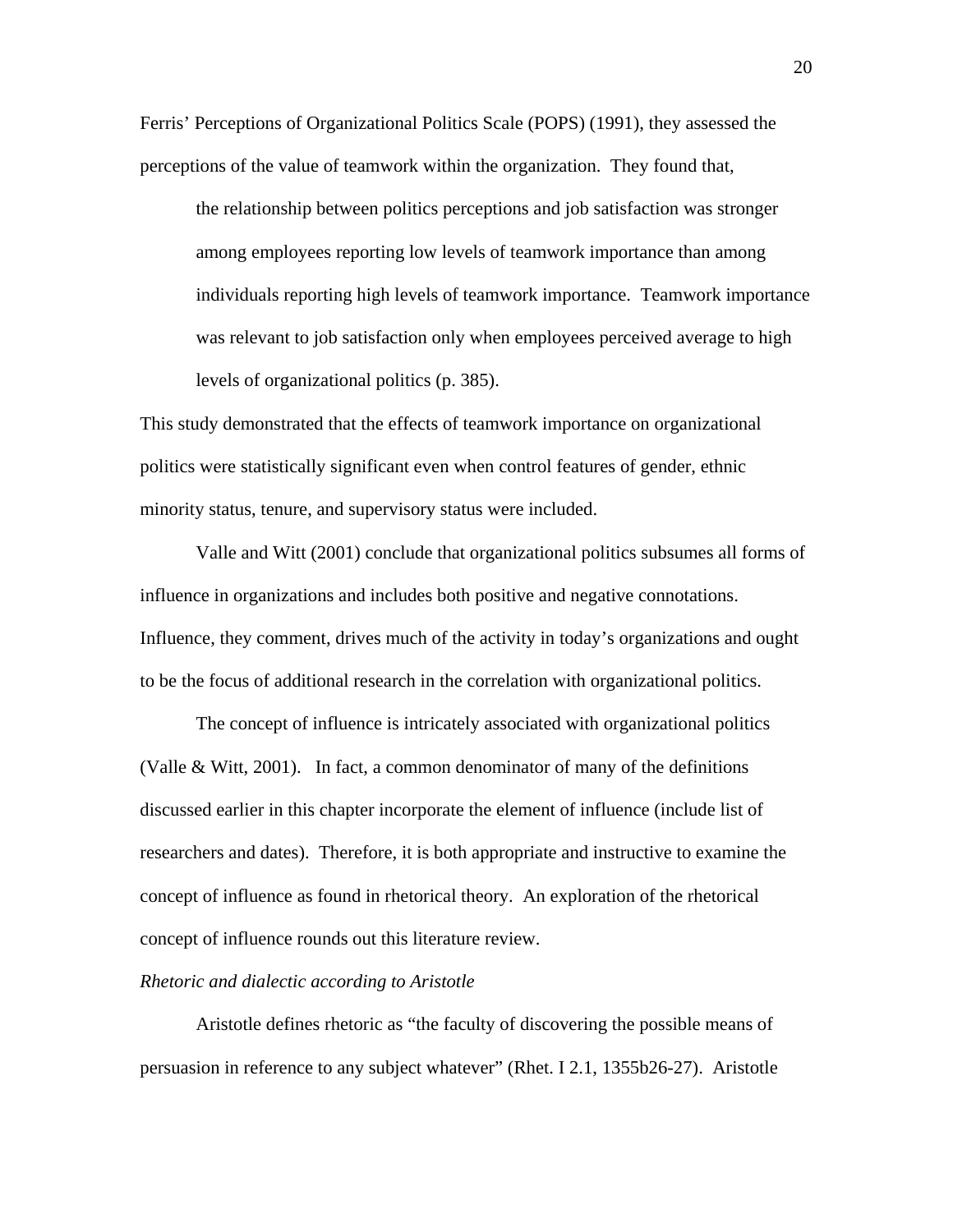reserved rhetoric to describe the art of persuasive speech making which employs ethos (character of the speaker), logos (argument), and pathos (creating emotion in the listeners). Aristotle describes a similar but different form of communication art as dialectic. Dialectic is used to describe the practice and theory of conversation and employs the use of logos (Krabbe, 2000). He delineates the differences between rhetoric and dialectic on the basis speaker/audience interactivity, scope, and scale. Simply stated, rhetoric is reserved for speeches delivered to groups in a continuous flow while dialectic is an even exchange between two actors. More importantly, though, he distinguishes rhetoric as solely persuasive – a means by which to arrive at single-mindedness regarding an issue through the use of ethos, pathos, and logos. Conversely, dialectic is a means of cooperative inquiry employing the art of questioning and logos to arrive at truth and knowledge. Both rhetoric and dialectic may share a common goal of persuasion by fostering arguments on both sides of an issue.

The possibility of arguing both sides of an issue by employing artful rhetoric or dialectic open up the possibility of misuse known as sophistry. Krabbe (2000) describes the situation,

One could deliberately argue for the wrong side of an issue (even though Aristotle says we should not do so). Hence there is a black rhetoric besides the white rhetoric that Aristotle recommends. In dialectic the situation is not different, only here the black side is known by a special name: sophistry (p. 209).

At the heart of Aristotle's concept of rhetoric is ethos or character. Arguably, although not delineated by Aristotle, ethos is also quite relevant in dialectic since sophistry seemingly might involve an absence of character. To fully appreciate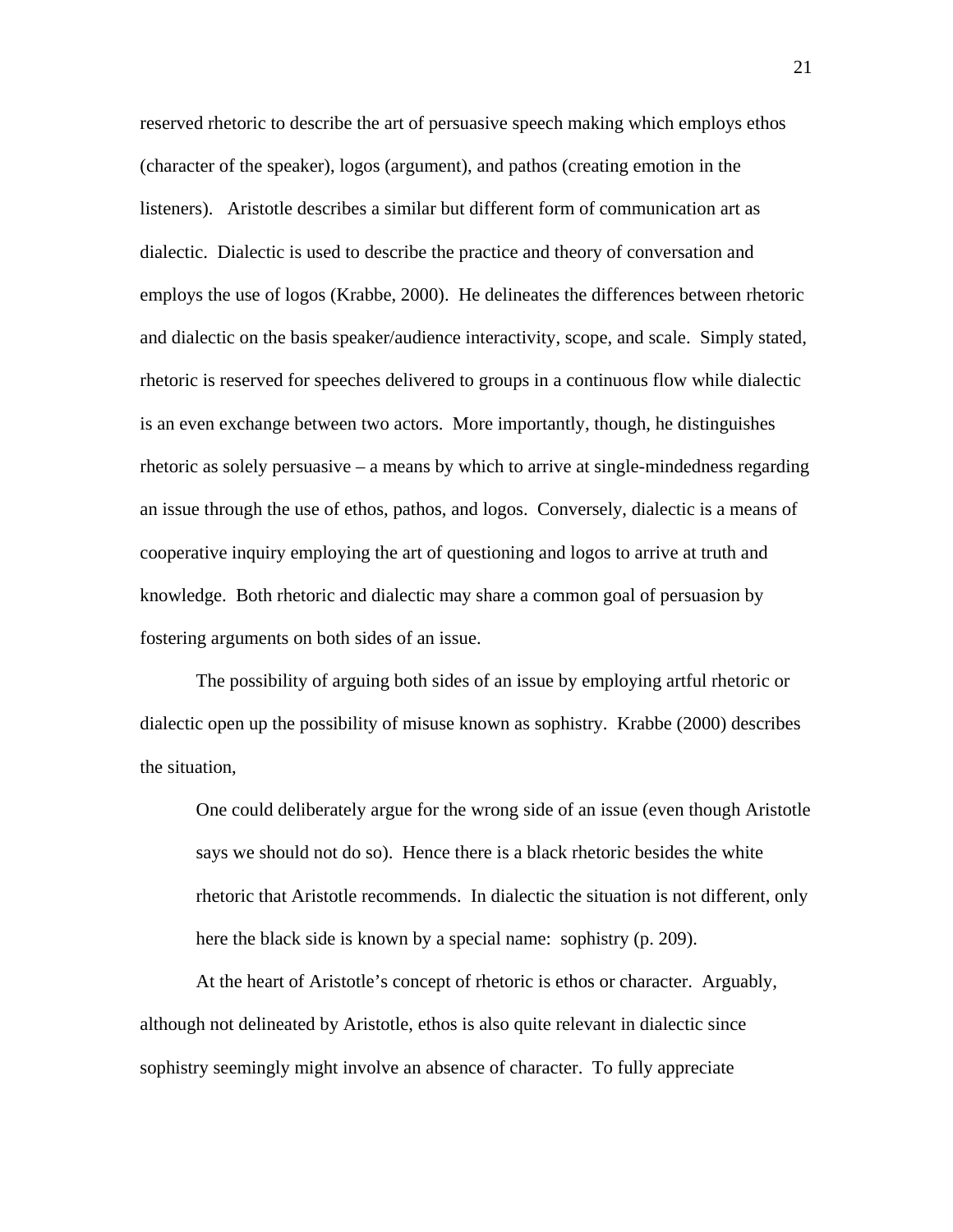Aristotle's concepts of rhetoric and the dialectic, one must understand the concept of character. The origins of Aristotle's view of character may have been influenced by Homer's Iliad.

Kennedy (1998) argues that Homer's Iliad was an important catalyst for later theories of persuasion. "Some techniques of rhetorical theory are already evident in the speeches of the Homeric poems to such a degree that later antiquity found formal rhetoric everywhere in Homer" (p. 35). Since Greeks and Romans learned to read by way of the Homeric poems, Kennedy asserts that "The attitude toward speech in the Iliad strongly influenced the conception of the orator in Greco-Roman civilization" (p. 10). Aristotle's thoughts on persuasion were formed, in part, by Homer. Karp (1994) states that "Homer was a forerunner of, if not an influence on, later explicitly philosophic formulations of theories of persuasion (in particular, those of Plato and Aristotle" (p. 34). The concepts contained in the Iliad contributed to Aristotle's development of truth, justice, and persuasion. While the Iliad may have influenced the notion of ethos, there are important distinctions between the later view of ethos held by Aristotle and those that articulated in the Iliad.

Frobish (2003) contrasts the concept of Aristotle's ethos and Homer's view of ethos as described in the Iliad.

Although Aristotle suggests the universality of ethos as a factor in all persuasion, his theory is focused most specifically upon establishing the appearance of trustworthiness before an audience that did not know the speakers by reputation or personal contact. Therefore, external factors such as one's authority or prestige were typically nonexistent or inconsequential to those speaking. The speakers in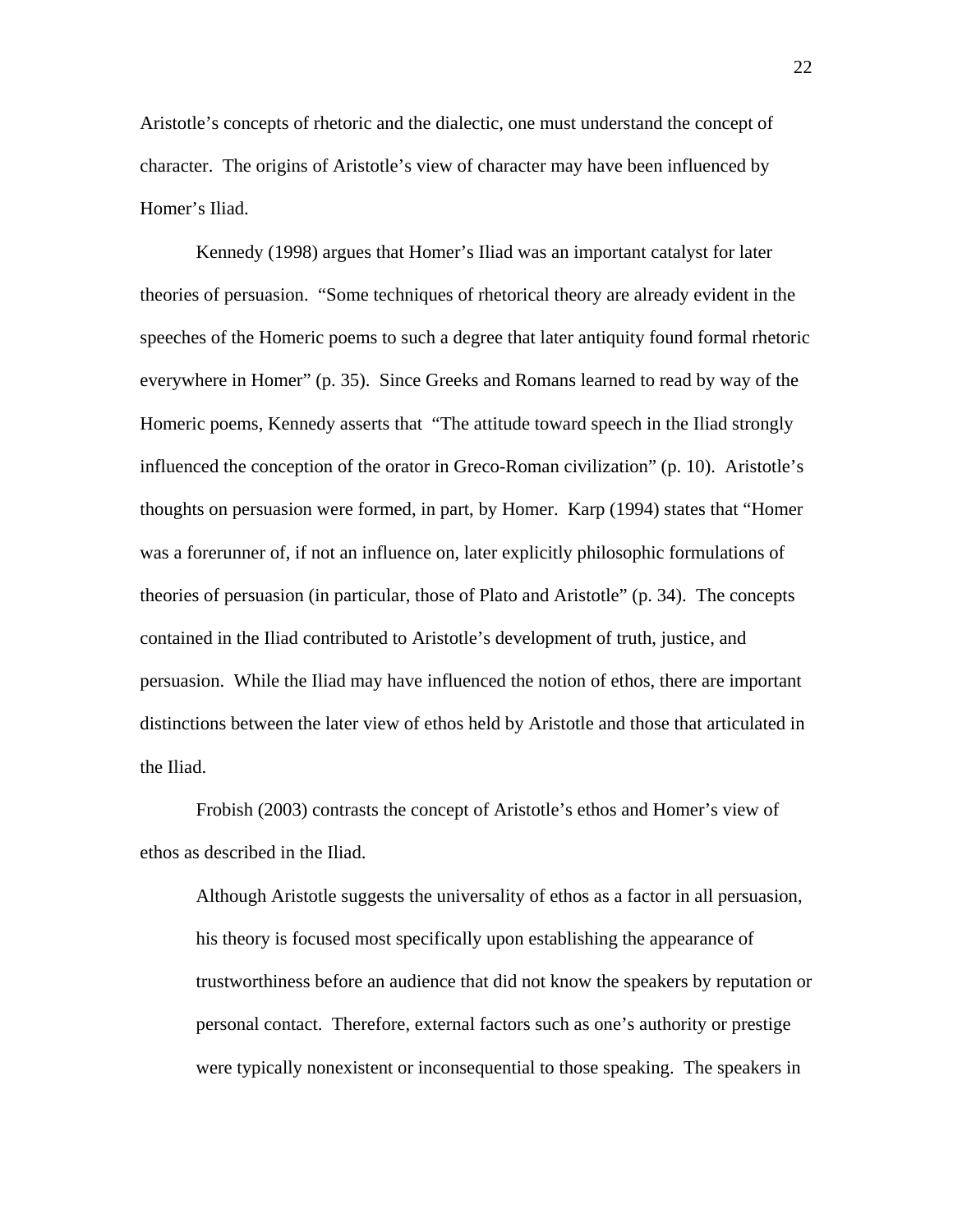the Iliad are kings or sons of kings, who were called forth into battle, only to find themselves engaged in uneasy dialogue with their peers. External factors become

crucial to credibility and the presentation of trustworthiness in the Iliad (p. 18). In the Iliad, character was as a man acted. "His identity or character was strengthened through heroic deed or ruined by some act of cowardice" (Frobish, 2003). Finley (1954) adds, "There was no weakness, no unheroic trait, but one, and that was cowardice and the consequent failure to pursue heroic goals." Assessment of character in the Iliad pivoted on one's ability to act in a manner deemed reasonable, trustworthy, and honorable. Traits associated with character included wisdom, courage, style or eloquence, patience, foresight, bravery, skill, honesty, circumspection, and graciousness. Regardless of status – king or pauper – character in action was considered to be a critical asset. It is one's quality of character in the Iliad that caused one to be listened to and followed into battle. Persuasiveness was impossible apart from a positive assessment of character.

 Conversely, Aristotle viewed character as ascribed to a speaker "when the speech is so spoken as to make us think him credible…this kind of persuasion, like the others, should be achieved by what the speaker says, not by what people think of his character before he begins to speak" (1.21356a7-10). "Ethos then is established through discourse, according to Aristotle, when on portrays himself or herself as having practical wisdom, good moral character, and a concern for the audience" (Frobish, 2003). This view of ethos moves away from the *action determines character* model of the Iliad and towards the *actor creates character* model. The actor creates character model encompasses all three of Aristotle's concepts of rhetoric –logos, pathos, and ethos. An actor using logic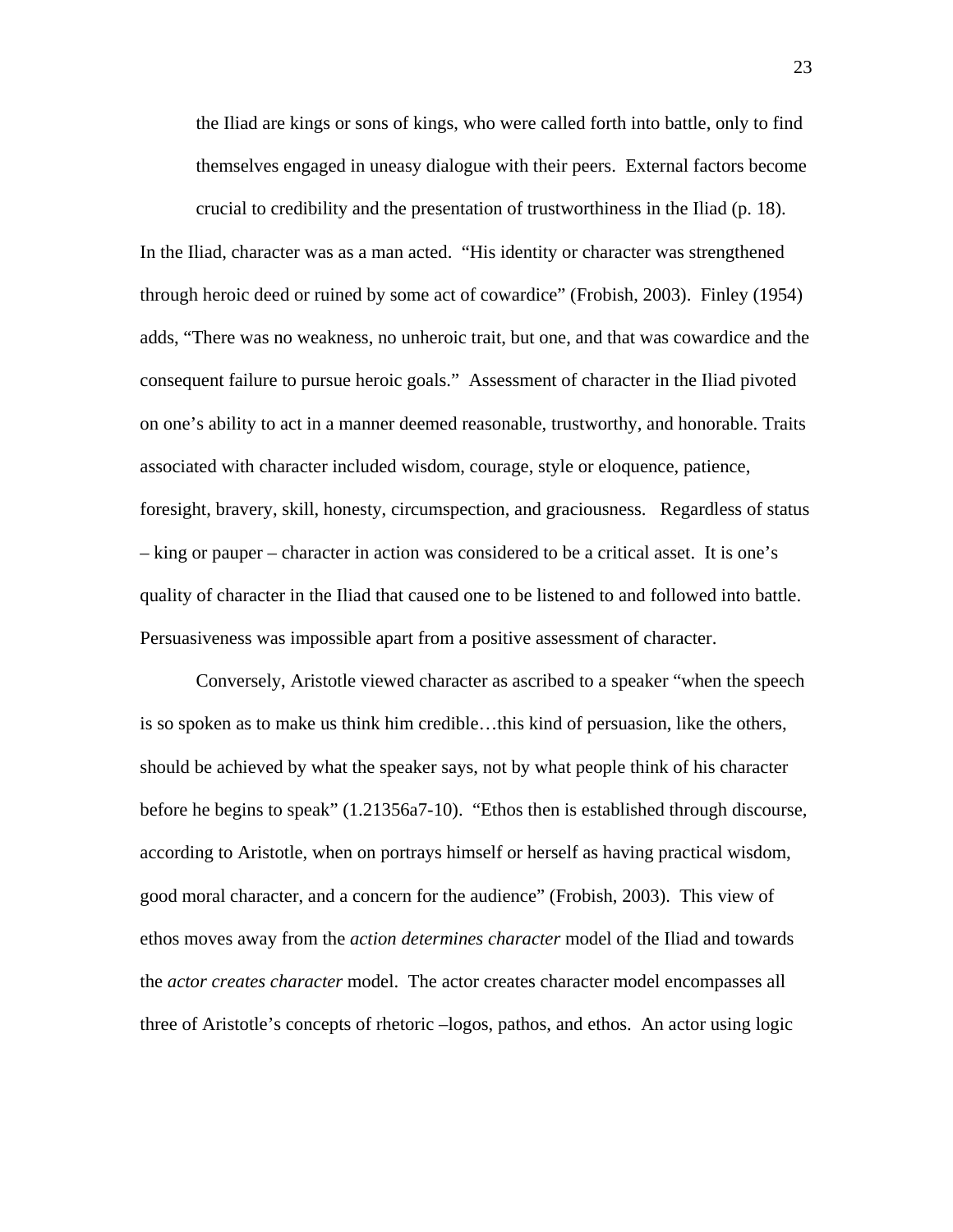(logos) to arouse an audience's emotion (pathos) attempts to persuade. Once persuaded, the audience ascribes a degree of character (ethos) to the actor.

Character to Aristotle was a perception which might vary from one interaction with an audience to another. Homer's concept of character rested on one's ability to be listened to as a result of reputation. Aristotle's concept of character rested on one's ability to persuade; and is the model that formed the basis of rhetorical theory. Rhetoric as described by Aristotle is "the faculty of discovering the possible means of persuasion in reference to any subject whatever" – a clear enunciation of the purpose of rhetoric.

Persuasion, in Aristotle's view, was a result of artful rhetorical facility and involved elements of style, tone, and delivery. In book 3 of Rhetoric, Aristotle comments,

Delivery is of the greatest importance, but has not yet been treated by anyone. In fact, it only made its appearance late in tragedy and rhapsody…Now [delivery] is a matter of voice, as to how it should be used for each emotion, when it should be loud and when soft and when intermediate, and how the tones…should be used, and what rhythms are adapted to each subject…But no treatise has yet been composed on this, since the matter of style itself only lately came to be considered, and it seems a vulgar matter when rightly understood. But since the whole business of rhetoric is to influence opinion, we must pay attention to delivery, not as being right, but necessary…[For delivery] is of great importance owing to the [hearer's lack of skill] (Johnstone, 2001)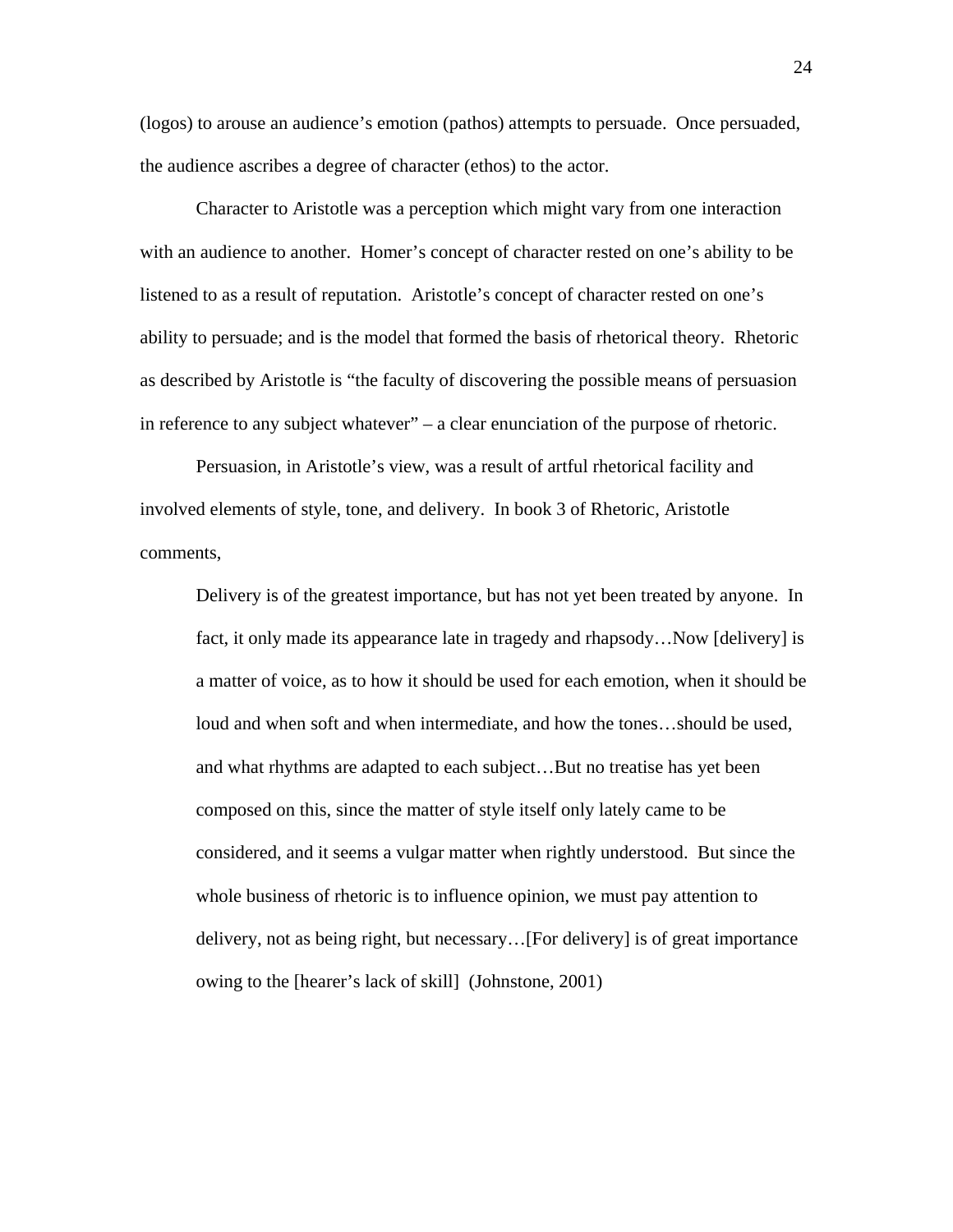This ancient acknowledgement of the importance of style, tone, delivery, and rhythm for the sole purpose of influencing opinion establishes the foundational elements of rhetorical theory.

The genesis of rhetorical theory is found in the early works of Homer (Frobish, 2003), read and massaged by Aristotle and taught by Plato and the Sophists. Current teachings in rhetorical theory are deeply rooted in the Ancients, especially Aristotle, who articulated the importance of the fundamentals of delivery, style, tone, the Socratic method, the appeal to emotion, the division of a speech into parts, and the interest in diction and word-choice. These concerns are "likely to have been a fundamental part of the logon techne as it was taught and practiced in the  $5<sup>th</sup>$  century BCE" (Johnstone, 2001). The ultimate goal of the rhetorical act, according to Aristotle, is to persuade or influence in order to sway opinion. The ability to cause movement in the audiences' opinion and thereby their behavior, is rooted in the rhetorical convergence of ethos, logos, and pathos and is a form of power.

# *Power*

 Latin has three words to define different types of power: auctoritas, potestas, and potentia (Hopfl, 1999). Auctoritas is a capacity to initiate and to inspire respect. Persons or organizations may have this type of power. It is likened to moral authority. Individuals with this type of power are listened to, they provide counsel and guidance. "Understood in this way, auctoritas is indeed indispensable in any association of human beings, especially in times of crisis and disorientation" (Hopfl, 1999, p. 222). Potestas is power which is bestowed as a result of holding a particular office. The office or the position gives one the means and the right to act. It is magisterial power. Potentia is the

25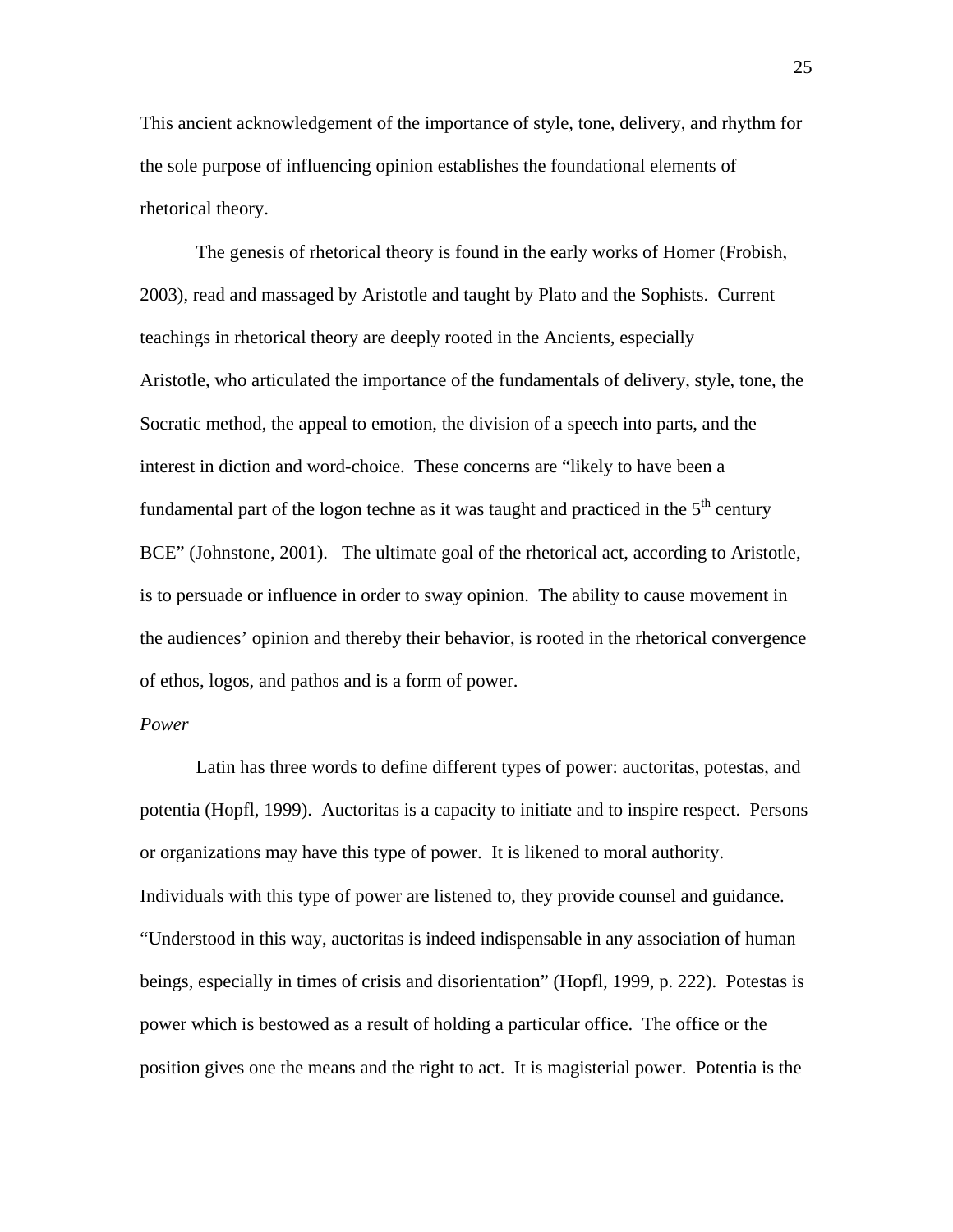exercise of incentives and rewards as 'powers' which encourage compliance and dispel sanctions for noncompliance. In essence, it is the right to command or coerce through the use of incentives and rewards.

 Michel Foucault's (1979) refers to power as a pervasive, intangible network of forces which weaves itself into our slightest gestures and most intimate utterances. Power does not reside in things but in a network of relationships which are systematically connected. More specifically, power (hegemony) is "a set of practices, primarily of a discursive provenance which seeks to foreclose the indefinite possibilities of signifying elements and their relations, in determinate ways. These views of power closely resemble Aristotle's view of rhetoric. Foucault uses terms to describe power such as force, network of relationships, gestures, utterances, discursive provenance coincide with Aristotle's rhetorical and dialectic elements of dialogue, word choice, delivery, style, and pathos.

 Power as viewed by Foucault departs from the Latin expressions of power moral authority, positional power, and coercive incentives and towards an interactive, dynamic, and discursive definition.

#### *The emerging role of the human resource professional*

 Why are Aristotle's thoughts on rhetoric and dialectic relevant to a discussion on organizational politics and the human resources professional? In the post-modernist view of organizations, multiple and evolutionary changes have shaped viewpoints of organizations. These include a shift from a mechanistic view of organizations to one which considers that organizations are composed of various and sometimes conflicting narratives vying for legitimacy and power. As a result, social scientists began to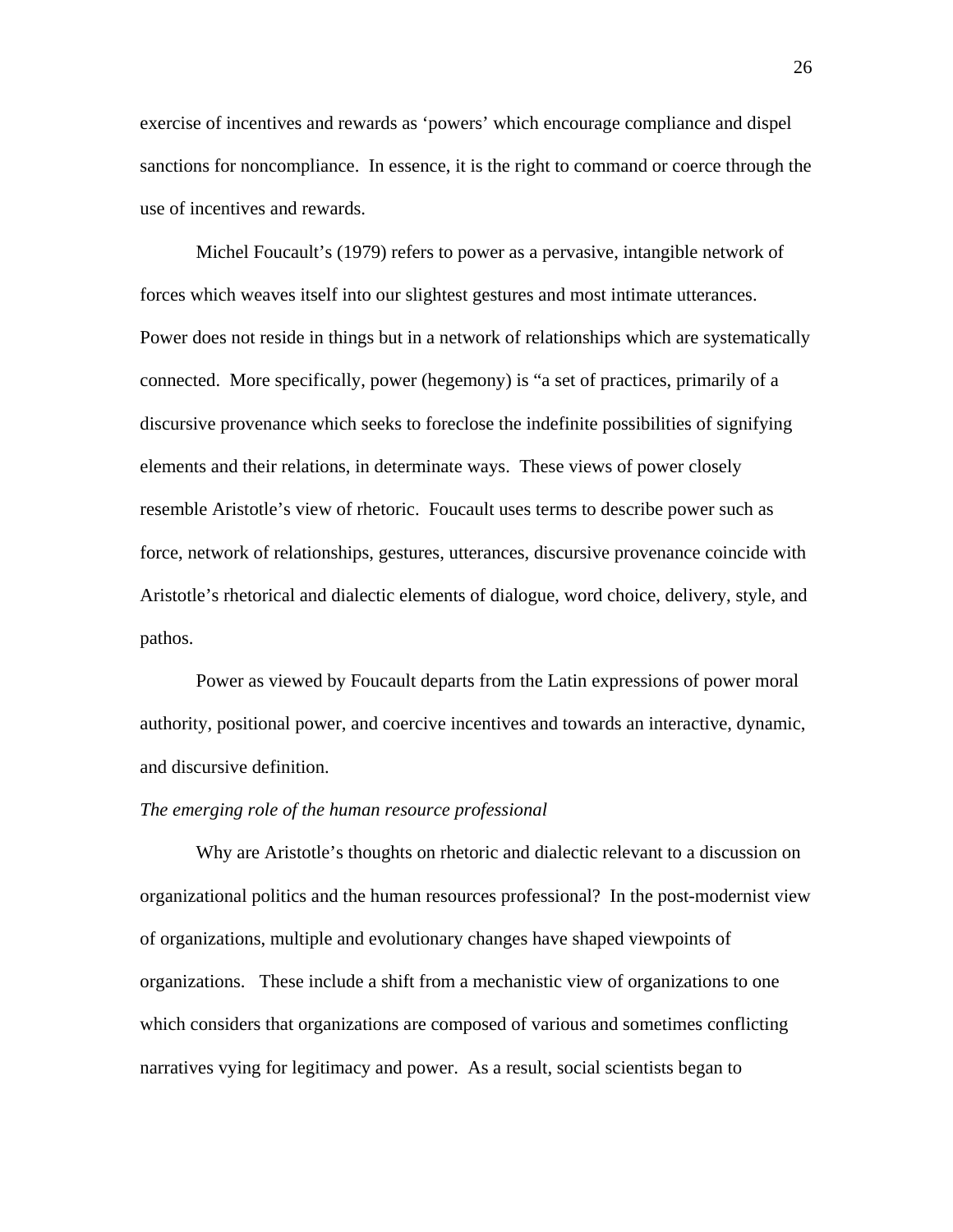understand "organizations as cultures and as political arenas" (Tsoukas, Cummings, 1997).

Whereas earlier theorists focused predominantly on what they thought were the context-free aspects of organizations, in more recent times, there has been a growing appreciation of the language-mediated texture of organizing and of the consequent need to understand questions of meaning and power (Pondy, 1983; Smircich & Morgan, 1982; Moch & Huff, 2989; Weick, 1979).

Mintzberg (1985) describes the development of strategic management, as strategy not as the outcome of a rational process of planning, but as whatever emerges from a process of creative, often playful acting. The view of organizations as cultures rich in multiple narratives proffered by actors each vying for legitimacy and power is the stage on which the work of the human resources professional is performed. Mintzberg's reference to playful acting correlates to Aristotle's counsel to employ whatever means available to influence opinion. Herein lays the work of the human resource professional in contemporary organizations.

 The human resource professional of the new millennium must be equipped to navigate an organization's culture and the various narratives at play or one's practice will be confined to transactional instead of consultative contributions. Marnie Green (2002) describes the necessary competencies of the consultative HR professional. "They are now expected to be problem-solvers, conflict resolvers, coaches, and liaisons with lots of organizational savvy. This expectation is a huge shift in what organizations have traditionally expected from HR" (p. 112). This new role requires competence in oral communication skills including delivery qualities of tone, style, and pacing. Most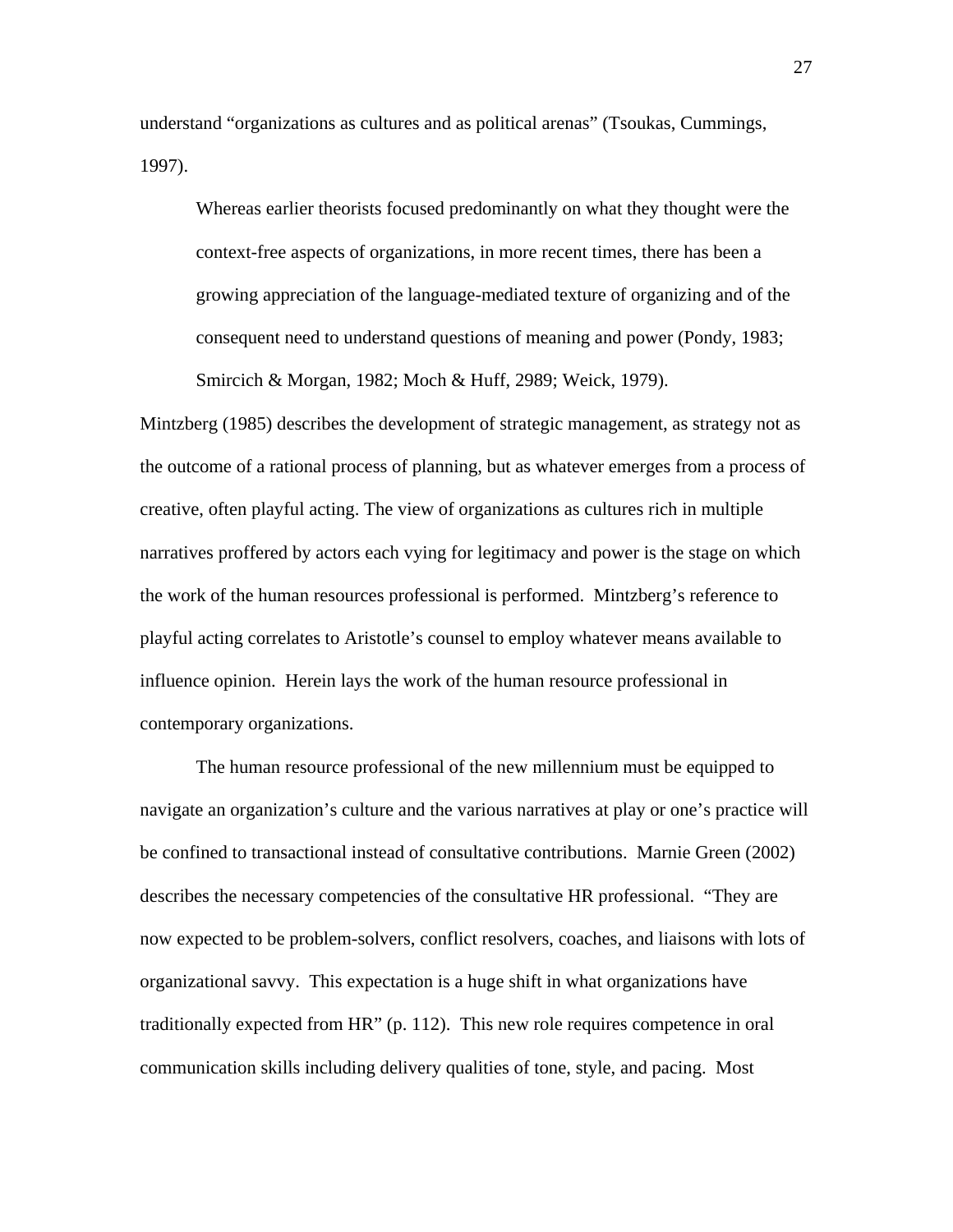importantly, they require that the human resource professional has established credibility or character traits which illicit trust, respect, good moral and ethical standards, and reliability. Gilley and Gilley (2002) take this critical competence to yet a higher level of expectation,

Organizations are comprised of a myriad of individuals with different perspectives, assumptions, experiences, personalities, agendas, goals, and ambitions. Therefore, it is essential that you [the human resource professional] develop the skills appropriate to effective work with people to achieve desired outcomes. Political navigators develop an understanding of the political arena in which the organization conducts business. Absent these skills and insights, you will fail to develop the type of influence necessary to bring about long-term systemic change (p. 270).

The ability to navigate the political waters of an organization is the highest hurdle human resource professionals must vault in order to be considered viable. The focus of this research is on the how HR professionals choose to navigate the waters and the impact on their work.

#### *Summary*

The review of current literature richly interacts with the varying definitions of organizational politics as well as employee perceptions of environments which are viewed as political. Antecedents and consequences along with mitigating factors are also well researched and discussed in the literature. Interestingly, absent from the current research and resulting literary discourse is a treatment of the phenomenon of organizational politics on the emerging role of the human resources professional. Ferris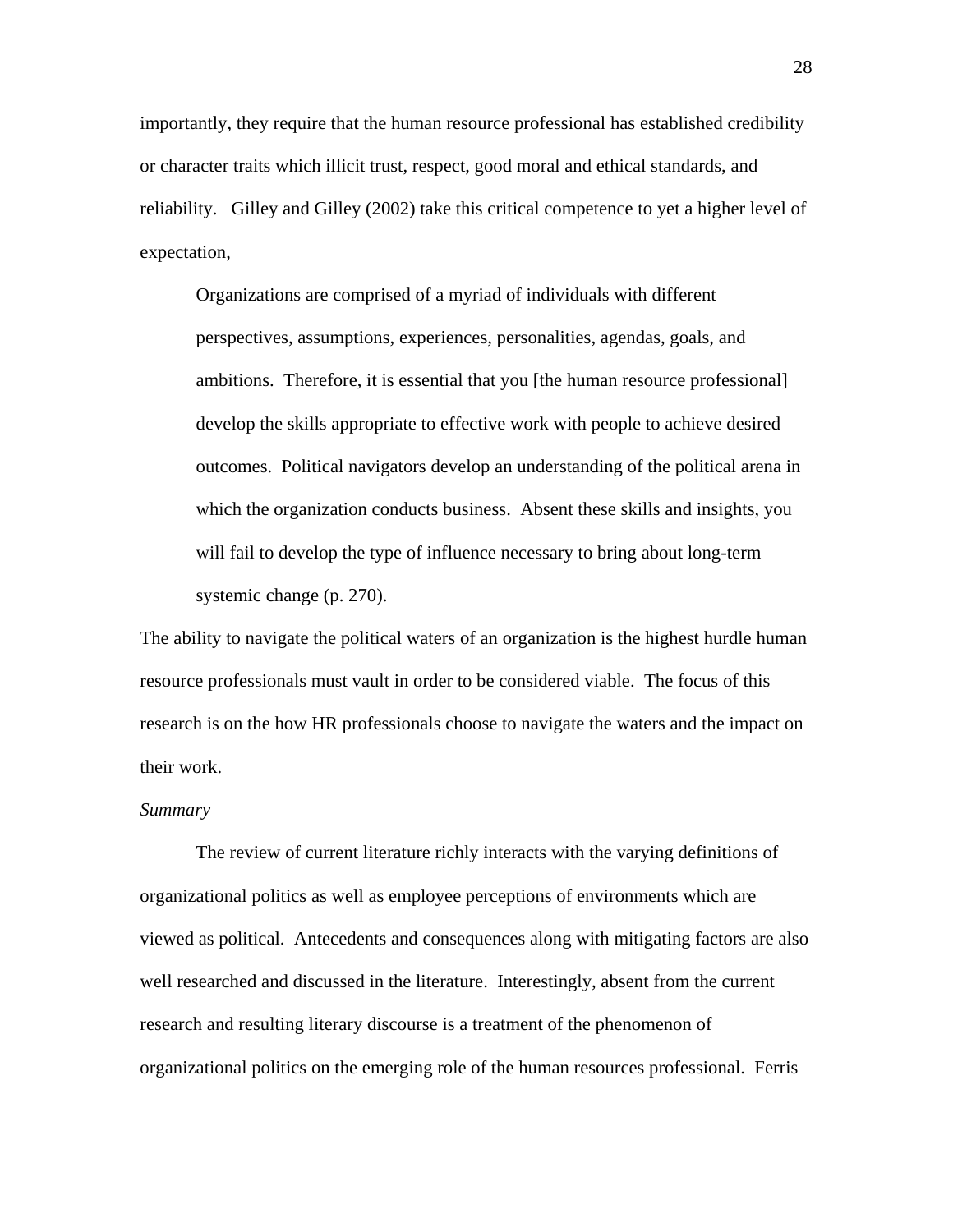and Kacmar claim that, "Politics in organizations is simply a fact of life" (p. 93). If this is factual, than the work of the human resource professional is inescapably affected by organizational politics. Yet contemporary social scientists have neglected to hypothesize and discover the impact of organizational politics on the emerging role and work of the human resource professional.

The qualitative research contained herein contributes to and extends the body of knowledge by providing insight into how current HR professionals experience organizational politics in their work places and the impact on the work.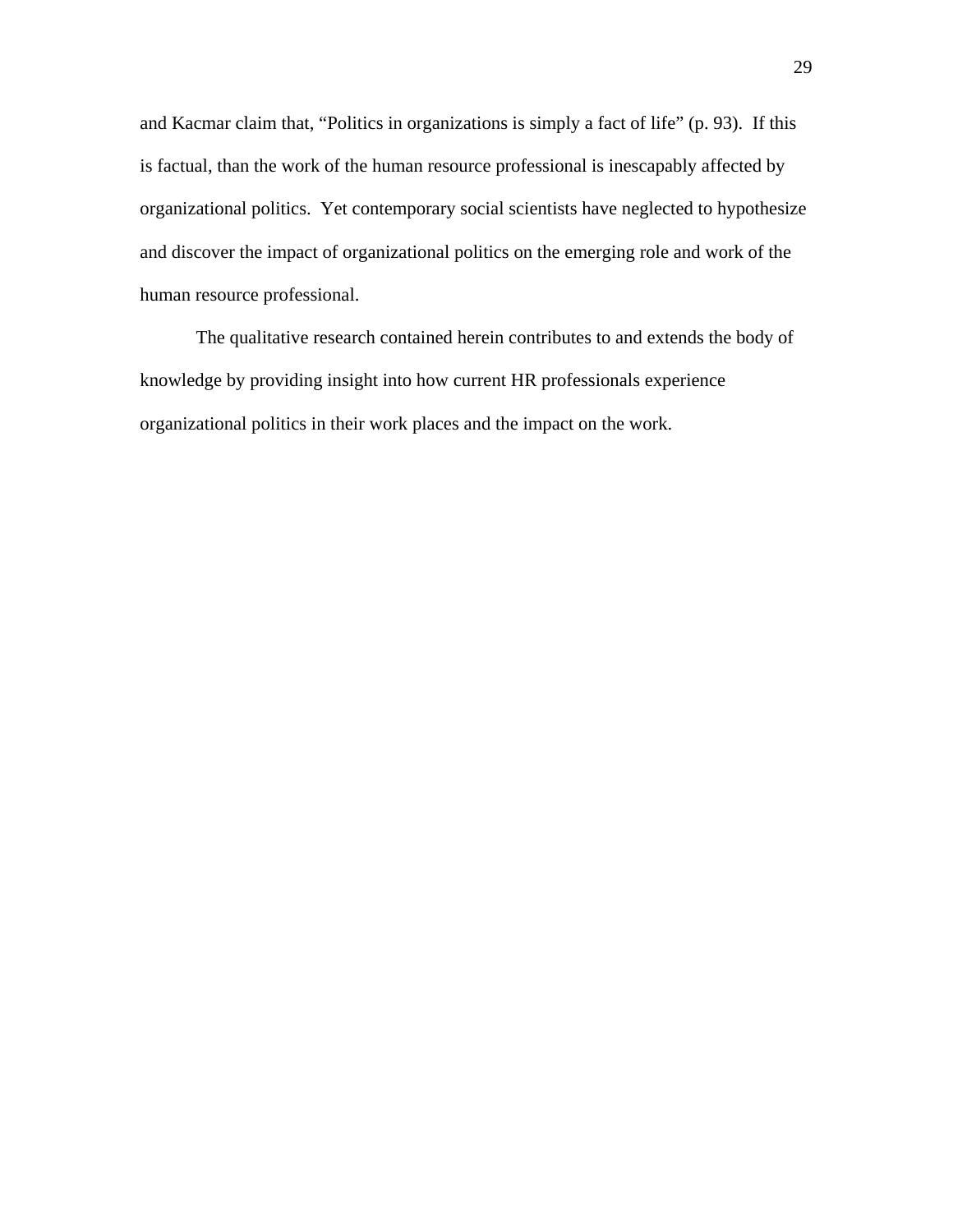# CHAPTER THREE

### **METHODOLOGY**

Contemporary research on organizational politics focuses primarily on defining the concept or measuring its impact on employees. The amoeboid definition of politics includes but is not limited to the qualities of power and influence (Pettigrew, 1973), impression management (Schlenker, 1980), conflict (Mintzberg, 1985), concealed motives (Drory & Romm, 1988), and intentional and strategically used social influence (Parker et al., 1995). Employees' perceptions of organizational politics as well as its antecedents and consequences are well researched and documented (Drory, 1993; Ferris et al., 1989; Ferris & Kacmar, 1992; Gandz & Murray, 1980). However, several questions remain unanswered in the research. For instance, how do leaders use politics as a method of influence? How is individual contribution affected by politics? Specifically, this research examines how human resource professionals adapt and adjust their behavior to work with and use political influence. Are there positive and negative impacts to the work that are the result of organizational politics? What are the implications for the future of human resources? These questions along with numerous others are critical in understanding contemporary organizations and the function of human resources. Whereas the impacts, antecedents, and consequences of organizational politics are well studied and documented, an obvious void exists - the corollary impact on those who lead and influence other organizational leaders as well as employees – the human resources professional. To address the literary void, a focus group of human resource professionals along with two separate interviews was conducted.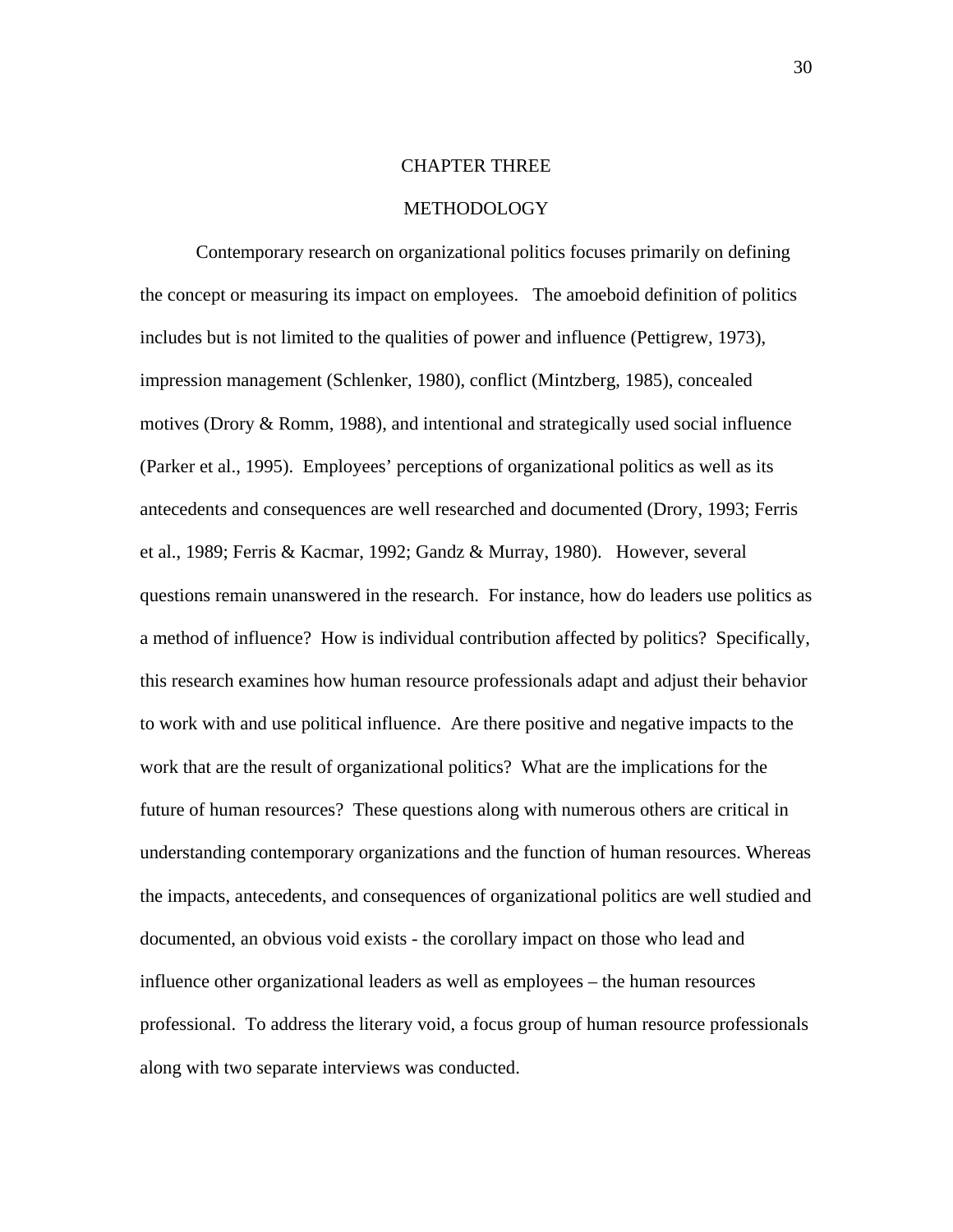#### *Focus group and interview process*

 On February 19, 2004, a focus group of five human resource professionals convened for two and a half hours to discuss the topic question of this study. The group was facilitated by an organizational development consultant. The consultant guided the discussion through two rounds of questions. The first round covered topic areas which included: the definition of organizational politics, aspects of a culture that give rise to politics, mitigate the affects of politics, or those that contribute to or detract from an organization's effectiveness. The second round of discussion covered topic areas related to perceptions regarding the impact of politics on the work of human resources, how politics is experienced, the positive and negative impacts, as well as thoughts about overall impact to future of the profession. On February 26, 2004, two separate one and a half hour interviews were conducted with human resource professionals covering the same topic areas explored by the focus group. The focus group was video taped as well as observed by the researcher. The interviews were conducted by the researcher and audio taped.

#### *Participants*

 The focus group members and interviewees were identified and requested to participate by the researcher. Prior to the focus group session, each received a written invitation outlining the area of research and the discussion topics. The focus group participants included:

- human resource manager (female) with fifteen years of experience in a regional financial services firm
- internal recruiter (female) with six years of experience in law firms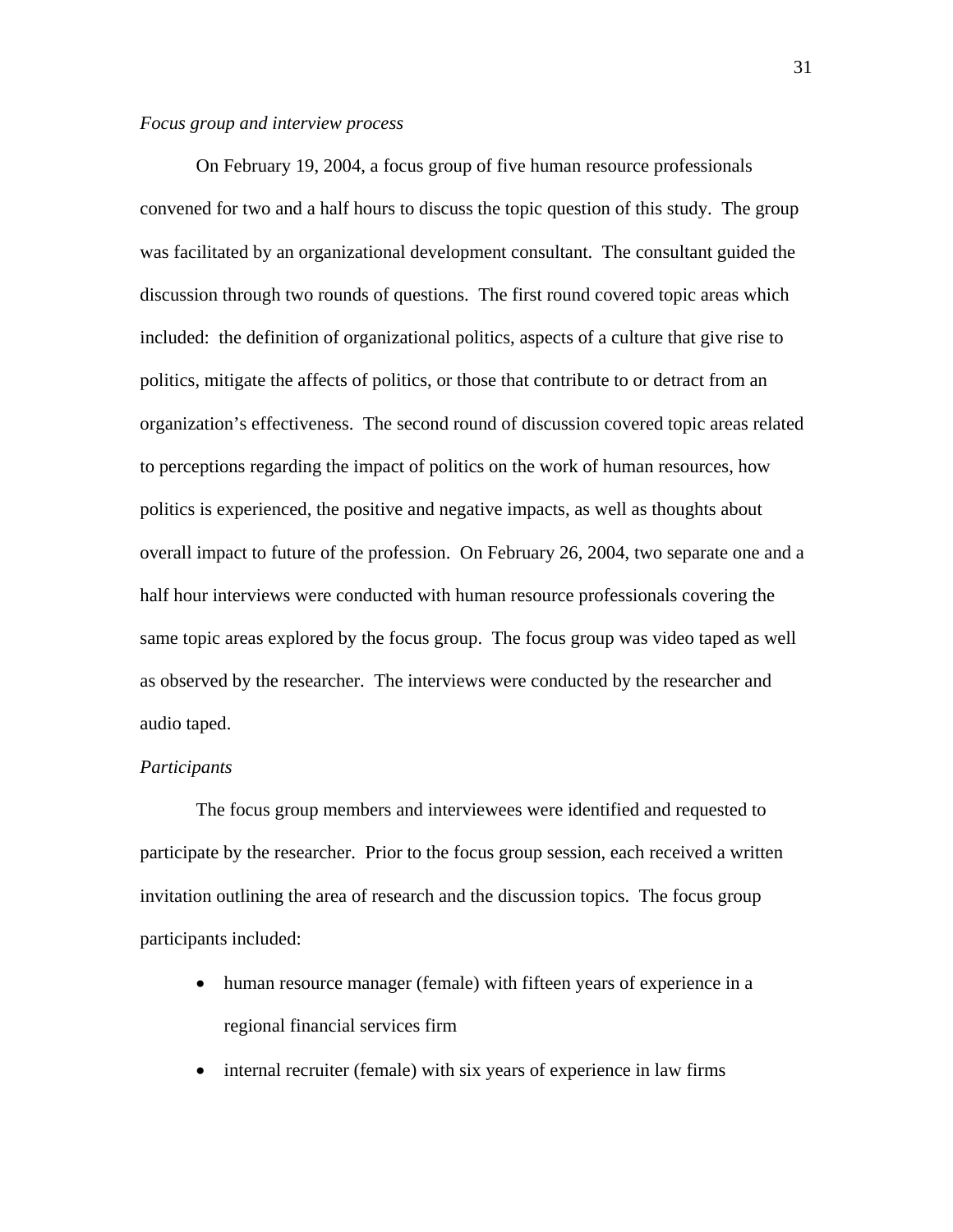- human resource operating officer (male) with eighteen years of experience in an architectural/engineering firm
- human resource director (female) with fourteen years of experience in a law firm
- human resource manager (female) with fourteen years of experience in regional financial services firms

The interviewees included:

• two regional human resource directors with 10 (male participant) and 15 (female participant) years respectively in an international accounting and consulting firm

# *Focus group and interview content analysis*

 The video and audio tapes were reviewed, analyzed, and themed by the researcher. Keeping with the purpose and intent of qualitative research, participants' experiences as well as group reactions to those experiences are preserved and reported. Interpretation is provided by the researcher while the participants validate the interpretations by confirming the findings in individual sessions with the researcher. Verification of the results is achieved through the triangulation of data using focus group and interview findings coupled with published literature.

# *Limitations*

Inherent in the study are several limitations:

• Human resource professionals in professional services firms provide the data; the results and interpretations should not be extrapolated to other types of organizations.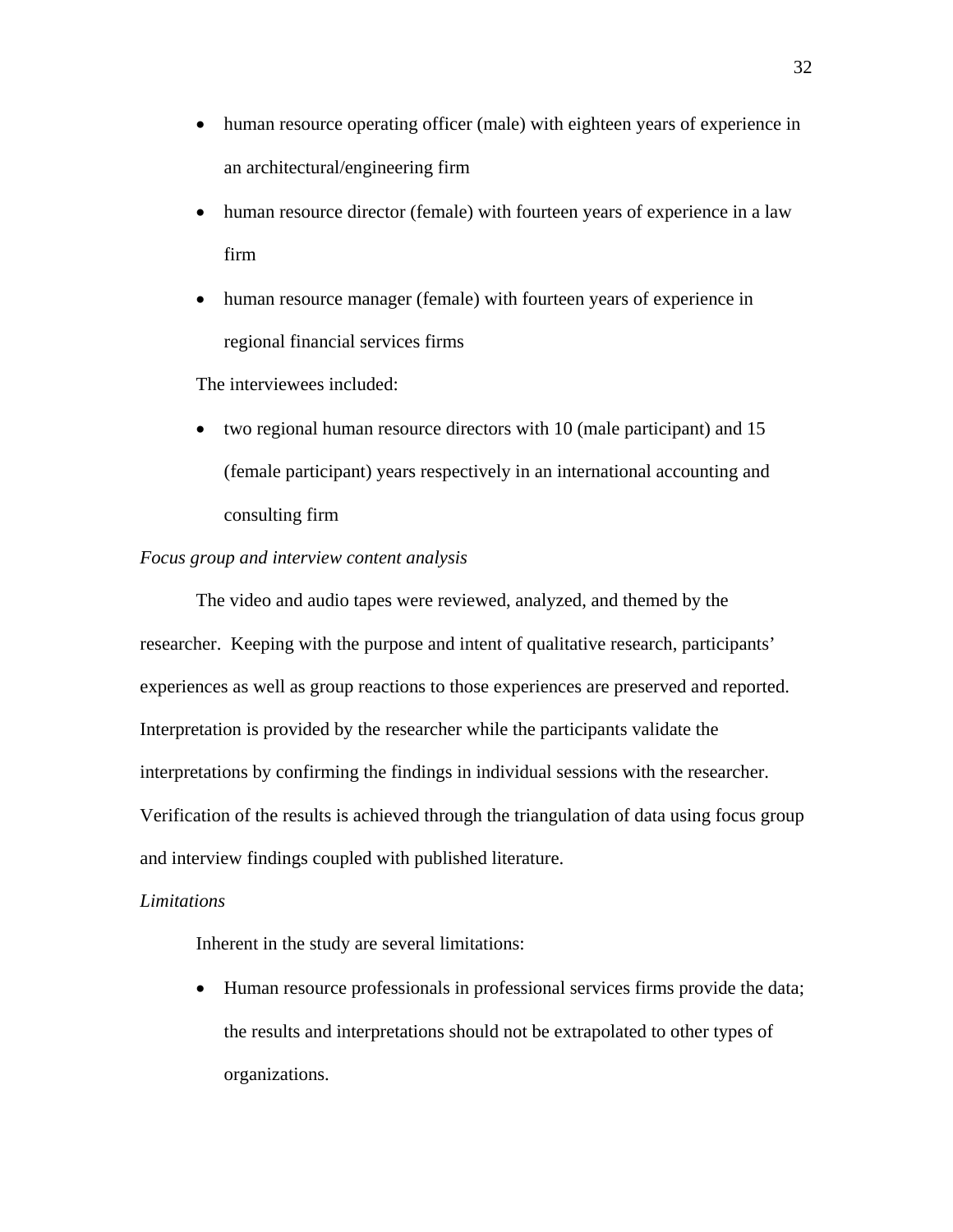- Two men and five women participated in the study. Gender differences were not taken into consideration in the interpretation of the results.
- It is assumed that the comments made by the participants represent their candid and honest assessments and observations.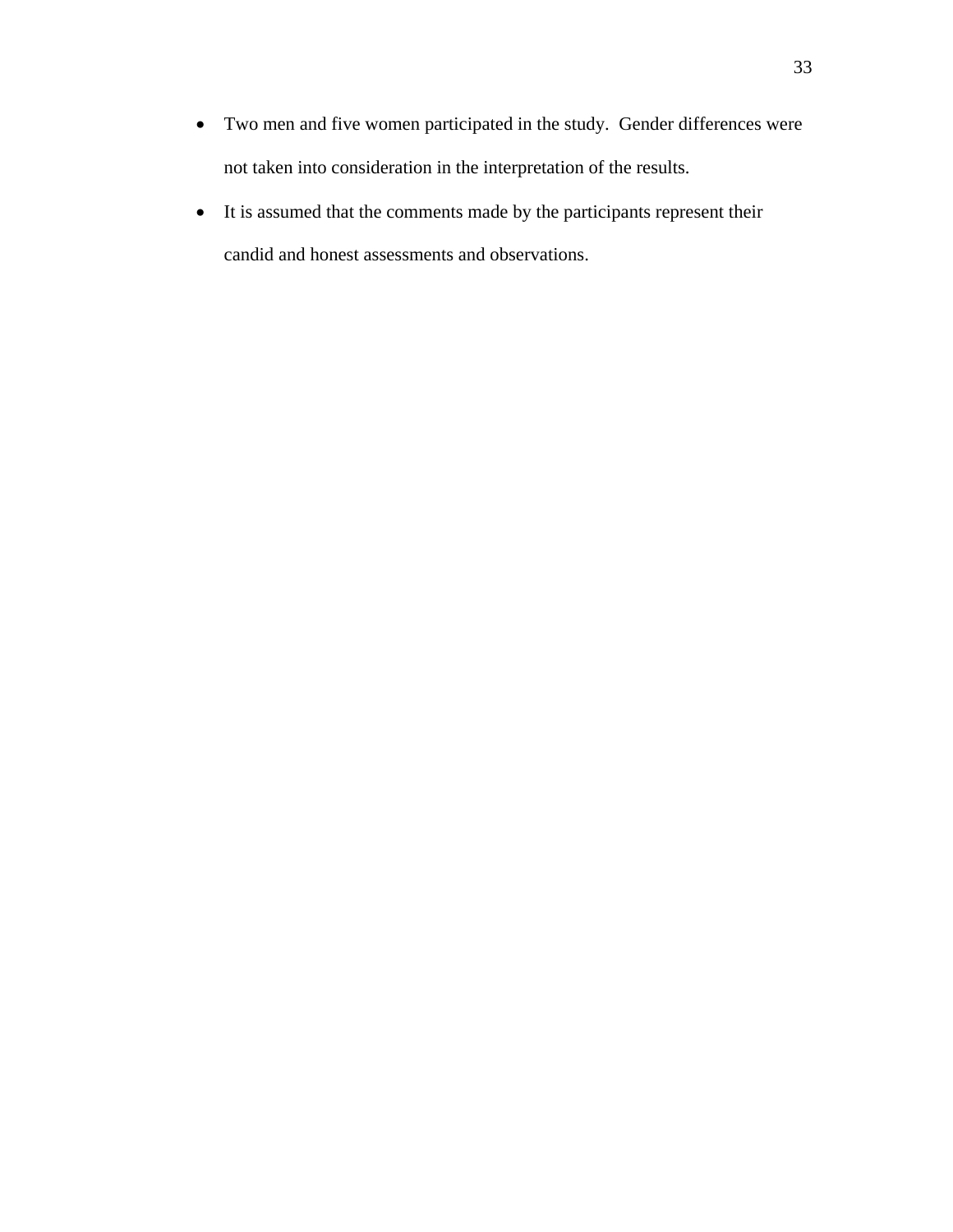## CHAPTER FOUR

## RESULTS

 The results of the focus group and interviews are captured by exploring the participants' contributions grouped into a four categories: 1) defining the culture of professional services firms: *The context*, 2) defining organizational politics: *The concept,* 3) defining two critical competencies for a human resources professional in the professional services environment: *Influence and character*, 4) defining the impact of organizational politics on the work of the human resource professional: *Results, values, and socially responsible leadership.*

# *The context*

Professional service firms provide the context for the work of all of the human resource professionals who participated in the study. To fully appreciate the results and findings of the study, one must understand the contemporary professional services firm. The firms represented in the study include two law firms, one architectural and engineering firm, one brokerage and investment banking firm, and one international accounting and consulting firm. The law firm, the architectural firm, and the accounting/consulting firm are privately held and represent partnerships. The brokerage/investment banking firm is publicly held. The firms range in size from 120 employees to over 6,000. The firms employ specialists who provide clients with expert advice, counsel, and design in investment strategy, or structural engineering, or the law.

Significant post graduate education is represented by each technical expert in addition to numerous years of experience perfecting his or her craft. The product or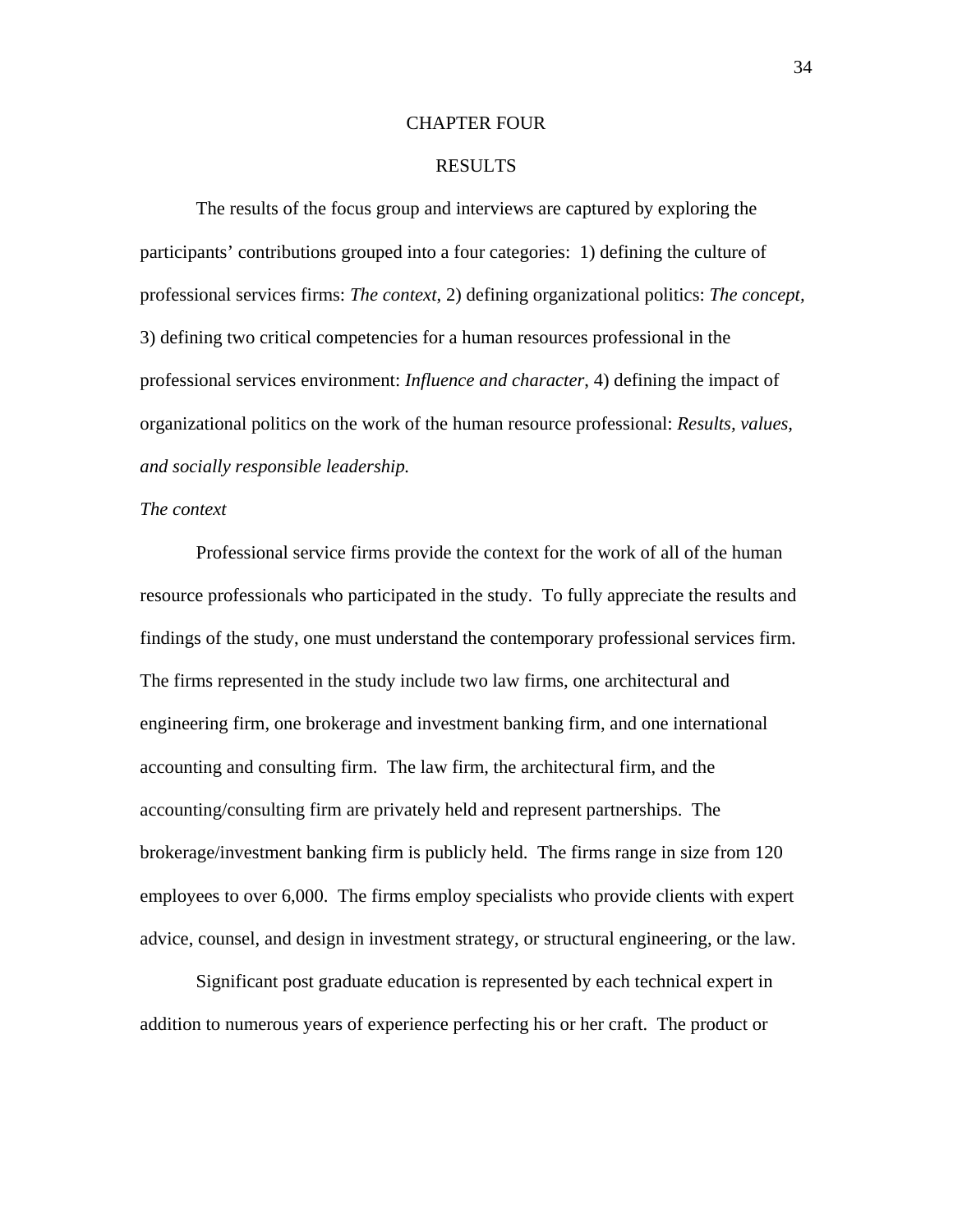contribution produced by the resident expert in each of these fields is advice, counsel, strategy, or design. In essence the product is intellectual capital and is intangible.

The leadership model at play in many professional services firms involves technical experts who move into management and leadership roles. In each case, the firm's promotion track to manager or leader is a direct result of demonstrated excellence in one's technical field. However, a management curriculum is typically not included in the educational experiences of the technical expert graduating from law school, the school of engineering, or in finance. It is in this context that the human resource professional practices his or her craft. Understanding the track to management is relevant since the majority of the work performed by these human resource professionals is integrated with the work of the technical expert/manager/leader. Therefore to understand the nature of the human resource work, one must understand the mindset and educational background of the managers and leaders.

Technical experts are rewarded and deemed successful based upon the ability to deliver excellent work product in a specialized, focused area. Therefore, it is important for the technical expert to remain a content expert in his or her field. As a result, these individuals are viewed as problem solvers. Maister, Green, and Galford, (2000) contribute to the literature about professional services firms when they state,

In the professions, problem solving is highly valued. Problem solvers…abhor a vacuum. They are very uncomfortable with the uncertainty inherent in the early parts of the trust-development process. They seek to fill silences with hypotheses, and they seek to fill hypothesis gaps with data questions. It is not surprising that…a hint of ambiguity or uncertainty is uncomfortable. Advisors are...trained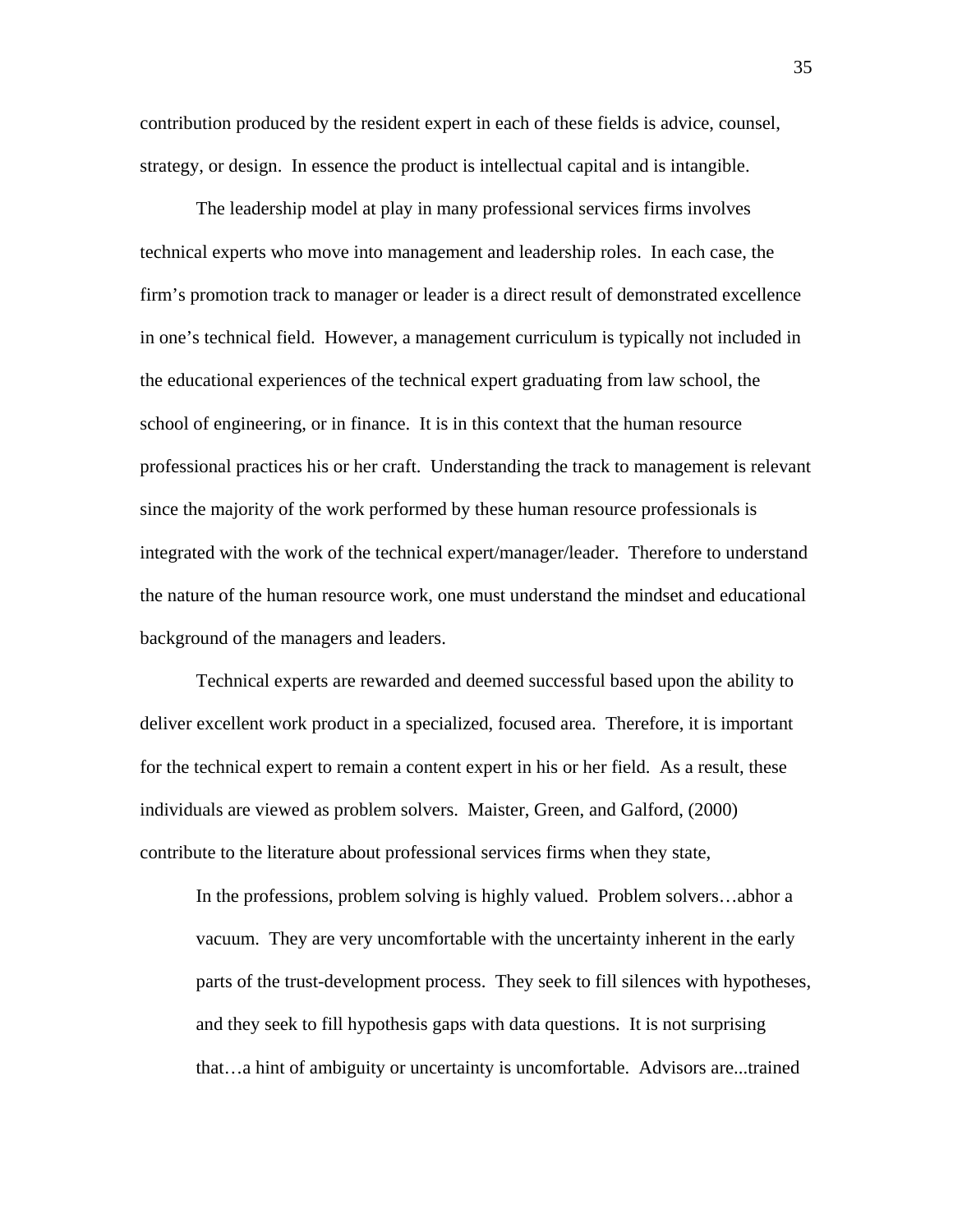not to ask open-ended questions, but rather to ask closed-ended ones that reinforce hypotheses and showcase brilliance (p. 142).

Maisters, Green, and Galford identify the element that contributes to the tension surrounding the technical expert as manager/leader. Through training the technical expert focuses on problem solving by way of closed ended questions that reinforce his or her thought processes resulting in preserving the perception of brilliance.

By its very nature, managing and leading people requires discovery through open ended questions that create a shared vision and journey. Phillips (1997) writes,

Leadership is leaders acting - as well as caring, inspiring and persuading others to act - for certain shared goals that represent the values – the wants and needs, the aspirations and expectations – of themselves and the people they represent. And the genius of leadership lies in the manner in which leaders care about, visualize, and act on their own and their followers' values and motivations (p. 8).

The three key leadership points in Phillips' description involve the use of behaviors that inspire instead of the use of coercive power, a bias for centering actions around shared goals, and a respect for the values of others in concert with his or her own convictions. Effective leaders have an intuitive understanding of human nature that combines with the ability to care, establish trust, and build alliances. They are able to work in teams, which in turn, leads to exceptional skills in fashioning consensus, compromising when necessary, and valuing diversity of thought, ability, and culture (Phillips, 1997).

 The technical expert who ascends to a managerial or leadership position is illequipped to work in the manner described by Phillips but rather relies on his or her training as a sophisticated problem solver when engaging with employees. To further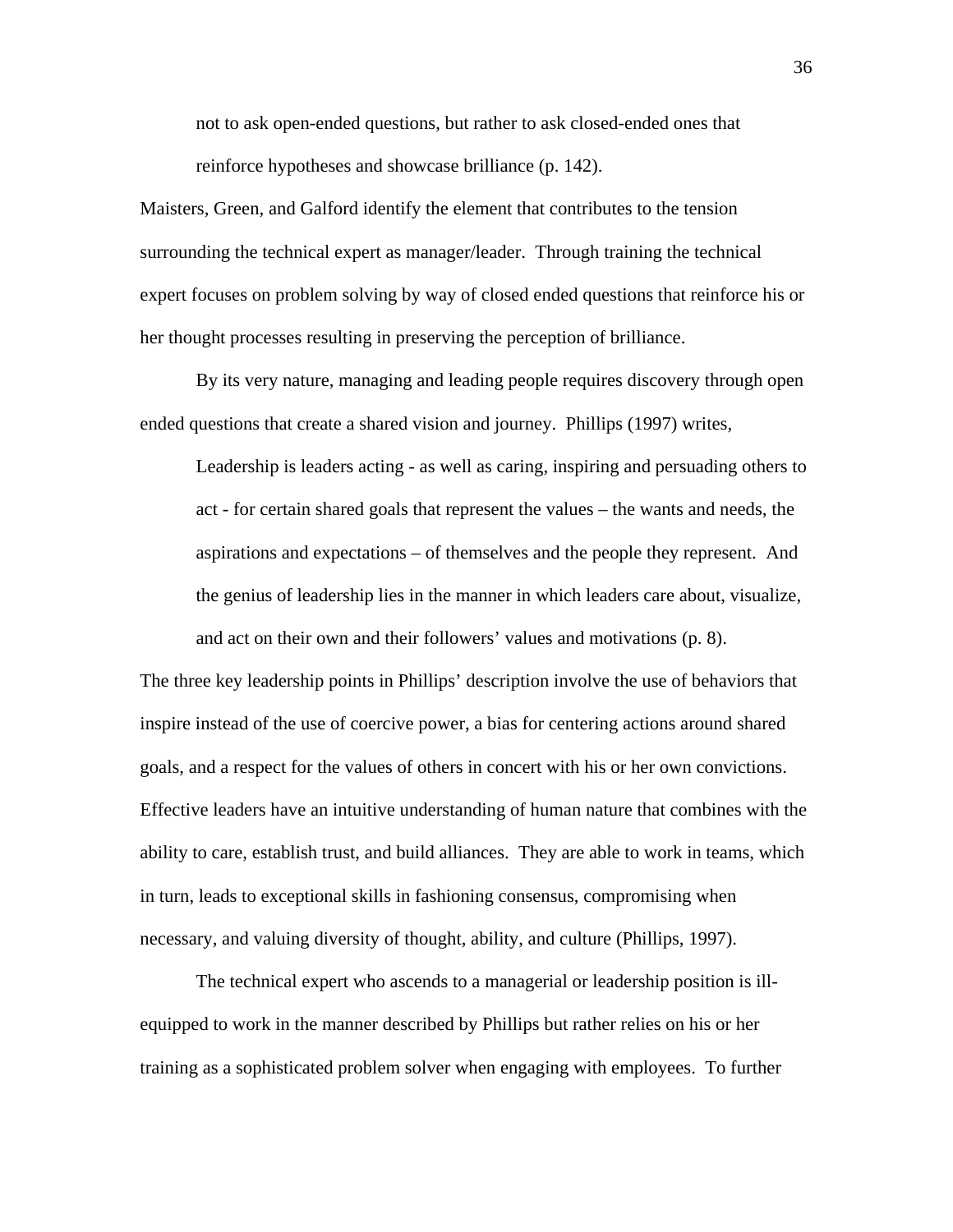complicate the organizational dynamic, the expert is often required to play two simultaneous roles – continue as a producing resident expert and manage employees.

 The professional services firm context poses a unique type of human resource challenge. Management and leadership roles are often held by individuals without education in the fields of human psychology and the behavioral sciences or training in the areas of human resource management and organizational development. Often, they juggle two contrasting roles within the organization. The value set of the technical expert centers around problem solving out of a sense to show brilliance. This focus on self aggrandizement is contradictory to sound leadership principles. DePree (1989) describes the art of leadership as,

One who serves…Leadership is a concept of owing certain things to the institution. It is a way of thinking about institutional heirs, a way of thinking about stewardship as contrasted with ownership. The art of leadership requires us to think about the leader-as-steward in terms of relationships: of assets and legacy, of momentum and effectiveness, of civility and values (p. 10).

The dynamic in which the human resource professional works is in an environment of

ownership versus leadership and individual achievement versus team.

#### *The concept*

The research participants used a variety of terms and examples to describe the concept of organizational politics. The following list captures the participants' descriptions:

- "it exists in all organizations"
- "the use of power and influence"

37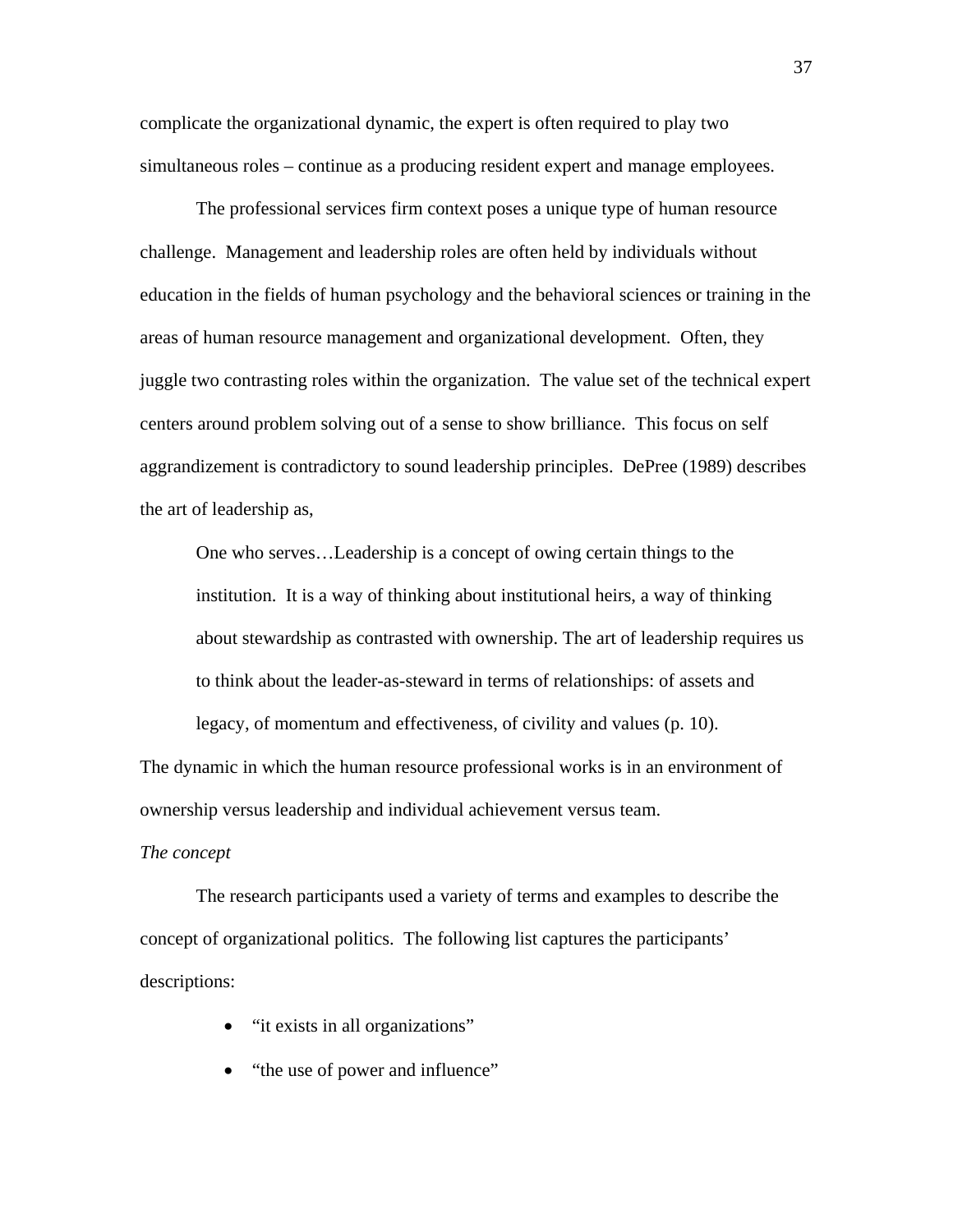- "the abuse of power and influence"
- "the way things work in an organization"
- "one needs to understand it and use it to succeed in the organization"
- "people who do not understand organizational politics and experience a political miss-step do not succeed and end up leaving the organization"
- "understanding how things work and using it for your advantage"
- "it is associated with the hierarchy"
- "it is a power dynamic between people"
- "use of power to scheme for ill-gotten gain"
- "underlying conflict or jockeying for position"
- "gamesmanship"

One participant commented that while "politics has a negative connotation" in so much that if one comments that he or she "works in a political environment it is not thought of as a good thing." The participant concluded that it was due to "politics" that his manager was thwarted in terminating him. Another commented that she had been able to gain wide support for her ideas through the use of organizational politics. Essentially through the establishment of trust with constituents, she was able to garner support for her ideas. Yet another mentioned that in large part his success in the organization was a "direct result of his ability to maneuver within the dynamic of politics." Both in the focus group and in the interviews there was general agreement that politics has a negative first impression. But once fully explored, the participants commented that politics is used for both positive and negative again.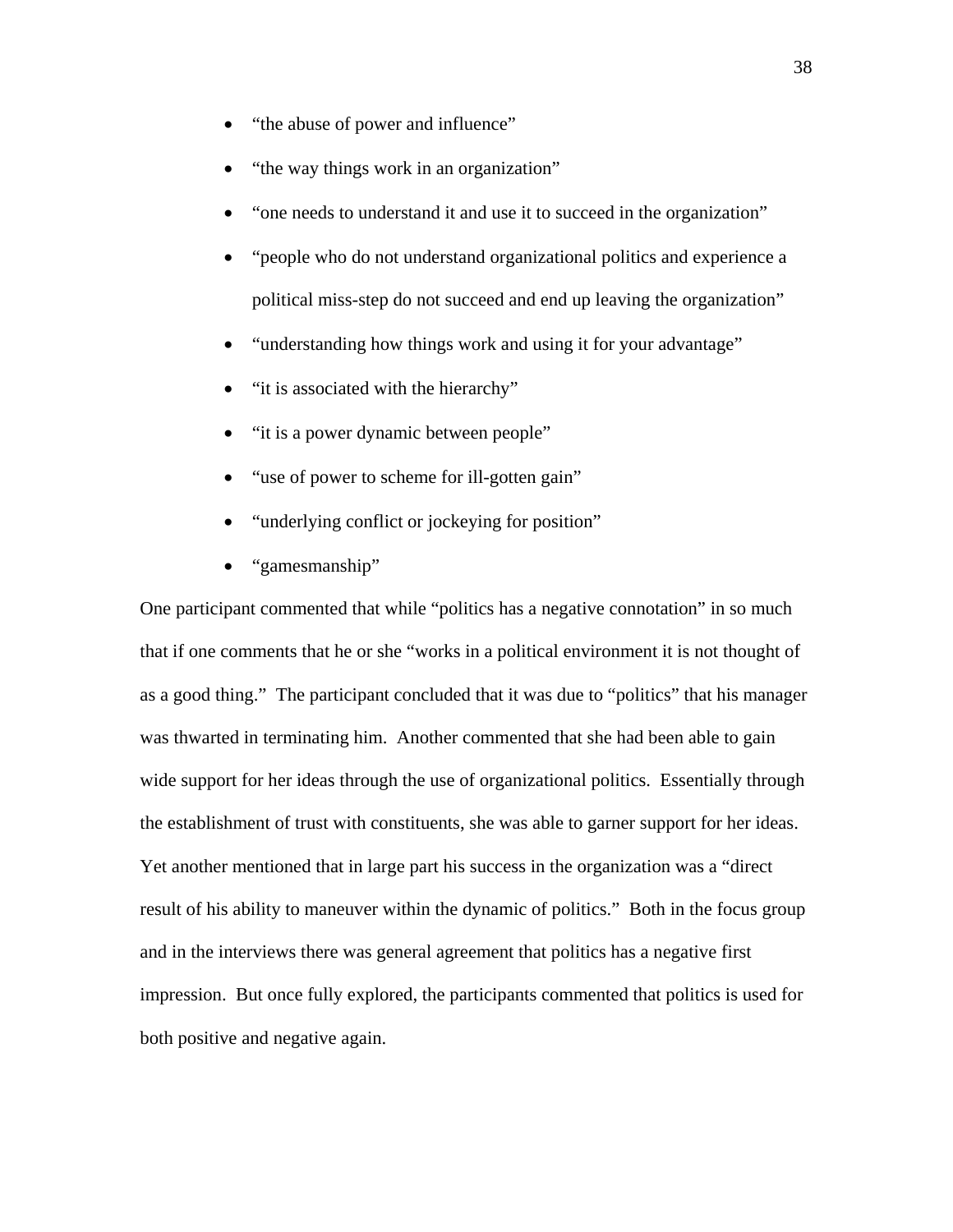There existed an interesting distinction between the participants. Two of the participants self identified as working in "highly political, negative environments." Specifically, environments in which politics is used to obtain power, thwart individuals, and scheme in a self-serving, survival atmosphere. While their underlying experience with politics is contextual and therefore negative, they readily admit that even their success rested on the use of politics. Five of the participants commented that politics is a "way of life" in the organization. It is the "way things work." Key to these individuals is the ability to understand politics and navigate within it.

 Clearly, like the researchers who struggle with the definition the participants, too, employed a variety of terms and examples or stories in an effort to define organizational politics. However, definite commonality is apparent in participants' and contemporary researchers' definitions of organizational politics. Parallel descriptions are noted in the Table 1.

### Table 1

| Researcher                | <b>Definition</b>                                | <b>Participants' Definition</b>             |
|---------------------------|--------------------------------------------------|---------------------------------------------|
| Pettigrew (1973)          | -power and influence based on coalition building | -power and influence based on relationships |
| Allen et al., (1979)      | -linked to dysfunction in organizations          | -abuse of power and influence               |
| Mintzberg (1983)          | -divisive, illegitimate, informal behavior       | -scheming use of power                      |
|                           | -systems of influence, linked to conflict        | -conflict, jockeying for position           |
|                           | -darwinian model for success                     | -use of politics to succeed                 |
|                           | -results both in "games" and positive change     | -gamesmanship; can be positive              |
| Gardner & Martinko (1988) | -impression management                           | -power dynamic between people               |
| Schlenker (1980)          | -attempt to control images in social interaction | -use of influence to gain support           |
| Drory & Romm (1988)       | -power attainment, concealed motive, conflict    | -power, scheming, conflict                  |
| Parker et al., (1995)     | -intentional social influence for self interests | -necessary for individual success           |

### *Parallel descriptions of organizational politics:*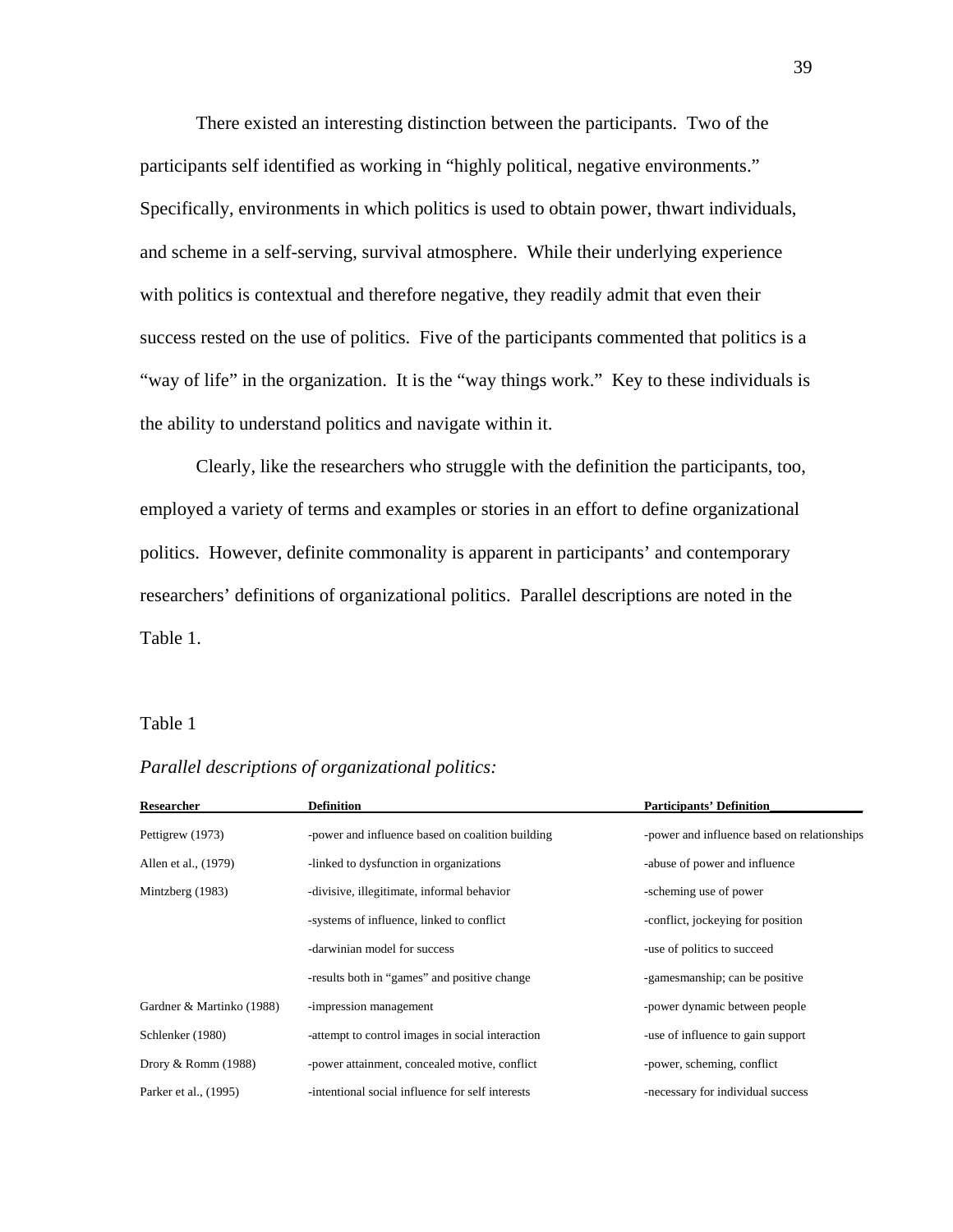Researchers and participants track in similar definitional genre in the attempt to isolate and identify the qualities associated with organizational politics. Clearly, human resource professionals view organizational politics in a manner consistent with contemporary research literature.

The literature review illustrates the shift in the literary debate from definitional traits to identifying the perceptions of politics in an environment. A comparison of the published research with the participants' perceptions of work place politics is illustrated in Table 2.

# Table 2

# *Trait comparisons of work place politics:*

| Researcher             | <b>Perception Trait</b>                                                                                      | <b>Participants' Perception Trait</b>    |
|------------------------|--------------------------------------------------------------------------------------------------------------|------------------------------------------|
| Drory & Romm (1988)    | -dependent upon a set of circumstances perceived as political                                                | -environment influences perception       |
| <b>Robbins</b> (1983)  | -all behavior in an organization is political                                                                | -exists in all organizations             |
| Ferris et al., (1989)  | -workers perceiving high levels of politics are dissatisfied                                                 | -dissatisfaction coupled to politics     |
| Ferris & Kacmar (1992) | -politics is a state of mind                                                                                 | -politics are situational                |
|                        | -politics is aligned with position in hierarchy                                                              | -related to hierarchy and power          |
|                        | -coworkers play role in influencing perceptions                                                              | -politics are related to situations      |
|                        | -proficient players may realize greater career rewards                                                       | -effective playing of games leads to     |
|                        |                                                                                                              | success for self and others              |
| Drory (1993)           | -satisfaction with superior and coworkers along with status                                                  | -politics correlates with hierarchy      |
|                        | influence perception of politics                                                                             |                                          |
| Parker et al., (1995)  | -negative or positive perceptions of politics related to trust levels -trust is key ingredient to perception |                                          |
|                        |                                                                                                              | of political environment                 |
|                        | -inter-group cooperation correlates to positive perception                                                   | -inter-group cooperation may foster      |
|                        | of politics                                                                                                  | competition and give rise to politics    |
|                        | -perceptions relate to organizations' values regarding                                                       | -perceptions of politics tied to         |
|                        | work standards, integrity, innovation, loyalty                                                               | demonstration of values                  |
|                        | -perceptions of career development opportunities, rewards                                                    | -value congruence in decisions regarding |
|                        | and recognition relate to lower levels of politics                                                           | career development, rewards/recognition  |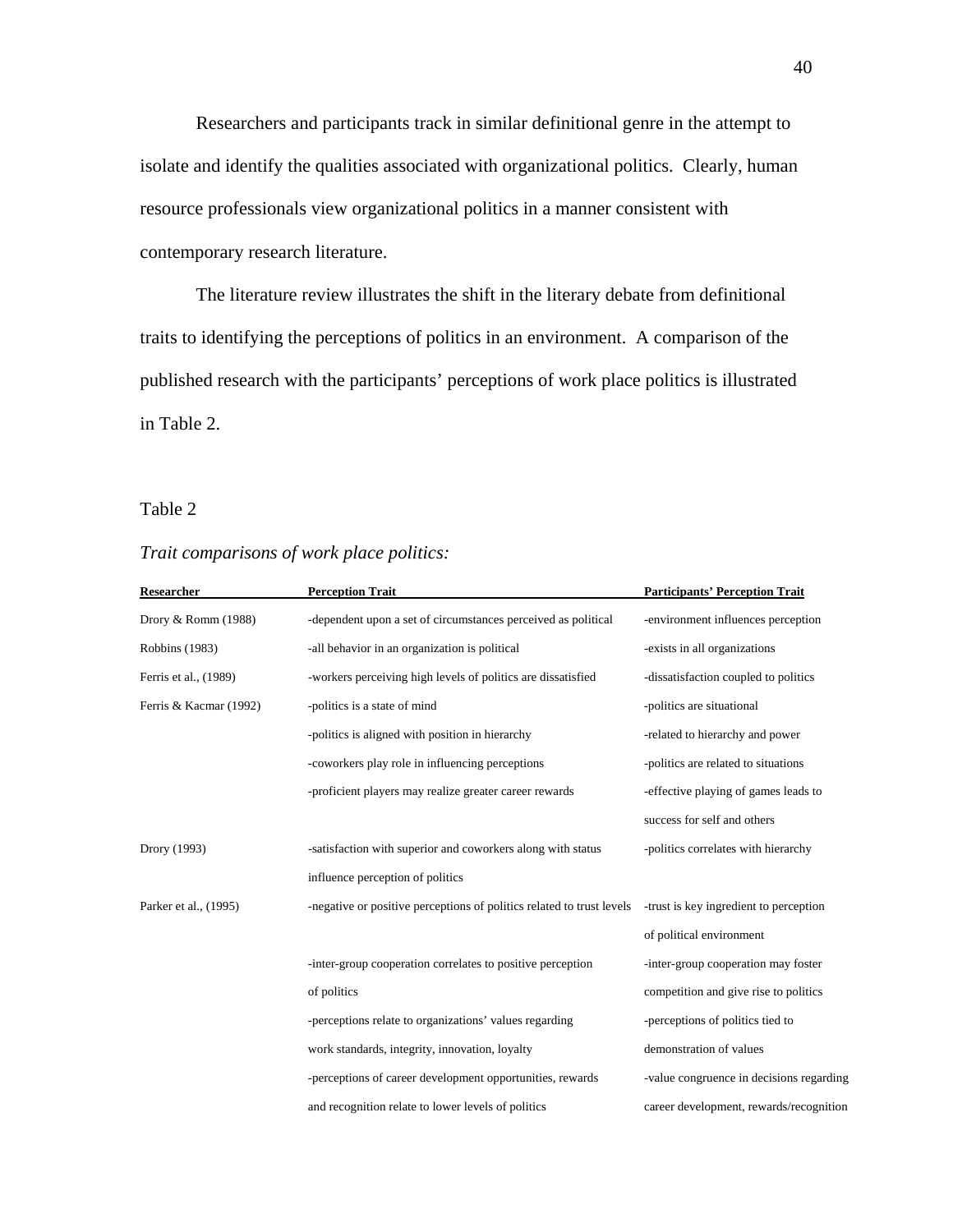determine perception of politics

Similarities exist between the researchers' findings regarding the perception of politics and the participants' views of perceptions including antecedents and consequences. Of note, both researchers and participants identify that the perception of politics is situational and how one views the situation or one's "state of mind" factors into the strength of the perception. The notion that politics "exists in all organizations" is shared by both, along with the concept that proficiency in "gamesmanship" leads to success. Generally, both groups find that politics is equated with dissatisfaction – even though, both researchers and participants describe positive aspects of organizational politics.

A particularly noteworthy similarity is the shared perception that trust is a key ingredient in the perception of politics. Parker et al., (1995) found trust,

may moderate the extent to which organizational politics is related to positive or negative attitudes. Participants who have a high level of trust do not perceive a need for political action and are consequently less likely to engage in politics than those with lower levels of trust. When participants with high levels of trust engage in politics, they are more likely to engage in legitimate, constructive political behavior (p. 897-898).

According to the participants, legitimate, constructive political behavior is viewed as a skill - the ability to navigate the environment - versus actual bone-fide political gamesmanship.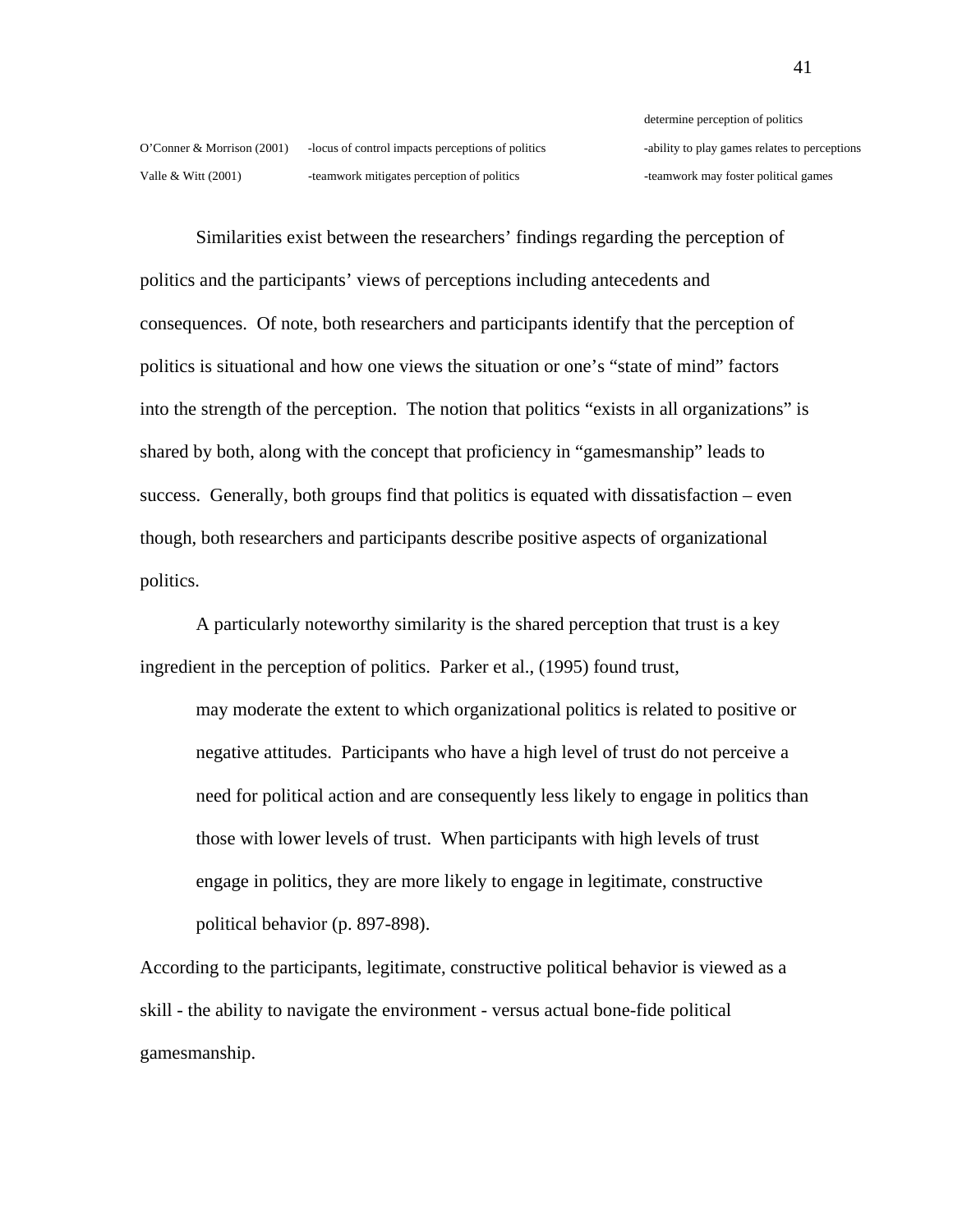A second noteworthy similarity is the association of an organization's demonstrated values with perceptions of politics. As Parker et al., (1995) finds, an organization's value congruence in the areas of high work standards, challenging work, integrity, management effectiveness, innovation, and loyalty are directly related to perceptions of low politics. The participants commented that value congruence with demonstrated behaviors is associated with lower levels of politics.

The differences between researchers and participants are perhaps more interesting than the similarities. Parker's (1995) findings that manager inspired teamwork may mitigate of the perception of politics in the environment was not a perspective shared by the participants. Rather the participants indicated that in a competitive work place environment, teamwork may actually foster the playing of political games. One participant who describes his environment as highly political provided an example of teamwork contributing to the playing of political games. He described that the firm's performance evaluation system was used not only for communicating feedback on performance but also as a measure to evaluate line managers and regional human resource professionals. The regional managers along with the human resources managers received positive rankings if the region completed a high number of evaluations on employees. Regions and therefore regional managers were jockeying for high ratings in completed evaluations. The regional managers teamed together and fabricated evaluations in an effort to improve the metrics. To the participant, this example illustrated the misuse of teamwork in a highly competitive environment. Teamwork was politicized in order to achieve a superior rating.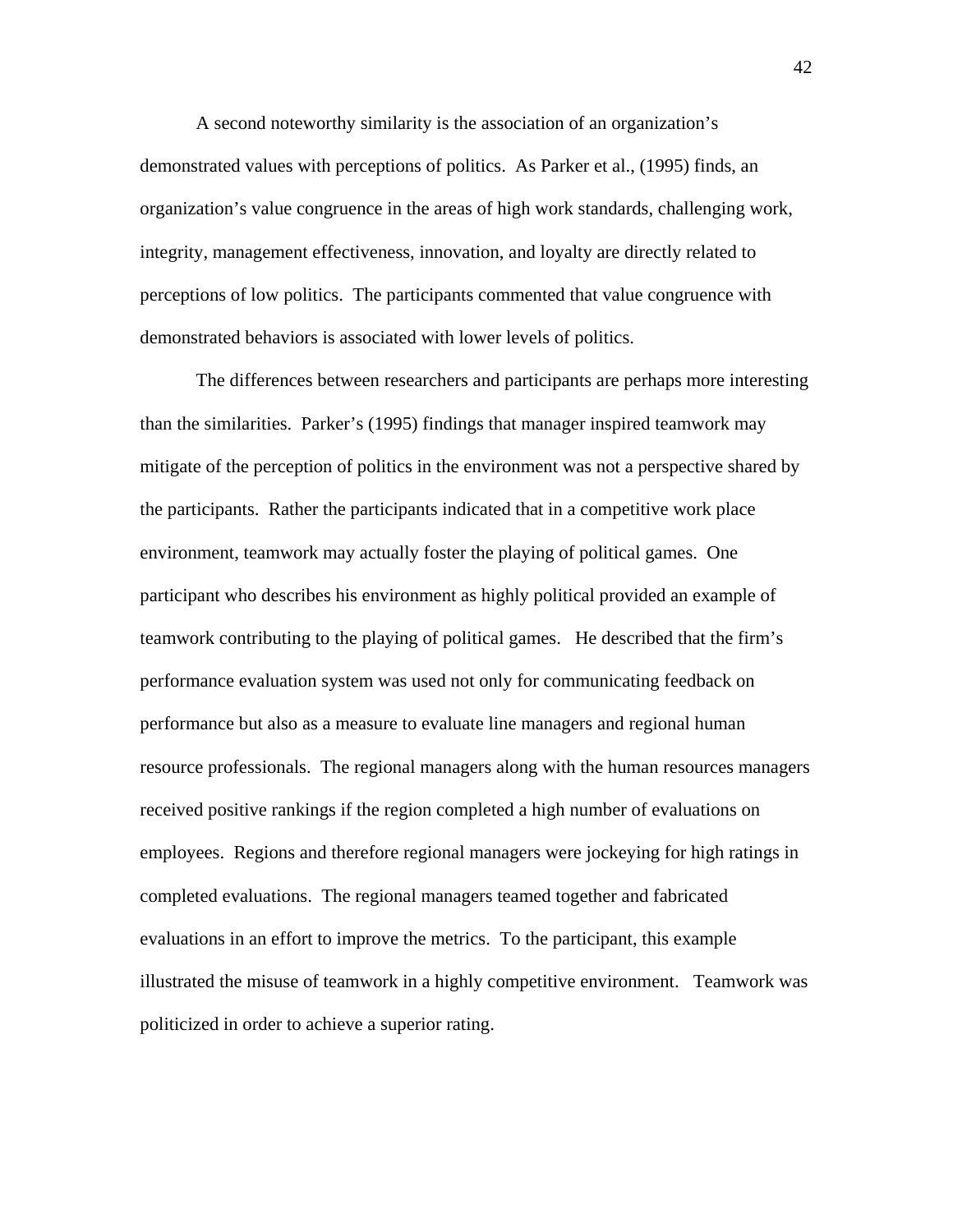A second distinction between the published research and the participants involves one's locus of control and the perception of politics. Rotter (1966) described internal locus of control as an individual with a strong belief that he or she,

"can control his own destiny is likely to be more alert to those aspects of the environment which provide useful information for his future behavior; take steps to improve his environmental condition; place greater value on skill or achievement reinforcements and be generally more concerned with his ability , particularly his failures, and be resistive to subtle attempts to influence him" (p.25).

O'Connor and Morrison (2001) found that one's locus of control contributed to the perception of an environment as political. Specifically, if one has an internal locus of control, one perceives the environment as less political. Conversely, if one experiences an external locus of control the environment is perceived as more political. For the participants, locus of control was not mentioned as a determinate of one's perception of politics. Rather, perception of a political environment was associated with whether or not the organization's decisions were consistent with the organization's stated values.

 A third important distinction between researchers' findings and the participants' view relates to the difference regarding politics and the perceptions of career development opportunities, and rewards and recognition for good performance. Parker et al., (1995) found that employees who believe that opportunities exist for career development and reward perceive lower levels of politics in the organization. The participants, however, believe that it is not the perception of opportunities that leads to lower perception levels of organizational politics. Rather, it is the firm's alignment of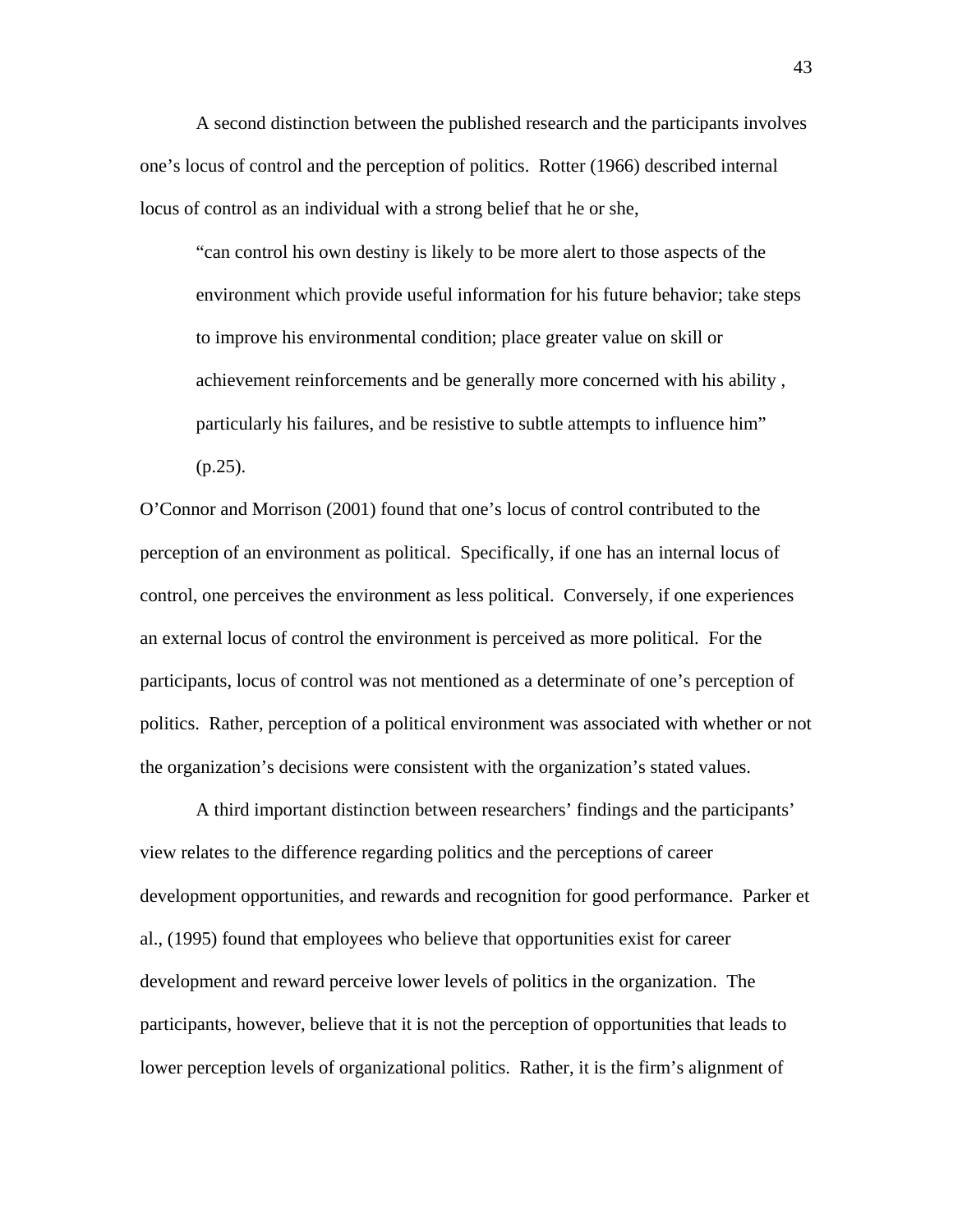decisions related to career opportunities and rewards to its stated values that leads to lower perception levels of organizational politics. The congruence of values and decisions is the pivot point for employee perceptions regarding politics according the participants. This critical distinction provides the foundation for two essential competencies necessary for the human resource professional working in a professional services environment.

#### *Influence and character*

 "O, what men dare do! What men may do! What men daily do, not knowing what they do! (Shakespeare, (IV, i, 19-21). Claudio speaks these angry words at his wedding to Hero. He has been duped once again by Don John, who has been scheming to break up their impending wedding, and now seems to have succeeded. Don John had one of his followers, Borachio, stage a love scene at Hero's bedroom window, with a woman dressed in Hero's clothes and whom Borachio called by that name. Claudio was lured into watching this scene, and became immediately convinced (again) that Hero was unfaithful to him. At their wedding ceremony, Claudio loudly denounces Hero, accuses her of lechery, and refuses to marry her. Hero's father believes it, as well, and joins Claudio in condemning her. She faints in shock over these false accusations, and everyone believes she is dead; everyone except the Friar, who does not believe in Hero's guilt, and plans to expose the wrong-doers for their evil plan. Shakespeare's comedy, Much Ado About Nothing, provides a humorous portrayal of political scheming. The Friar sees through the politically induced charade and brings the voice of truth and reason. The ability to see through the scene, read the audience, and offer new insight is the work done by the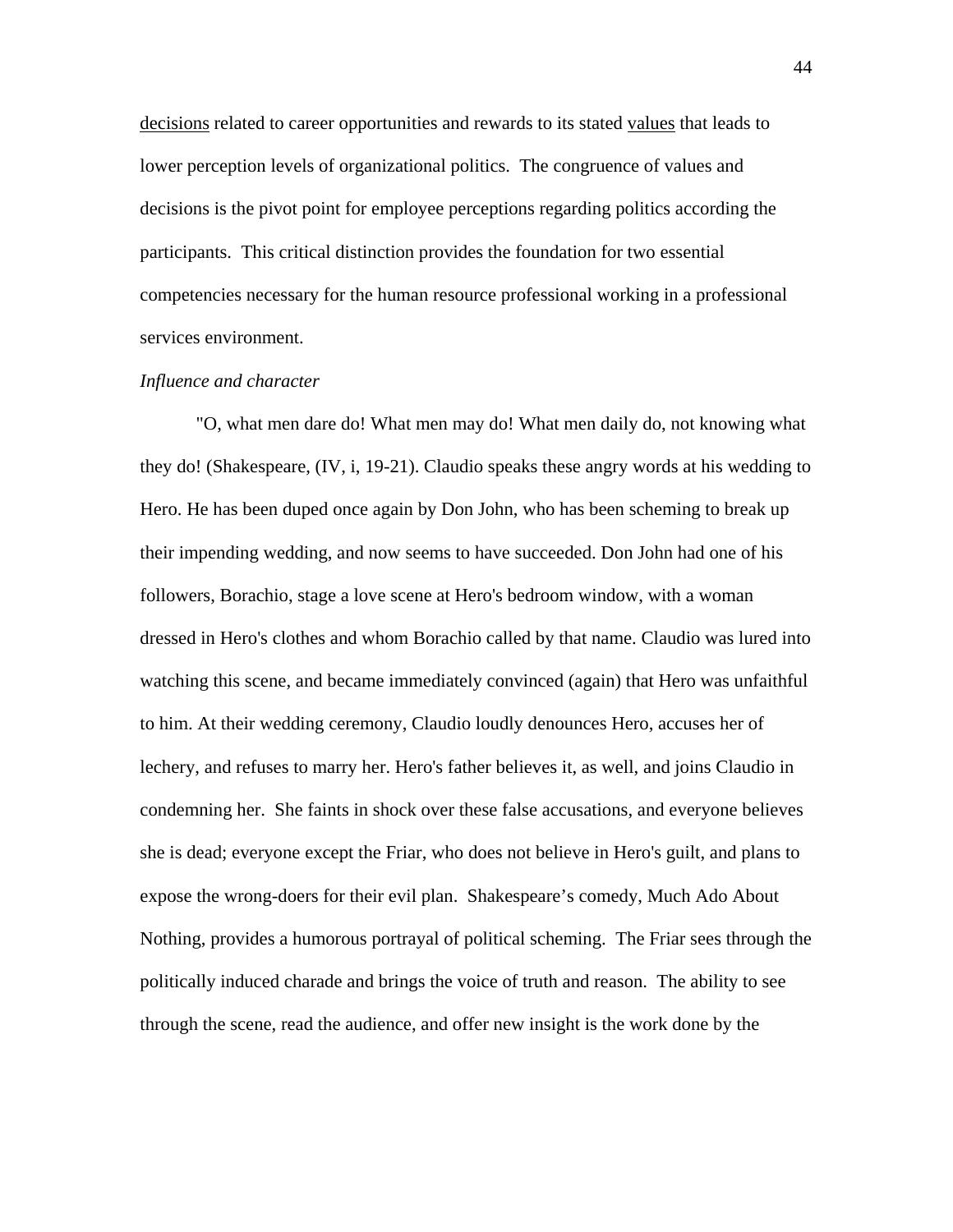participants in their roles as human resource professionals. One participant described the skill as a "gift." The others in the focus group agreed. So, what exactly is the "gift?"

 The theatrical metaphor is fitting. The organization and its culture is the stage upon which actors create the art of business plans, organizational charts, job responsibilities, competitive analyses, investments, services, revenues, and profits. The scripts contain stories of victories and losses, relationships, opportunities, demonstrations of brilliance, trust, values, and power. The narrative is marked with influence, persuasion, listening, questioning, and emotion. The "gift" is the ability to assimilate the play and all its components and influentially propose a different script.

 The participants in both the focus group and the interviews identified two fundamental competencies critical to the part played by senior human resource professionals: 1) the ability to influence, and 2) the demonstration of character. The two roles are intimately linked and if not in harmony, result in internal dissonance. The marriage of influence and character are obvious partners and are embedded in Aristotle's actor-creates-character model. In the model ethos, logos, and pathos combine to create the power of influence based on character. But, if ethos or character is absent from the model, sophistry takes root resulting in misguided or the misuse of influence.

 Deciphering organizational challenges and situations, envisioning options, challenging respectfully, while influencing and aligning solutions with one's values and the organization's values is the work these participants do on a daily basis. It is impossible to be successful in the work if the individual is unable to establish his or her character with the audience. Mintzberg (1989) describes the organization as one rich in multiple narratives proffered by actors each vying for legitimacy and power. Gilley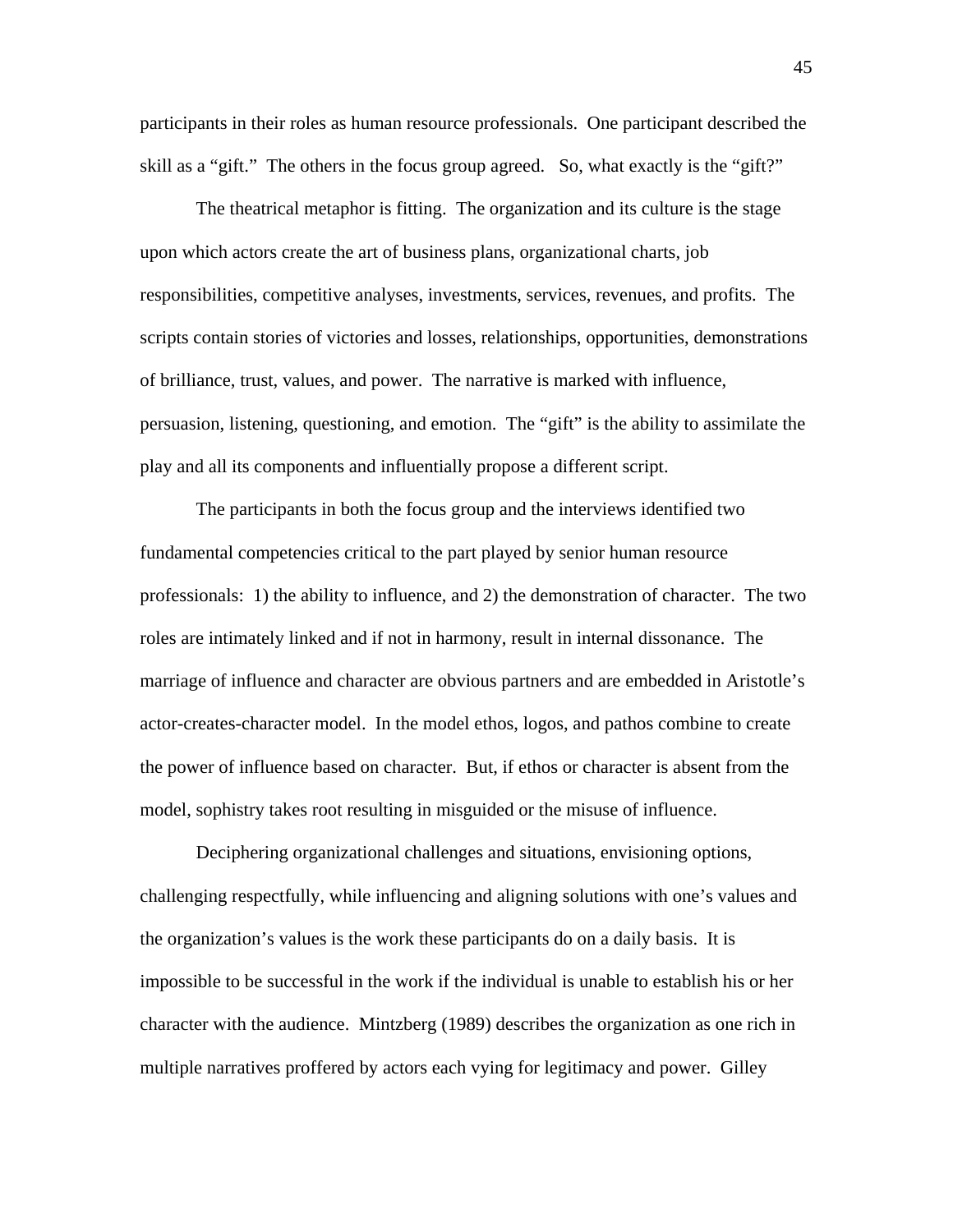(2002) concludes that to be effective with the "myriad of individuals with different perspectives, assumptions, experiences, personalities, agendas, goals, and ambitions" which make up the organization, one must be a "political navigator [and] develop an understanding of the political arena in which the organization conducts business. Absent these skills and insights, you will fail to develop the type of influence necessary to bring about long-term systemic change" (p. 270). The participants identified traits necessary for successful navigation in the political arena. Table 3 illustrates the traits captured in the participants' own words and associated to Aristotle's actor-creates-character model.

# Table 3

# *Influence and character traits:*

| <b>Participant Identified Traits</b>                                                                    | <b>Aristotle's Model</b>                     |
|---------------------------------------------------------------------------------------------------------|----------------------------------------------|
| Approach managers from their perspective first                                                          | pathos - empathy, identify with the audience |
| It's all about the audience and relating to them                                                        |                                              |
| Need to be able to talk their language                                                                  |                                              |
| Need to speak to what drives them                                                                       |                                              |
| Find commonalities and build from there                                                                 |                                              |
| Read people, be sensitive, and use intuition                                                            |                                              |
|                                                                                                         |                                              |
| It's all about influencing and persuading                                                               | $logos - the$ use of logic                   |
| Find points of agreement first and then move on                                                         |                                              |
| If you find that argumentation is used on you, you have to be<br>be able to turn around and use it, too |                                              |
| Need to be as effective in communicating as they are                                                    |                                              |
| Need to understand their points and speak to them                                                       |                                              |
|                                                                                                         |                                              |
| Have to be willing to tell the story honestly                                                           | ethos - character                            |
| Need people to like you in order to enlist them as a listener                                           |                                              |
| Need to demonstrate that you are trustworthy                                                            |                                              |
| Need to build on trust.                                                                                 |                                              |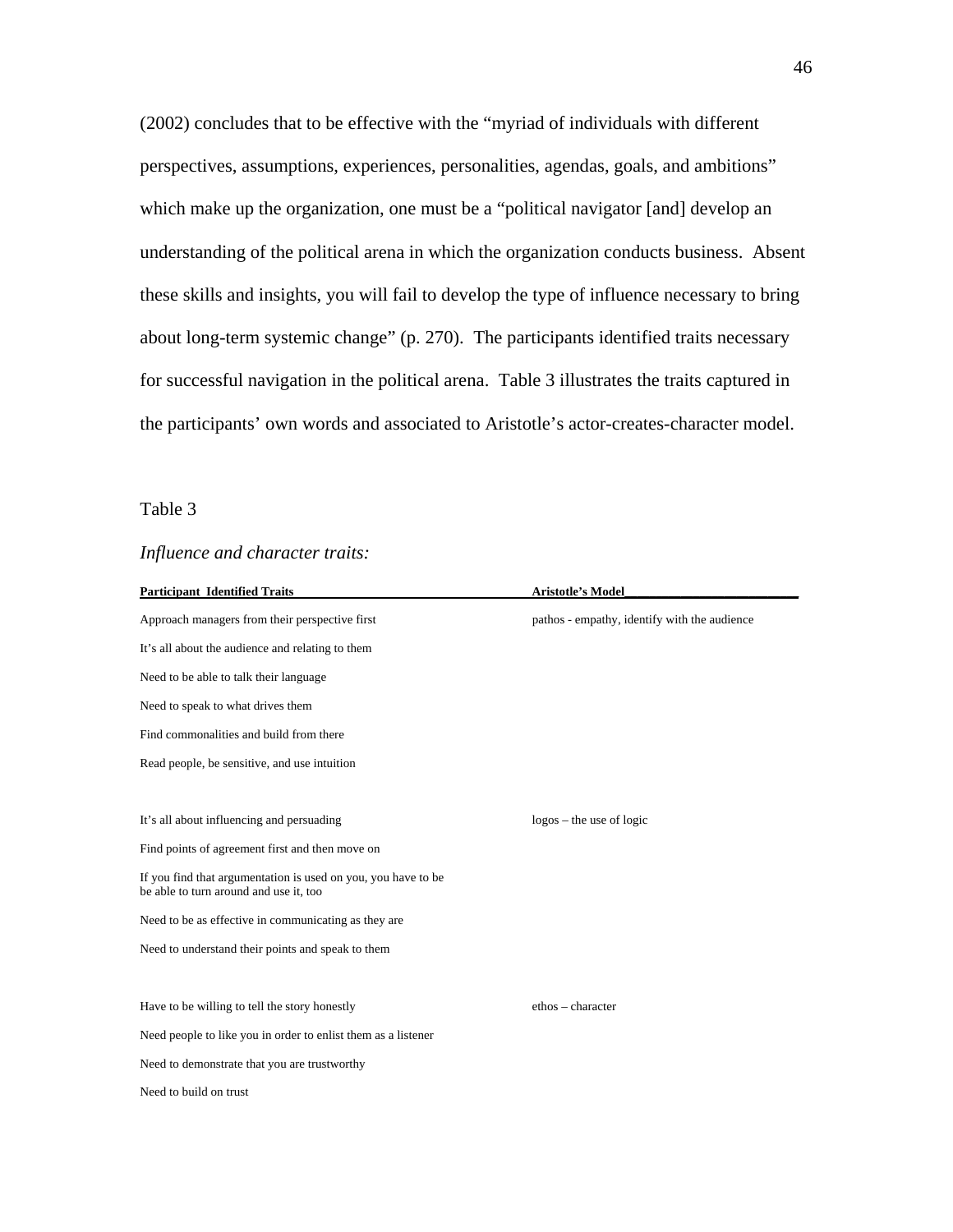Must be respected to be listened to Must display a moral compass Cannot be wishy-washy, must convey substance

Krabbe (2000) describes the art of dialogue as a cooperative inquiry exploring both sides of an issue with the goal being persuasion. This persuasive inquiry is the influence competency the participants point to as critical in their role. Professional services firms and partnerships in particular are unique in that the professional's right to give advice needs to be earned. Whether it is the technical expert providing advice and counsel to external clients or the internal human resources professional providing advice to internal clients, it must be earned. Maister (2000) writes about the experts in professional services and the necessity of earning the right to provide advice.

The truth is that receiving answers to important questions is not something anyone does lightly. We all want to hear solutions to our problems, but we are not at all included to take them seriously unless the person giving the answers has "earned the right" to give them. Earning the right has three parts: 1) understanding the client's situation [pathos], 2) understanding how the client feels about it [pathos], 3) convincing the client that we understand both the previous two items [logos] (p. 43).

Persuasive dialogue provides the human resource professional the tool that when honed enables him or her to be effective within the organization's political arena. One of the participants in the focus group commented, "We are the politicians. We are the one's who peddle influence in an effort to affect peoples' lives." Another added, "You need to say the right thing at the right time. Sometimes you need to push the envelope. You need to be okay to stand alone." Another said, "It's okay to take a fall sometimes. You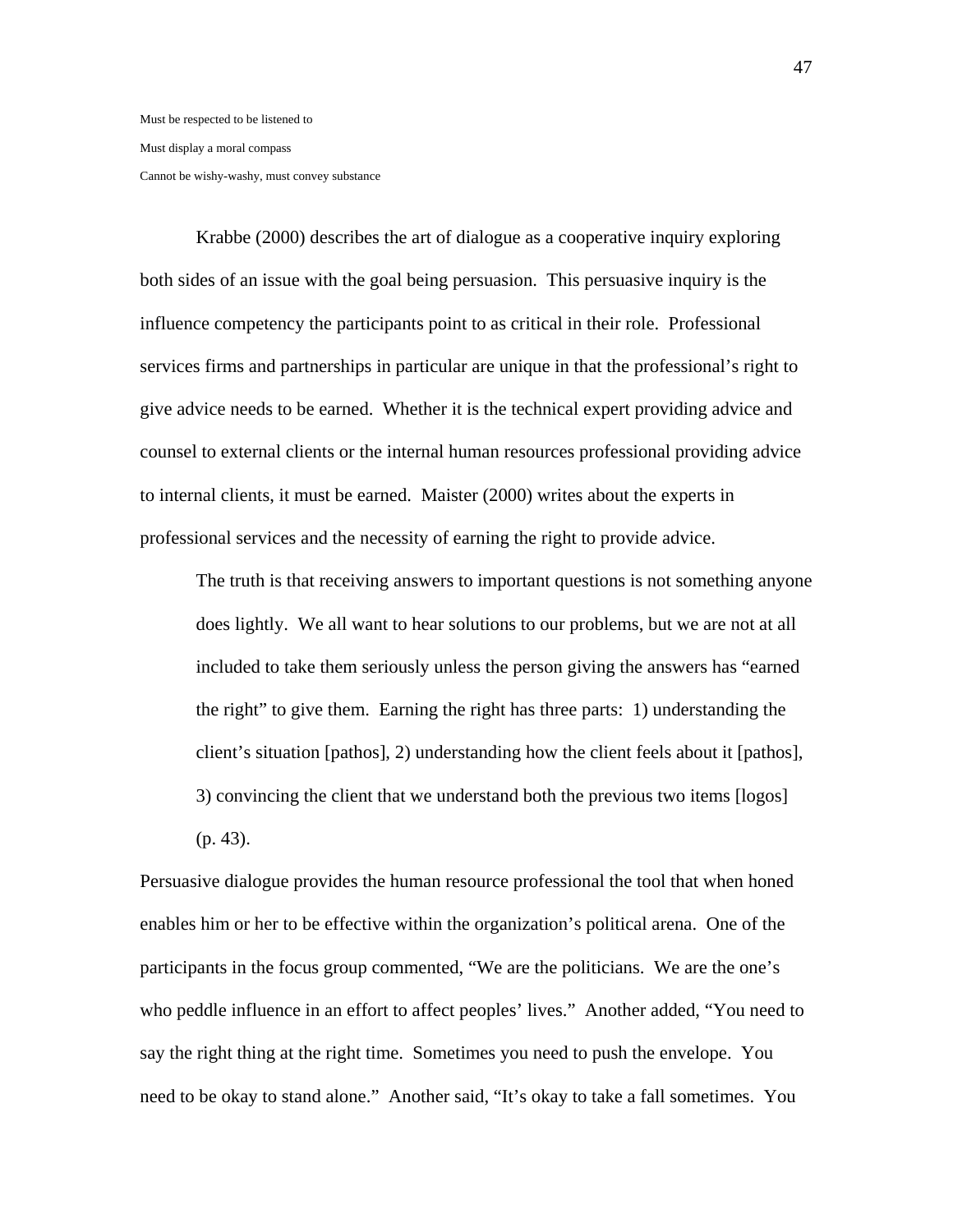need to build respect and trust when you want to change management's direction." She added, "You need to be able to layout options for considerations and be willing to coach and guide the discussion in the right direction." Yet another offered, "Sometimes you need to catch them [the technical expert] when they are alone. Then, they are more willing to talk and listen to what could be changed or where they might need help." With others in the room, the need to display technical brilliance is too compelling. These comments illustrate that to navigate the political arena requires the finely honed tool of influence.

 Influence, however, does not stand alone in either Aristotle's model or in the perspectives of the focus group and interview participants. Character is its partner. To Aristotle, character is established through discourse when one displays practical wisdom, good moral character, and a concern for the audience (Aristotle, 1.21356a7-10). Character was not a topic of inquiry in neither the focus group nor the interviews. Instead, the questions involved inquiry around what the participants considered to be critical to influencing. The descriptions provide a compelling depiction of character. The following statements are representative of their comments.

- "It is important to have a moral compass."
- "Need to understand that what you do is important to society as a whole."
- "It is up to us to have a social, moral compass in the balance between success and greed."
- "We uphold the values and provide the venue to discuss fairness."
- "Value congruence and being able to represent your own values is critical."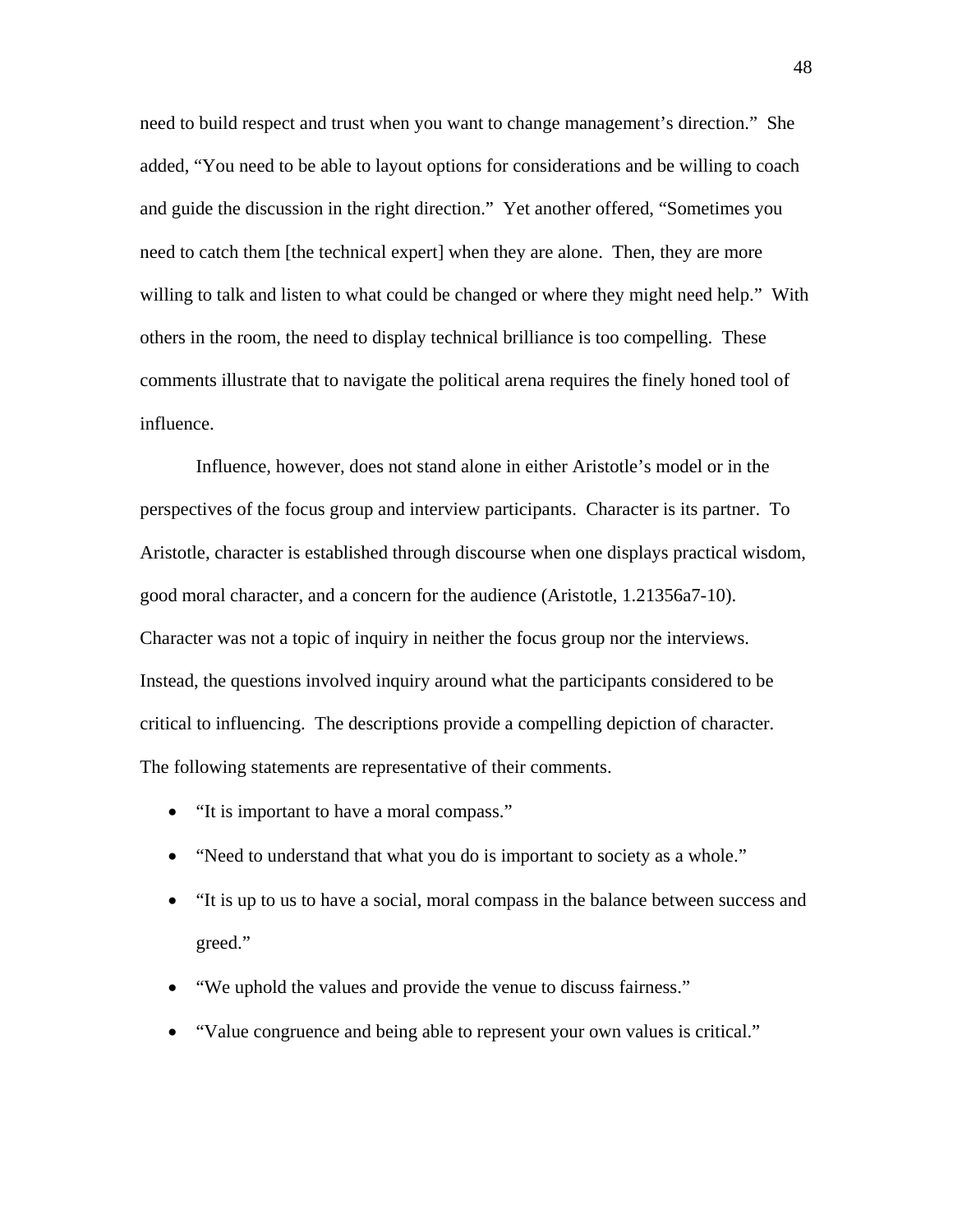- "We need to be able to respectfully challenge suggestions and actions out of our responsibility as the conscience of the organization."
- "If you find that your values are not in synch with the organization you must leave. The only alternative is to compromise your values and beliefs and that is debilitating to both the organization and yourself."
- "Influence is built on trust and respect. If you can not establish that, you will be ineffective."
- "Informal communication channels of influence contribute to the building of trust."
- "HR is the advisor, conscience; our role is to bring enlightenment. That means people need to have confidence in you; believe in you; have faith in you."

The participants paint a picture of character that one person described as, "we are the rabbi, priest, pastor, counselor, friend." At the same time, another described the role as, "we are the support that compliments the business; we do not drive the business." Yet another commented, "I help them understand that everyone has value." Quite a different perspective was shared by two individuals who describe their environments rich with "negative political games." They expressed a deep desire to fulfill the role with the qualities described above by the others. But, due to the intense negative political arena in which they work they are "unable to do the right thing." Each participant endorsed these qualities as being inherent to the role and critical to effectiveness. Both individuals who felt thwarted in fulfilling this aspect of their role, due to negative politics, shared their plans to leave their respective organizations in the near future.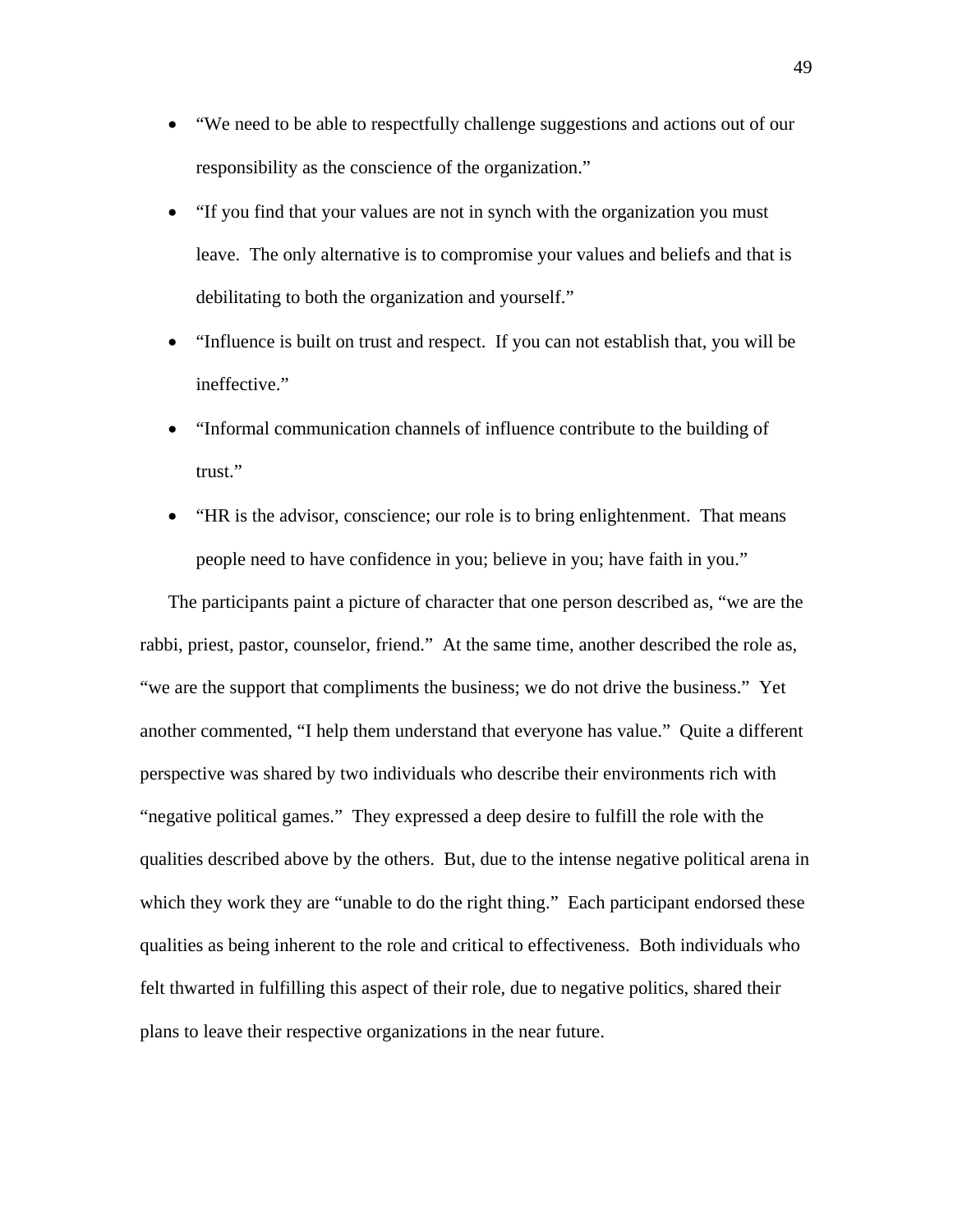Influence and character are certainly not the only competencies required in the human resource profession. Although, they seem to be critical competencies needed to navigate the organization's political arena according to the participants. However, it seems reasonable to conclude from the participants' discussion, that in a highly negative political environment professionals are challenged to "do the right thing" even with well honed influence and character competencies.

While the ability to influence effectively and demonstrate substance of character are two critical competencies, the impact of organizational politics on the human resource professional, according to the participants, involves a challenge to the very heart and soul of how one fulfills the role.

# *Results, values, and socially responsible leadership*

The central purpose, the heart and soul, of the human resource role, as described by the participants, involves positioning oneself so that one is able to influence the alignment of organizational decisions and values as well as to influence socially responsible leadership.

The work of the human resource professional encompasses the arena of Human Resource Management and Organizational Development. Both pivot on enhancing effectiveness of people and organizations (DeSimone & Harris, 1998; French & Bell, 1990). The rally call for human resource professionals over the last two decades has been to be at the "table" and to become a strategic business partner. The partnership thrusts the human resource professional into a whirlwind made up of business objectives and financials, competition, power-brokering, political maneuvering, and self-interests. The complexities of the contemporary business world include issues of globalization and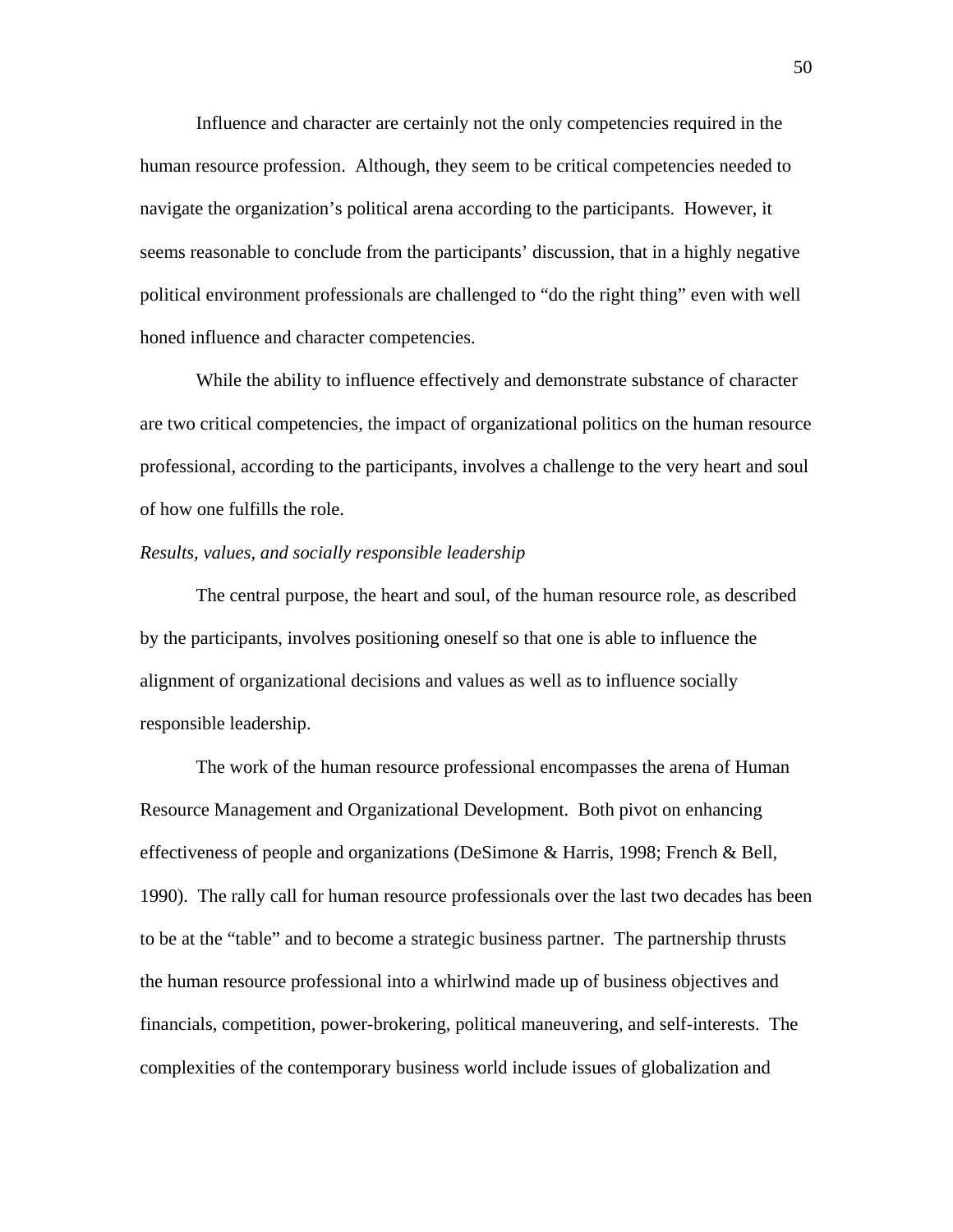diversity, ethics, outsourcing, a multi-generational workforce, leadership crises, and value differences. This is the environment described by the focus group and interview participants. This is the table at which they have a seat.

A white page published on the Society of Human Resource Management web site describes "being at the table."

The people who have a seat at the table are sitting there because they put the needs of the organization first. Their decisions are based on what is best for the company, not on what is best for their department or for themselves, individually. Taking that viewpoint is not always easy–and it's not always popular. But if you aren't able to align yourself with the needs of the organization, you cannot expect to be taken seriously. This doesn't mean that you must be a "yes-person." It simply means that when you present a proposal or frame an argument you need to do so in terms of how the organization will benefit from implementing your suggestion. To gain a seat at the table, you need to have a broad business focus. (Grensing-Pophal, 2000).

This troubling depiction of "being at the table" and the role of the human resources professional in the new-millennium brings into focus the dilemma faced by the research participants. As one participant stated, "we are at the table…we're there, we've made it. But, now it's about what we're going to do there." The white paper description of the role is not one embraced by the research group. Rather, each of them offered individual stories of struggling with the games and the value compromises, as well as the ethical dilemmas to "doing the right thing" for people and the organizations. More than one expressed the need to have a view of the "broader social perspective" or their work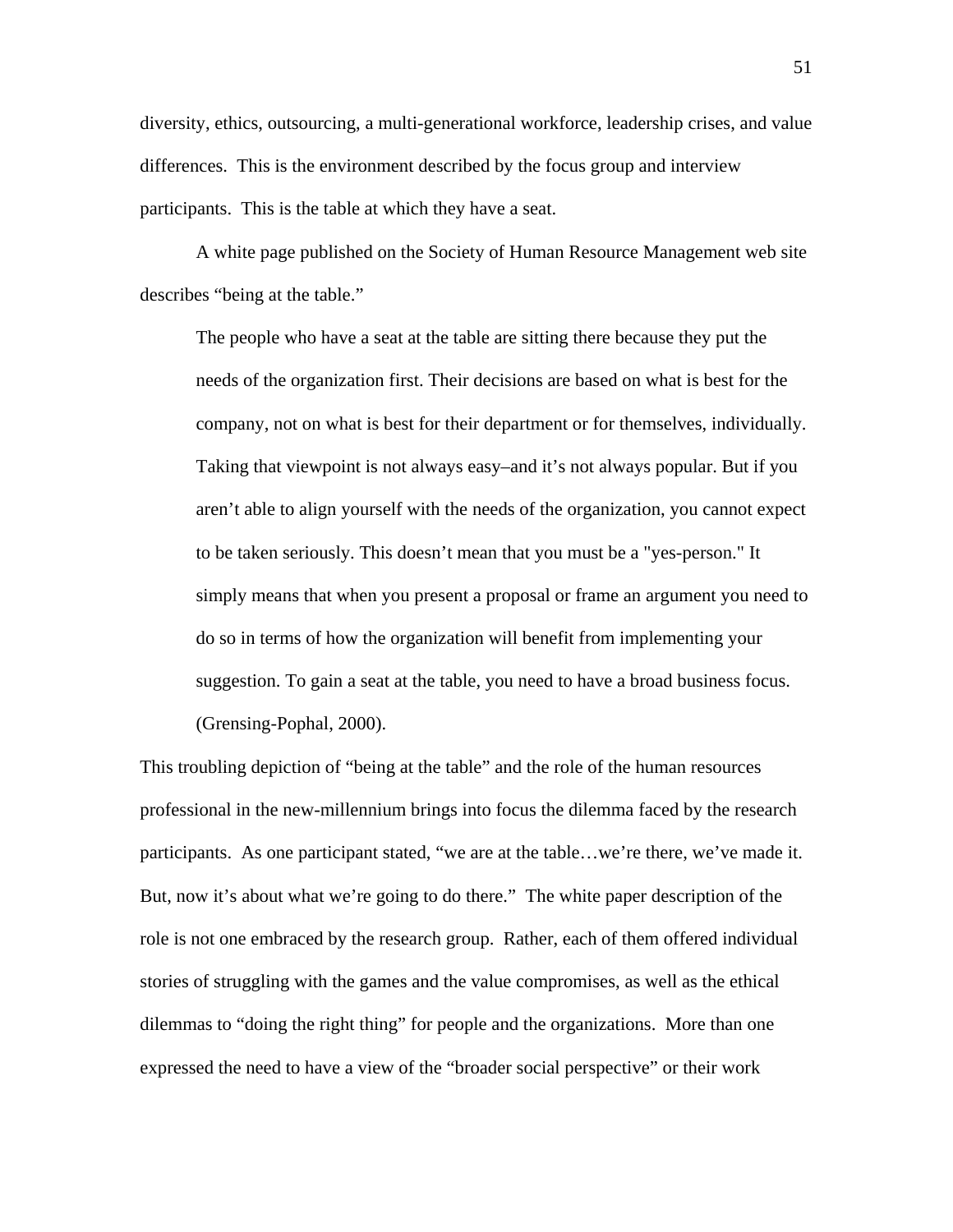"being important for society as a whole." The concept of providing a moral compass for the organization was common for the research participants as was the idea that the responsibilities of the role extend beyond the bricks and mortar. The statement made by Grensing-Pophal (2000), that those at the table "put the needs of the organization first. Their decisions are based on what is best for the company, not on what is best for their department or for themselves, individually" is counter-intuitive according to the participants. It speaks to a myopic view of the human resources role. Hatcher (2002) captures the essence of their sentiments.

Opportunities now exist for HRD to assume leadership in enhancing ethical and socially responsible organizations…We must act on knowledge and understanding to enable us as individuals and as part of a profession to add value beyond the instrumental. We need to view our organizations as part of the greater whole and understand their role in either building a better future or helping to destroy any chance that we might have for one (p. 16).

This type of leadership speaks to a view of the organization that extends beyond shareholder profitability. Hatcher (2002) comments, "leadership is social responsibility…ethical leaders are socially constructive; they move people beyond economic self-interests toward an ideal that benefits others – human and nonhuman" (p. 55). As one participant commented, "We are at the table. Now it's about what we're going to do there." Other participants added, "Our role is to bring enlightenment." "It's not just about making money." "It's not always about the bottom line." "We need to influence forward thinking leadership." This concept of leadership was described by one male participant when he said, "Maybe that explains the existence of HR. HR exists to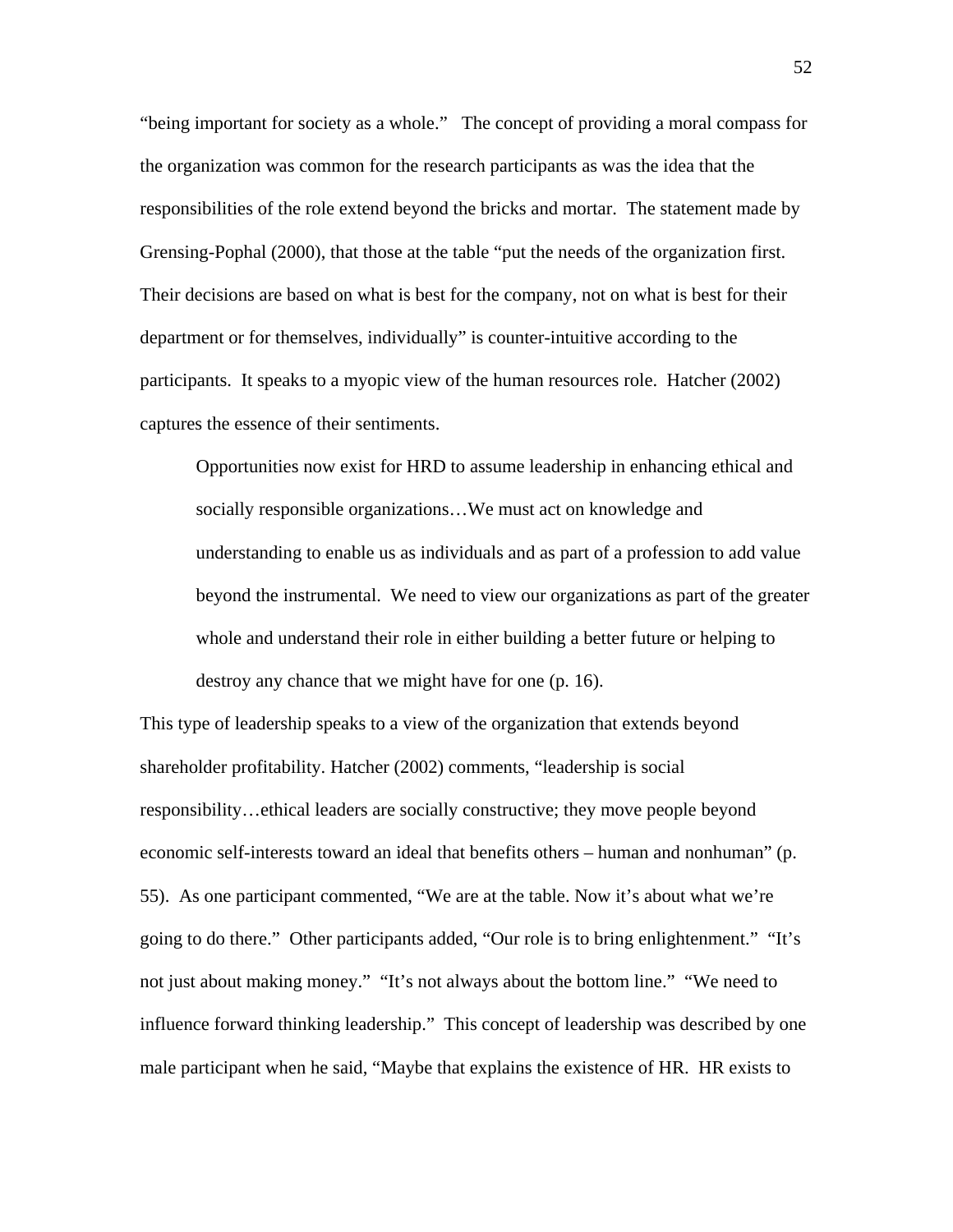break through all of the politics and help accomplish the business objectives through people in an ethical manner." Herein, lays the impact of organizational politics on the work of the human resource professional.

Being at the table implies a positional power or potestas and provides the opportunity to engage in the discourse regarding business results, decisions that align with stated values, as well as that of the organization's internal and external social responsibilities. Others concurred and offered: "There is a constant struggle for results, power, and more competition." "What happens is that the drive for results is so strong that what are rewarded are not the actual results but the political shenanigans which occur in an attempt to achieve the results; some HR people get caught up in it." Out of a desire to engage in partnering with the business line comes the danger of exchanging the influencer role on value congruence with that of a results driven bottom manager.

Organizational politics impacts human resource professionals in two insidious ways. First, the compelling desire to be at the table and align strategically may entice the exchange of influencing decision making that is congruent with organizational and individual value sets with being a bottom-line driven business partner. Second, it may dull the deliberate development of ethically and morally responsible social leadership skills by over-emphasizing shareholder return.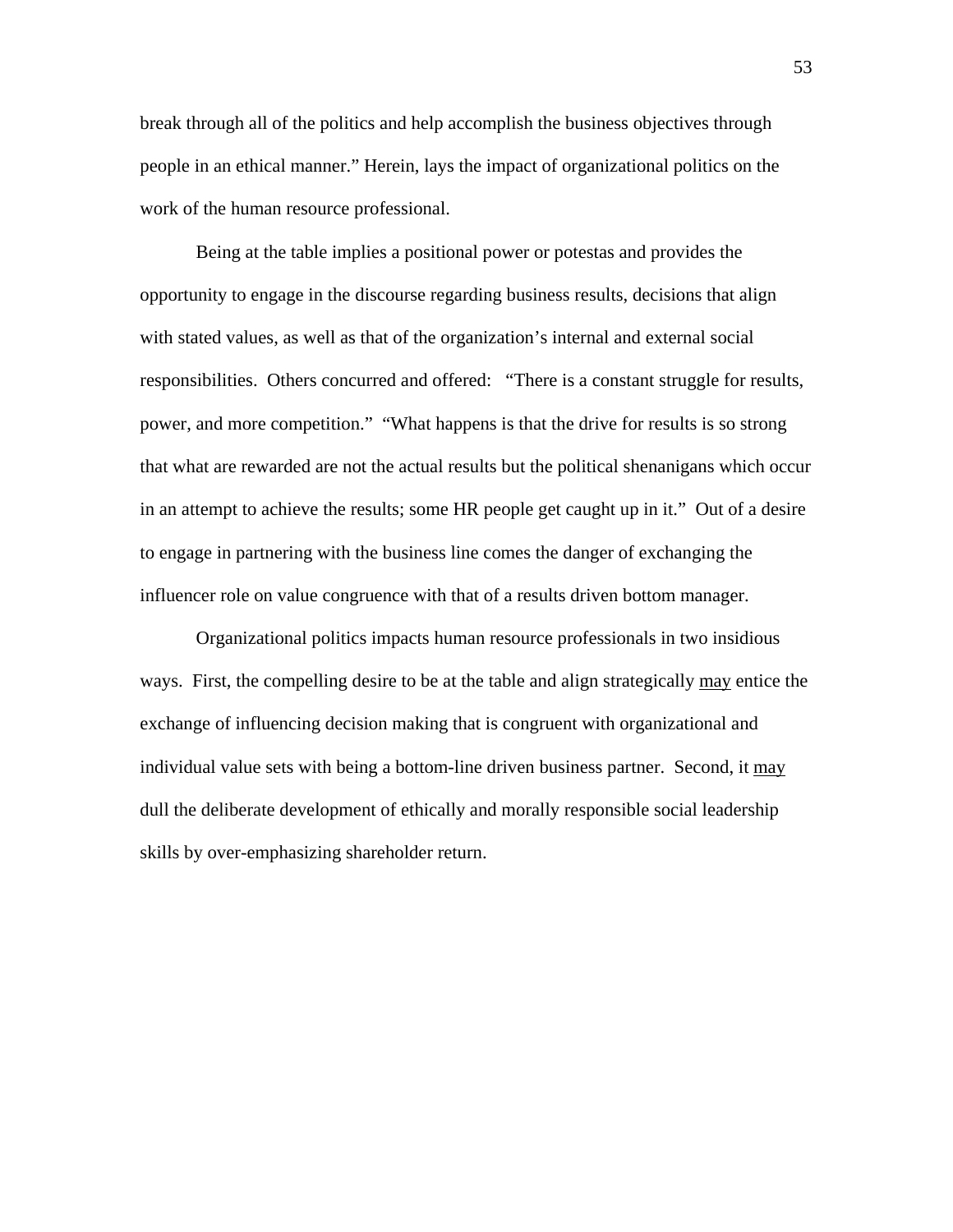# CHAPTER FIVE

#### DISCUSSION

#### *Summary*

 The primary focus of the Human Resource Management and Organizational Development is to enhance the effectiveness of people and of organizations through a multi-faceted discipline involving human behavioral and social sciences along side business and management practices and principles. The human resources discipline has matured over several decades and in contemporary business is often considered a respected business partner. The impact of organizational politics on the work of the internal human resource professional gives rise to a tension which weaves its way through the diverse roles and responsibilities inherent in the position. The tension causes the professional to make choices regarding how he or she fulfills the role.

 The concept of organizational politics found its way into research literature during the decade of the 1970's. A literary debate ensued regarding its definition as well as how it is perceived in the workplace. The definitional debate regarding politics, yet unresolved, shifted to measuring and examining employees' perception of politics in the workplace. Caught in the continuing desire to measure and predict both antecedents and consequences of a political environment, the impact of politics on leaders and specifically on the human resource professional is open for exploration, study, and reflection.

 This qualitative research study examines the impact of politics on the work of the human resource professional. Focus groups and interviews provide the data for analysis. The context of the study is professional services firms located in Minneapolis, Minnesota and Chicago, Illinois. Since professional services firms provide the backdrop, it is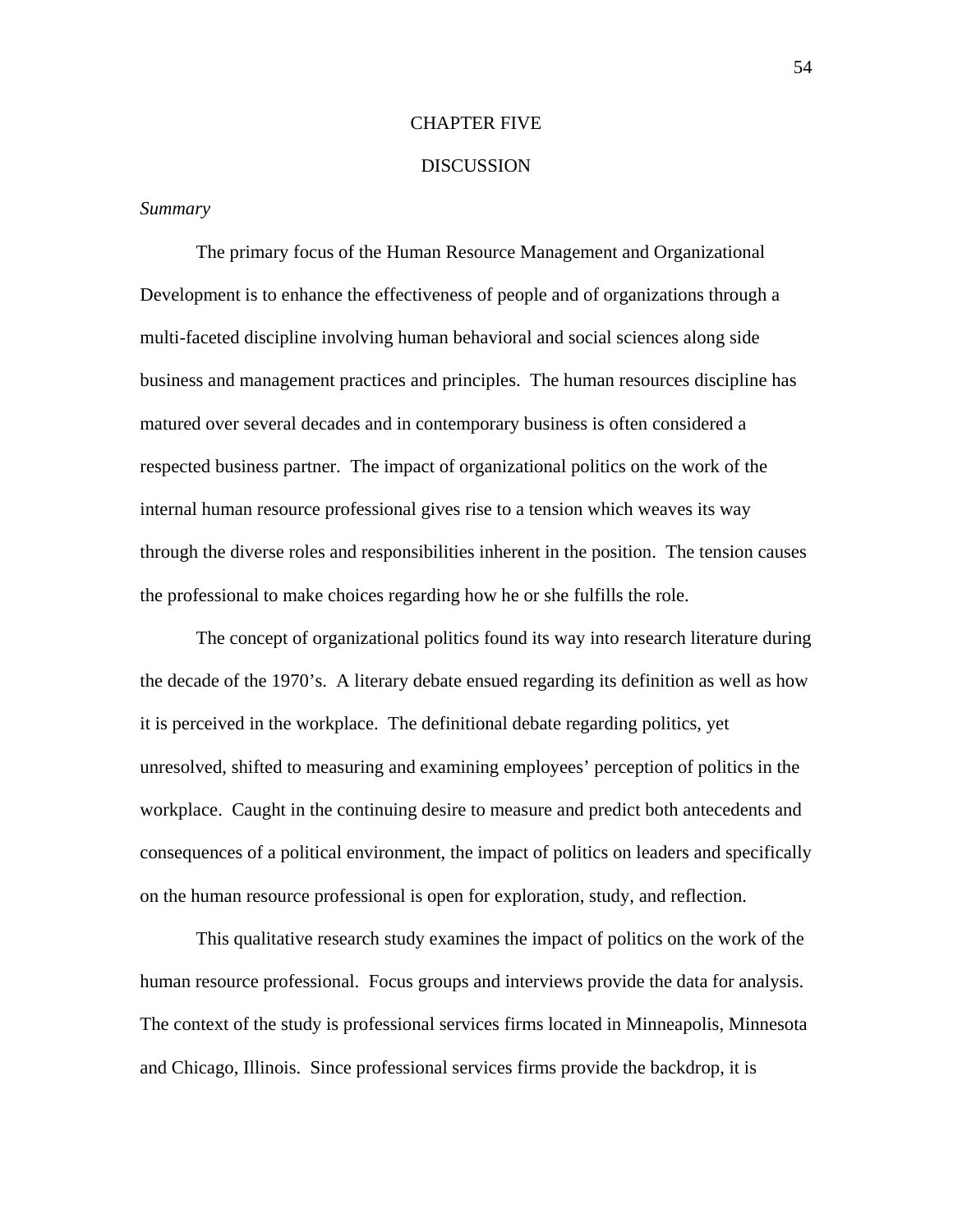appropriate to understand the contextual implications for human resource professionals who work in this environment.

 Professional services firms primarily employee technical experts who are rewarded and deemed successful based upon his or her ability to deliver excellent work product in a specialized, focused area. Therefore, it is important for the technical expert to remain a content expert in his or her field. As a result, these individuals are viewed and rewarded for problem solving abilities. Further, management and leadership roles are often held by these same individuals who are not educated in the fields of human psychology and the behavioral sciences or training in the areas of human resource management and organizational development. Often, they juggle two contrasting roles within the organization that of technical expert as well as manager/leader. The juggling of two roles -one in which he or she is trained; one in which he or she is not trained pose challenges for the human resource professional which culminate around issues of leadership and teams.

 In this study and through a focus group and interviews, participants provided content regarding two critical competencies necessary to be effective in the professional services environment: influence and character. These two competencies are examined in the study using Aristotle's actor-creates-character model.

 Description of the political environment of professional services is also provided. All the participants' view of politics is that it exists in all organizations. Two of the research participants described their environments as highly and negatively political. Some of their observations and experiences provide a glimpse of the impact of politics on the human resource professional who works in a negative political arena.

55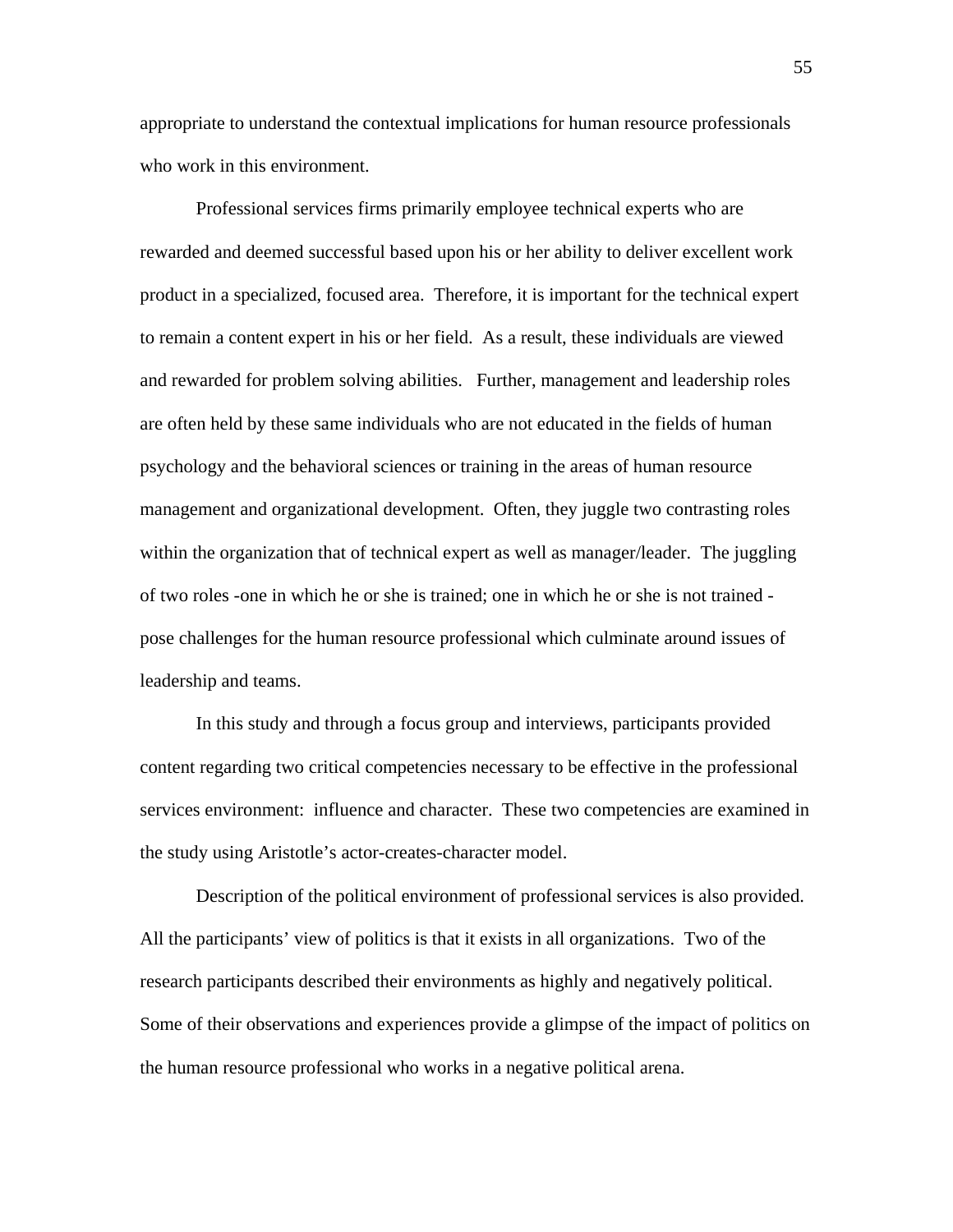The participants offered insight and comments that underscore the tension that exists in their roles. The desire to be at the table and be a business partner may at times create a tension or incongruence with how they fundamentally view their responsibilities. The role of acting as a strategic business partner at times may force a trade off between being the moral compass, the conscience of the organization, and the socially responsible leader.

The raw focus group and interview data provided material that when themed and interpreted offered a perspective of the impact of organizational politics on human resource professionals in professional services firms. Specifically, there is compelling desire for these professionals to be at the table and align strategically with the business. This desire and positioning of the role affects the work in two ways. First, it may entice the exchange of influencing decision making that is congruent with organizational and individual value sets with being a bottom-line driven business partner. Second, it may dull the deliberate development of ethically and morally responsible social leadership skills by over-emphasizing shareholder return.

#### *Limitations*

This study focused on the professional services environment. Specifically, the participants represent two law firms, an international accounting and consulting firm, an architectural and engineering firm, and a regional investment banking firm. The results and interpretations should not be extrapolated to other types of organizations. The participants included two men and five women. Gender differences were not taken into consideration in the interpretation of the results. Additionally, it is assumed that the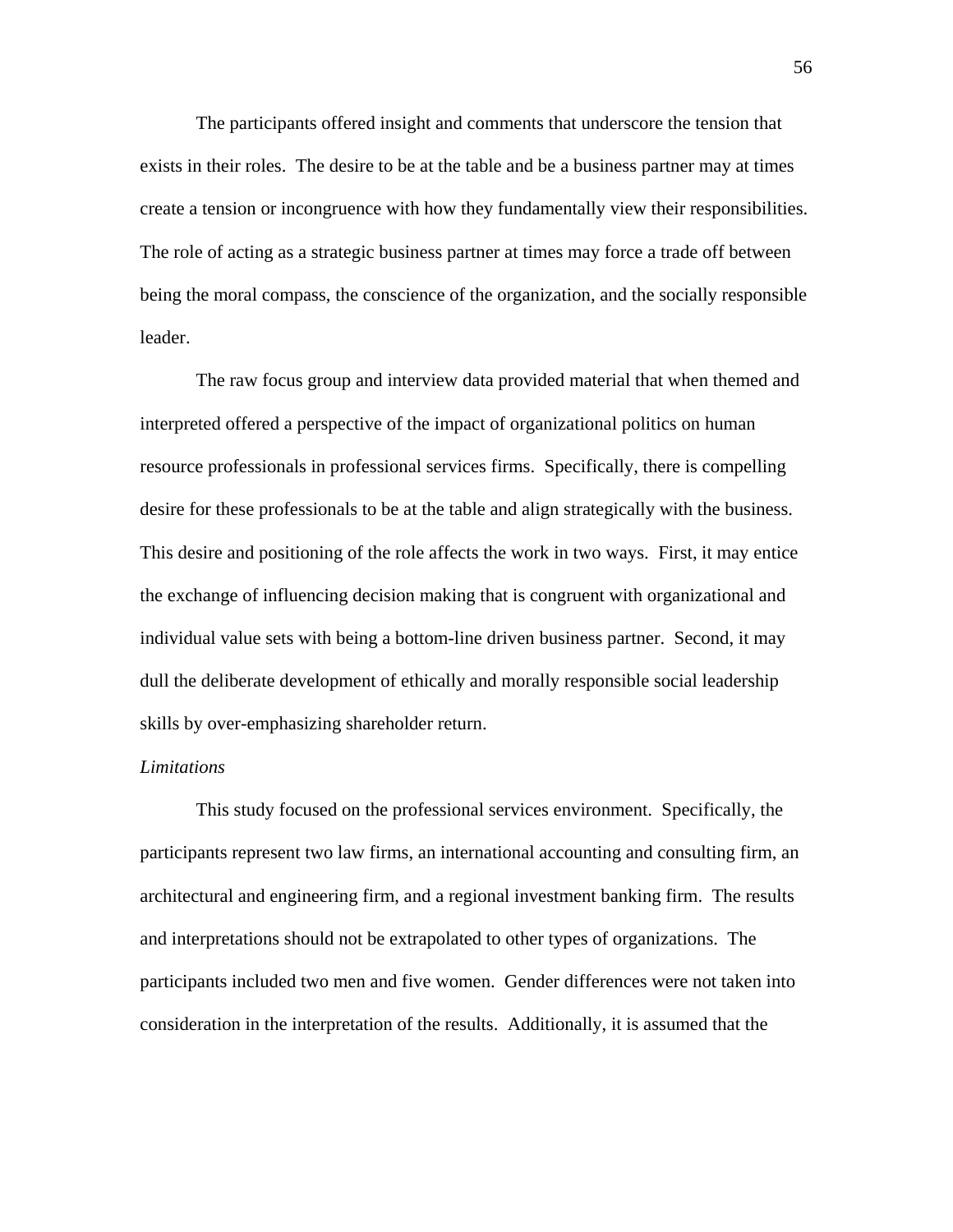comments made by the participants represent their candid and honest assessments and observations.

#### *Conclusions*

The study produced four significant findings. The first two findings involve competencies required for the human resource professional in a professional services environment. 1) To be effective, human resource professionals must be able to influence highly skilled, fact-based technical experts. 2) To be an effective influencer, human resource professionals who work in these environments must demonstrate character. The second two findings involve the impact of organizational politics on the work of the human resource professional. 3) There is a compelling desire to be at the table and align strategically with the business. This may entice the exchange of influencing decision making that is congruent with organizational and individual value sets with being a bottom-line driven business partner. 4) This exchange may dull the deliberate development of ethically and morally responsible social leadership skills by overemphasizing shareholder return.

 Previous research on organizational politics primarily focuses on issues of definition and perception. Many of the comments made by the participants in this study underscore prior research in the area of the definitional struggle. Like the researchers who struggle with the definition the participants, too, employed a variety of terms and examples or stories in an effort to define organizational politics. However, definite commonality is apparent in participants' and contemporary researchers' definitions of organizational politics. Similarities exist between the researchers' findings regarding the perception of politics and the participants' views of perceptions including antecedents

57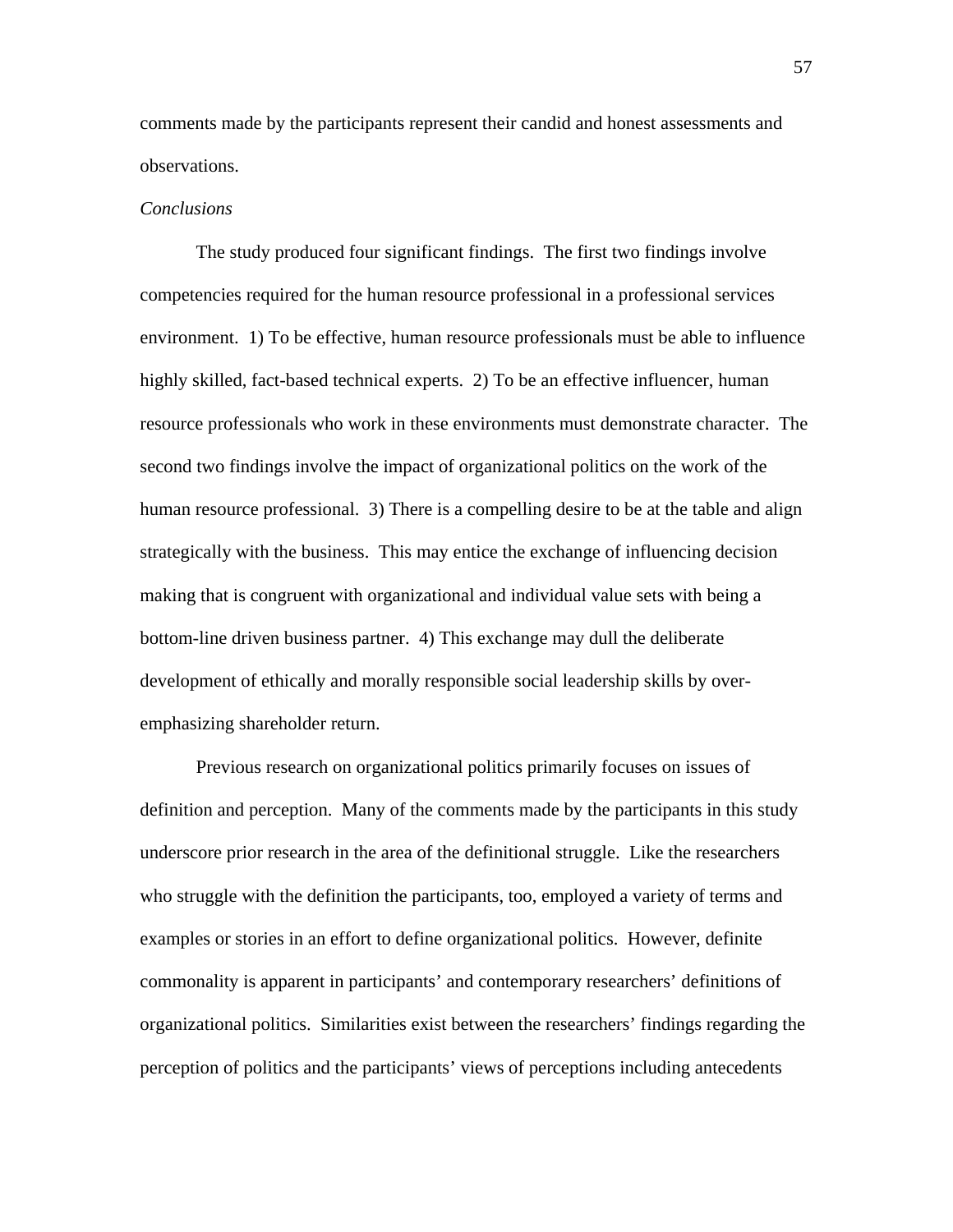and consequences. A particularly noteworthy similarity is the shared perception that trust is a key ingredient in the perception of politics as is the consistent demonstration of values for both the organization and the individual.

 Three important distinctions emerged that deviate from prior research. First, Parker (1995) found that teamwork is a mitigating influence on politics. Second, he also found that the perception of career opportunities and rewards produced a lower level of politics perception. Third, O'Connor and Morrison (2001) found that having an internal locus of control influenced a lower level of politics perception. The participants' experiences did not support the prior research. Conversely, some participants' experiences led them to believe that teamwork, at times, may foster a negative political environment. Also, the locus of control is less vital to the perception of politics for the participants then value congruent decision making.

#### *Implications*

 When asked about the future of human resource management and development within the professional services environment, the participants overwhelmingly responded, that value congruence and moral and socially responsible leadership is central to the role. Several commented that it is important for human resource leaders to be self-aware and centered regarding his or her personal value set. It was clearly stated by several that if one's personal values are not in alignment with the lived values of the organization, leaving the organization is the only option. Further, socially responsible leadership that extends beyond the walls of the organization holds a prominent place with the participants.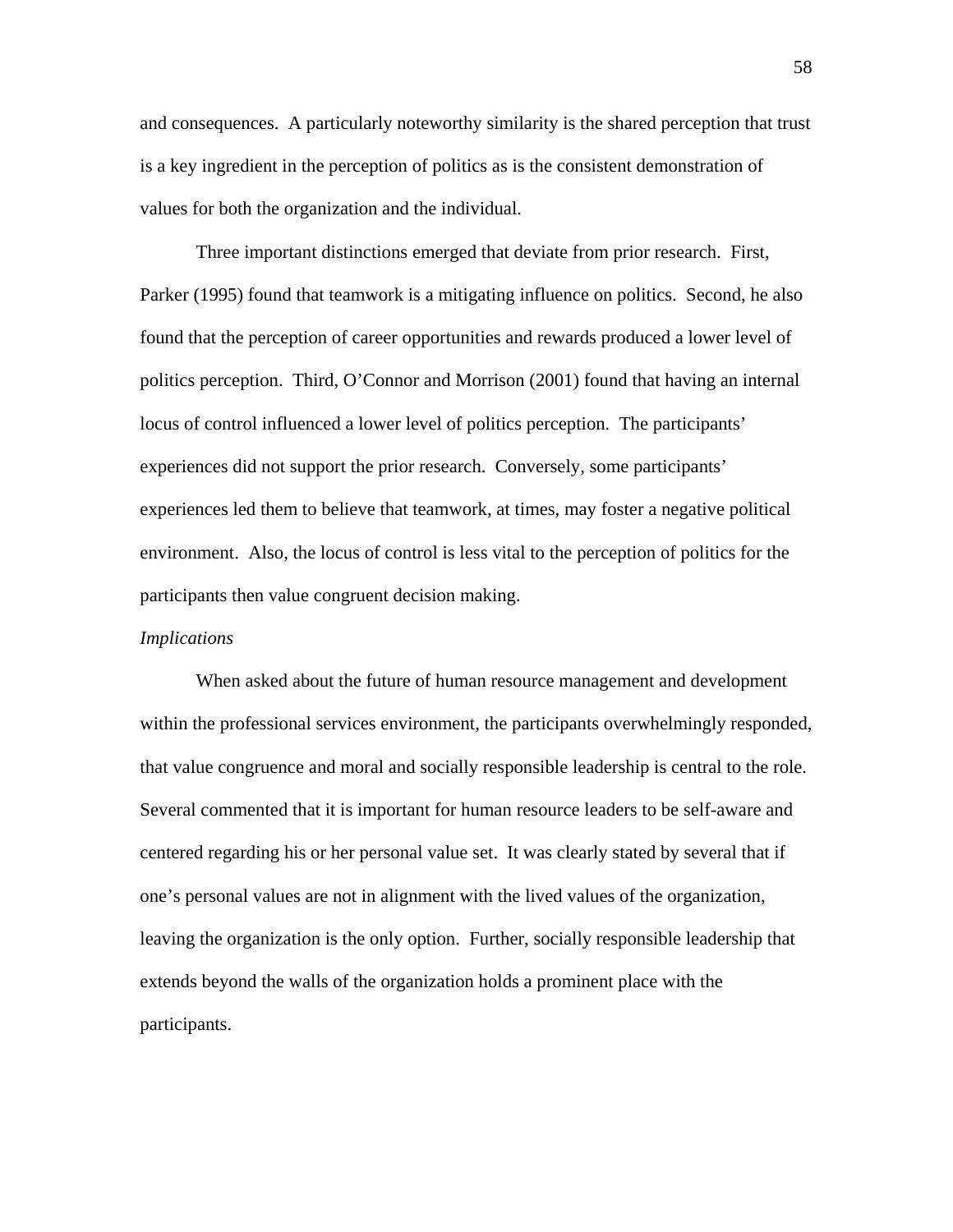The blueprint for those in the profession is clear. The currency of the Human Resources Management and Development profession is influence, character, and valuecentered, socially responsible leadership. What does this mean? The meek should not apply. Further, business schools and universities must equip students for a profession that requires value-centered leadership as much as it requires knowledge of task analyses, return on investment formulas, and customer satisfaction measures.

# *Recommendations*

 The author acknowledges the limitations of this study. Further research ought to include quantitative analysis that would either compliment and/or challenge the findings and interpretations of this study. Broadening future studies to include more diverse industry types would add insight to the current success factors and future challenges inherent in the human resources profession.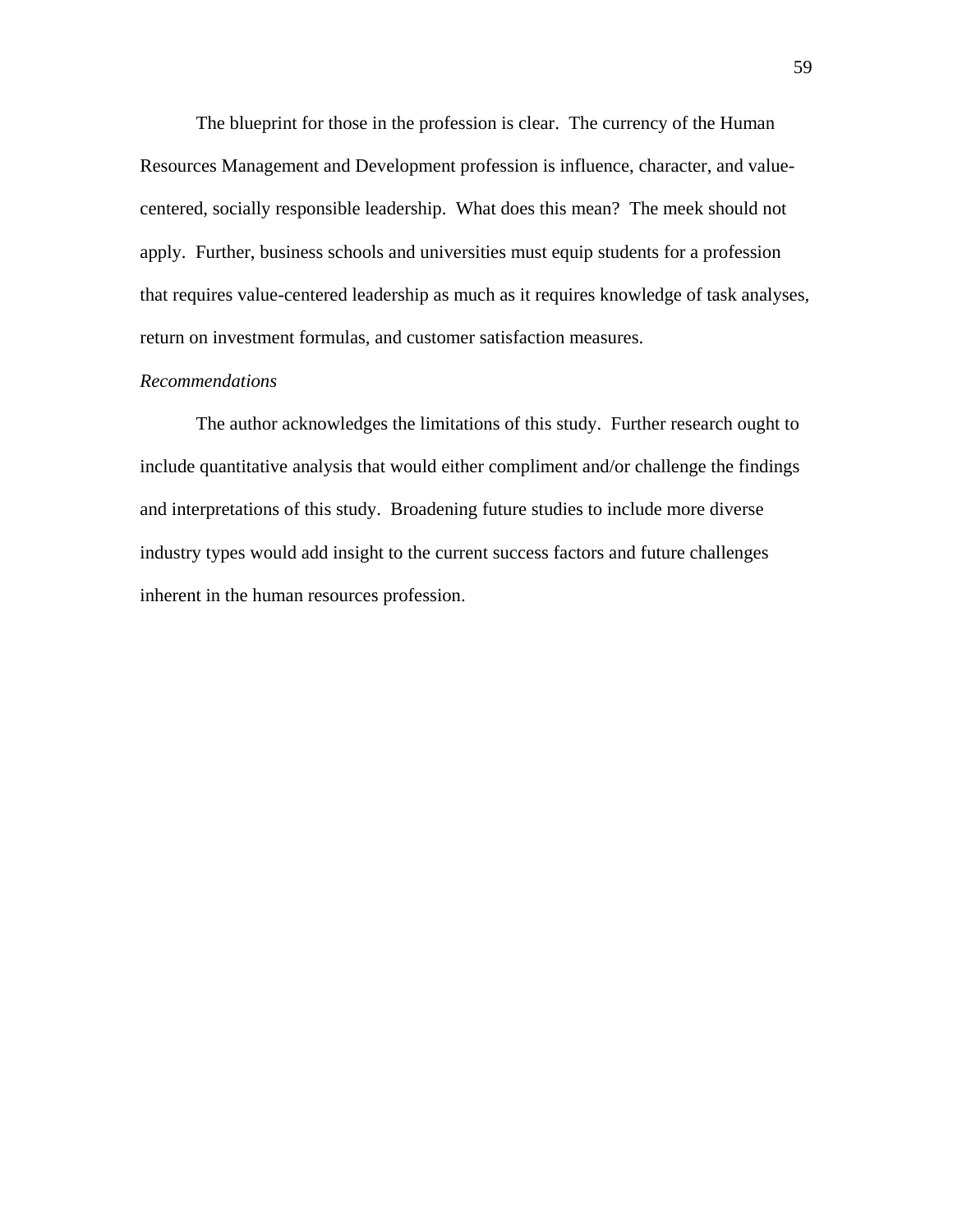#### EPILOGUE

 A ringing telephone jolts her back from the skyscraper inspired reflection to real time. The caller ID indicates who is on the other end of the call. Picking up the phone she automatically responds.

 "Hi there!" She pauses. "Yes, I have a few minutes." "I remember that we discussed it, yes." "Hmmmm." "What happened since then?" "Oh, I bet that has been difficult. How do you feel?" "Well, what other options have you explored?" "How much?" "Yes, that is a lot." "Do you have some time to discuss this with your staff before we make the final decision?" "Well, I think it is really important to talk with them, maybe there are some options that we just haven't thought about." "I'd like to be there with you." "Good, how about if we meet tomorrow?" As she hangs up the phone; her father's words echo in her mind. "Be true to what you believe. Be in harmony with your soul."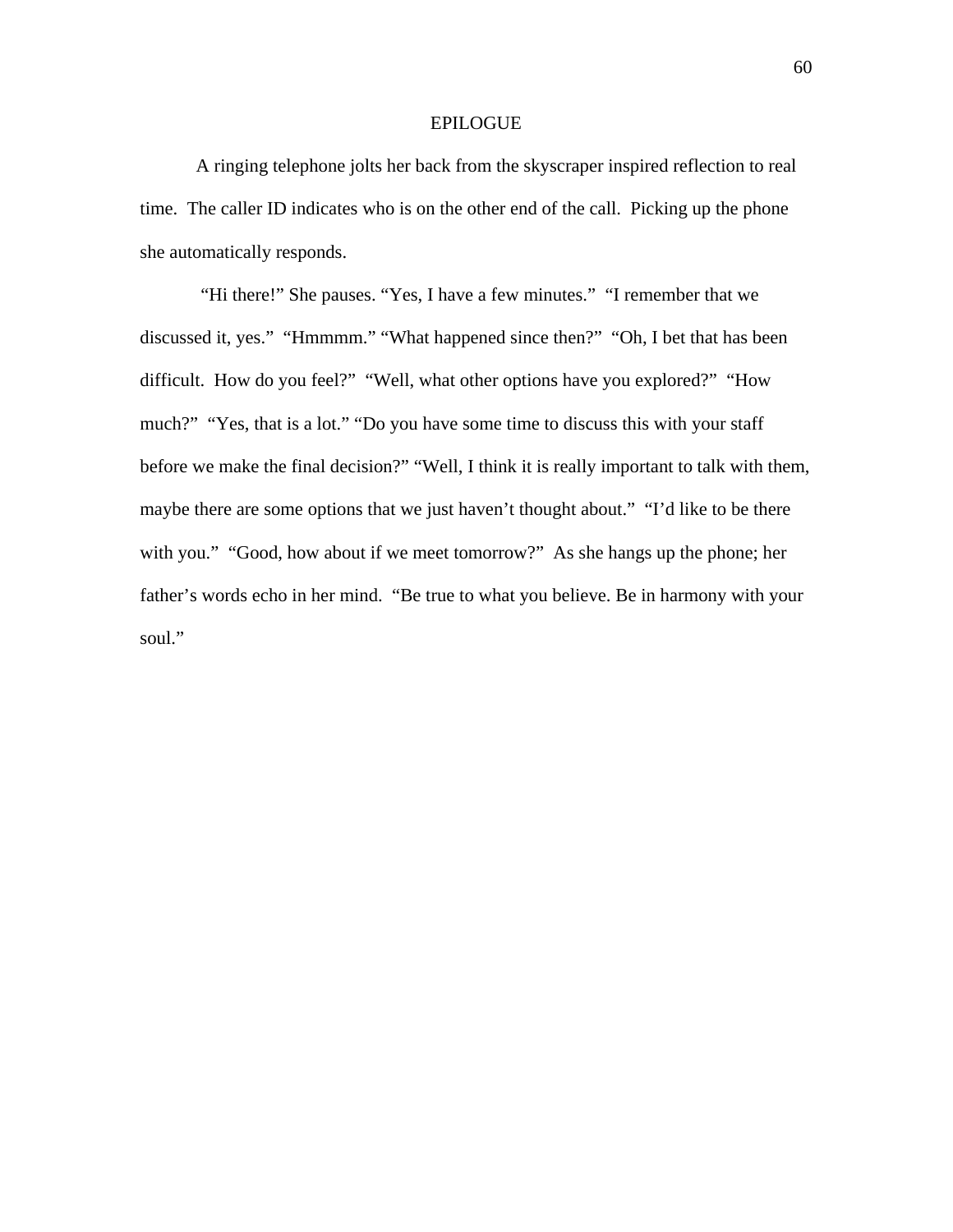#### REFERENCES

- Allen, R. W., Madison, D. L., Porter, L. W., Renwick, P. A., & Mayes, B. T. (1979). Organizational politics: tactics and characteristics of its actors'. *California Management Review*. 22. 77-83.
- Aristotle. *Aristotle on rhetoric: a theory of civic discourse*. G. Kennedy (Ed.), New York: Oxford UP.
- Clive, S. (1999). Quality in Qualitative Research. *Qualitative Inquiry*. 5(4). 465-467.
- DeSimone, R. L., & Harris, D. M. (1998). *Human Resource Development*. Fort Worth, TX: The Dryden Press.
- Dilley, P. (2004). Interviews and the philosophy of qualitative research. *The Journal of Higher Education*. 75(1). 127-132.
- Drory, A. (1993). Perceived Political Climate and Job Attitudes. *Organization Studies*, 14(1), 59-71.
- Drory, A., & Romm, T., (1988). Politics in organization and its perception within the organization. *Organization Studies*. 9(2). 165-179.
- Ferris, G. R., & Judge, T. A., (1991). Personnel/Human resources management: a political influence perspective. *Journal of Management*. 17(2), 447-488.
- Ferris G. R., & Kacmar, K. M. (1992). Perceptions of organizational politics. *Journal of Management*. 18(1). 93-116.
- Ferris, G. R., Russ, G. S., & Fandt, P. M. (1989). Politics in organizations. In R. A. Giacalone & P. Rosenfeld (Eds.), *Impression management in the organization*. (pp. 143-170). Hillsdale, NJ: Erlbaum.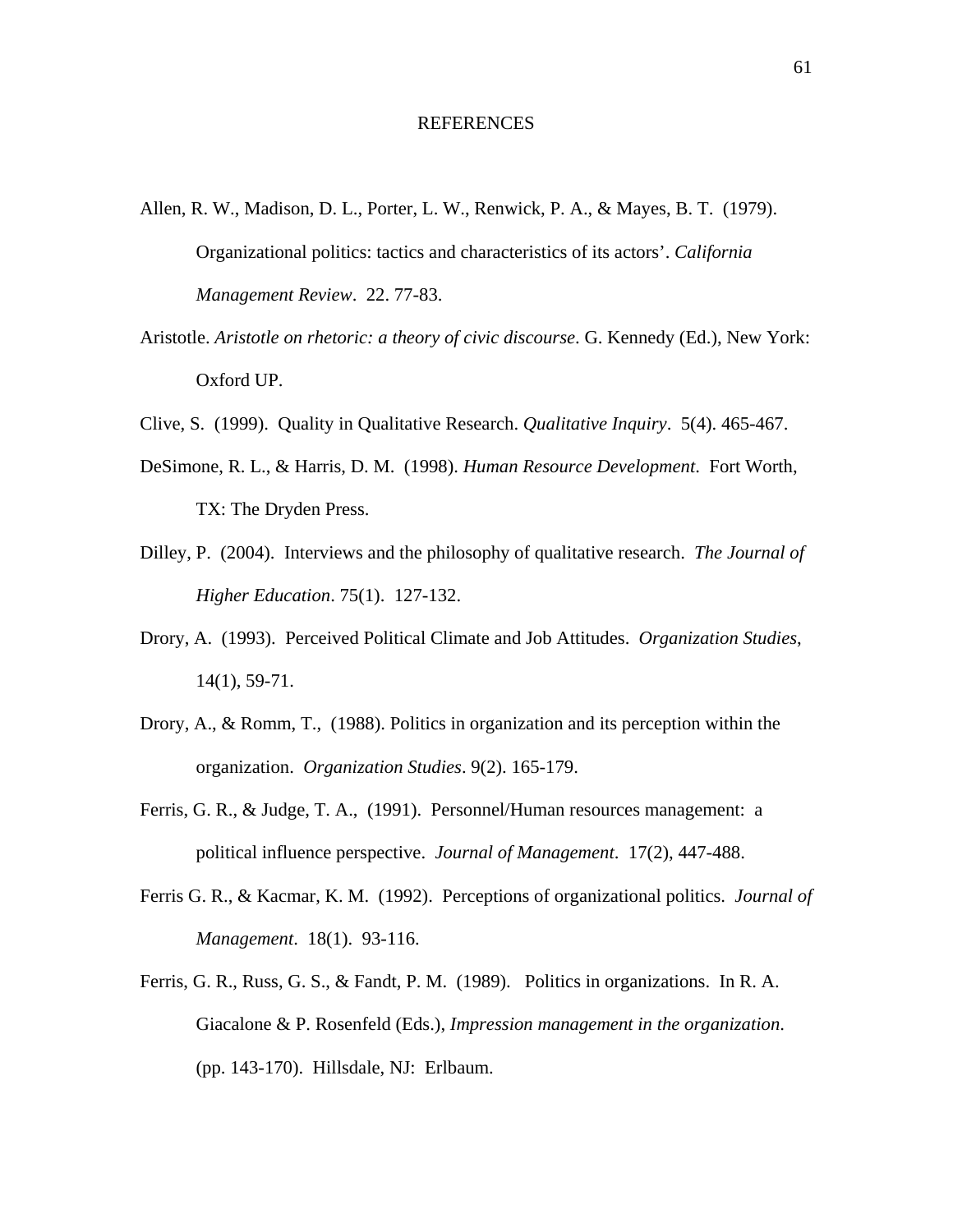Finley, M. I. (1954). *The world of Odysseus*. Cambridge, MA: Belknap.

- Foucault, M. (1979). The ethic of care for the self as a practice of freedom. *Philosophy and Social Criticism*. 12(2). 114.
- French, W. L., & Bell, C. H. Jr., (1990). *Organization Development*. Reading, MA: Addison-Wesley.
- Frobish, T. S. (2003). An origin of a theory: a comparison of ethos in the Homeric Iliad with that found in Aristotle's Rhetoric. *Rhetoric Review*. 22(1). 16-30.
- Gardner, W. L., & Martinko, M. J. (1988). Impression management in organizations. *Journal of Management*, 14. 321-338.
- Gandz, J., & Murray, V. V. (1980). The experience of workplace politics. *Academy of Management Journal*. 23. 237-251.
- Gilley, J.W., & Gilley, A. M. (2002). *Strategically integrated HRD*. Cambridge, MA: Perseus.
- Green, M. E. (2002). Internal human resources consulting: why doesn't your staff get it? *Public Personnel Management*. 31(1). 111-119.
- Grensing-Pophal, L. (2002). *Getting a 'seat at the table' what does it really take?* Society of Human Resource Management White Paper. Retrieved May 6, 2002. [www.shrm.org](http://www.shrm.org/).

Hatcher, T. (2002). *Ethics and HRD.* Cambridge, MA: Perseus.

- Hopfl, H. M. (1999). Power, authority and legitimacy. *HRDI*. 2(3). 217-234.
- Johnstone, C. L. (2001). Communicating in classical contexts: the centrality of delivery. *Quarterly Journal of Speech*. 87(2). 121-143.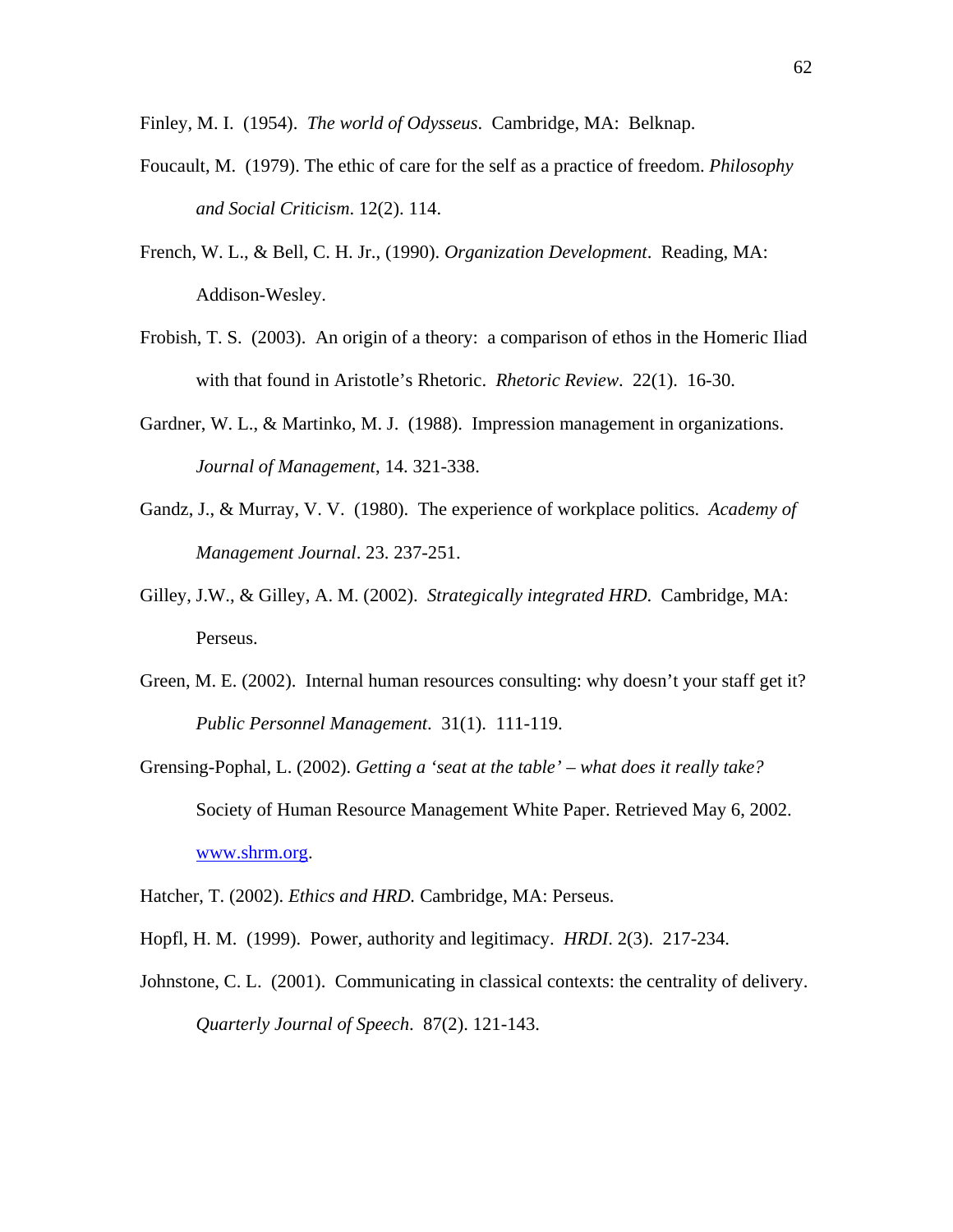- Karp, A. (1994). Homeric origins of ancient rhetoric. E. Schiappa (Ed.), *Landmark essays on classical Greek rhetoric*. Davis, CA: Hermagoras.
- Kennedy, G. (1998). *Comparative Rhetoric: an historical and cross-cultural introduction*. New York: Oxford UP.
- Krabbe, E. C. W. (2000). Meeting in the house of callias: rhetoric and dialectic. *Argumentation*. 14. 205-217.
- Maister, D.H., Green, C. H., & Galford, R. M. (2000). *The trusted advisor*. New York, NY: The Free Press.
- Mintzberg, H. (1985). The organization as political arena. *Journal of Management Studies*. 22(2). 133-154.
- Moch, M., Huff, A. (1989). Power enactment through language and ritual. *Readings in managerial psychology.* H.J. Leavitt, L. R. Pondy, & D.M. Boje (Eds.), Chicago: University of Chicago Press.
- O'Connor, W. E., & Morrison, T. G. (2001). A comparison of situational and dispositional predictors of perceptions of organizational politics. *The Journal of Psychology*. 135(3). 301-312.
- Parker, C. P., Dipboye, R. L., & Jackson, S. L. (1995). Perceptions of organizational politics: an investigation of antecedents and consequences. *Journal of Management*. 21(5). 891-912.

DePree, M. (1989). *Leadership is an art*. New York, NY: Doubleday.

Pettigrew, A. M. (1973). *The politics of organizational decision-making*. London: Tavistock.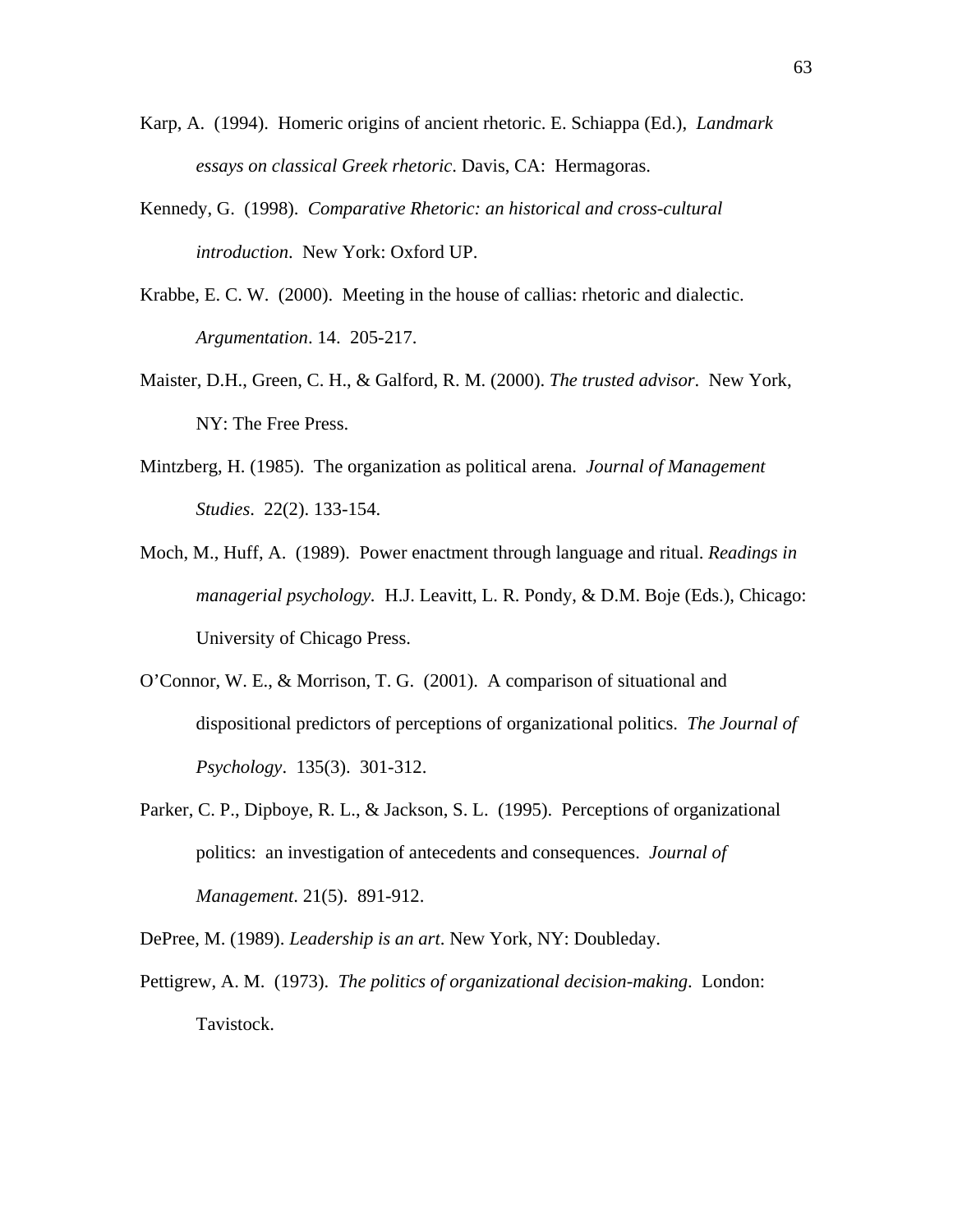- Phillips, D. T. (1997). *The founding fathers on leadership: classic teamwork in changing times*. New York, NY: Warner Books.
- Pondy, L. R., Gareth, M., & Dandridge T. (1983). *Organizational symbolism*. Greenwich, CN: JAI Press.
- Porter, L. W., Allen, R. W., & Angle, H. L., (1983). The politics of upward influence in organizations'. *Organizational influence processes*. 408-422.
- Richard, O. C., & Johnson, N. B., (2001). Strategic human resource management effectiveness and firm performance. *International Journal of Human Resource Management*. 12(2), 299-310.
- Robbins, S. P. (1983). *The administrative process: integrating theory and practice*. Englewood Cliffs, NJ: Prentice-Hall.
- Rotter, J. B. (1966). *Generalized expectancies for internal versus external control of reinforcement*. Psychological Monographs: General and Applied. 80(1).
- Schlenker, B. R. (1980). *Impression Management*. Monterey, CA: Brooks/Cole.
- Shakespeare, W. (1914). *Much ado about nothing*. NetLibrary E-book. Champaigne, IL: Project Gutenberg. Retrieved April, 15, 2004, www.netlibrary.com.
- Smircich, L., & Gareth, M. (1982). Leadership: the management of meaning. *Journal of Applied Behavioural Science*. 18. 257-273.
- Tierney, W. G., & Dilley, P. (2002). Interviewing in education. *Handbook of interview research: context and method*. 453-471.
- Tsoukas, H., & Cummings, S. (1997). Marginalization and recovery: the emergence of Aristotelian themes in organization studies. *Organization Studies*. 18(4). 655- 683.